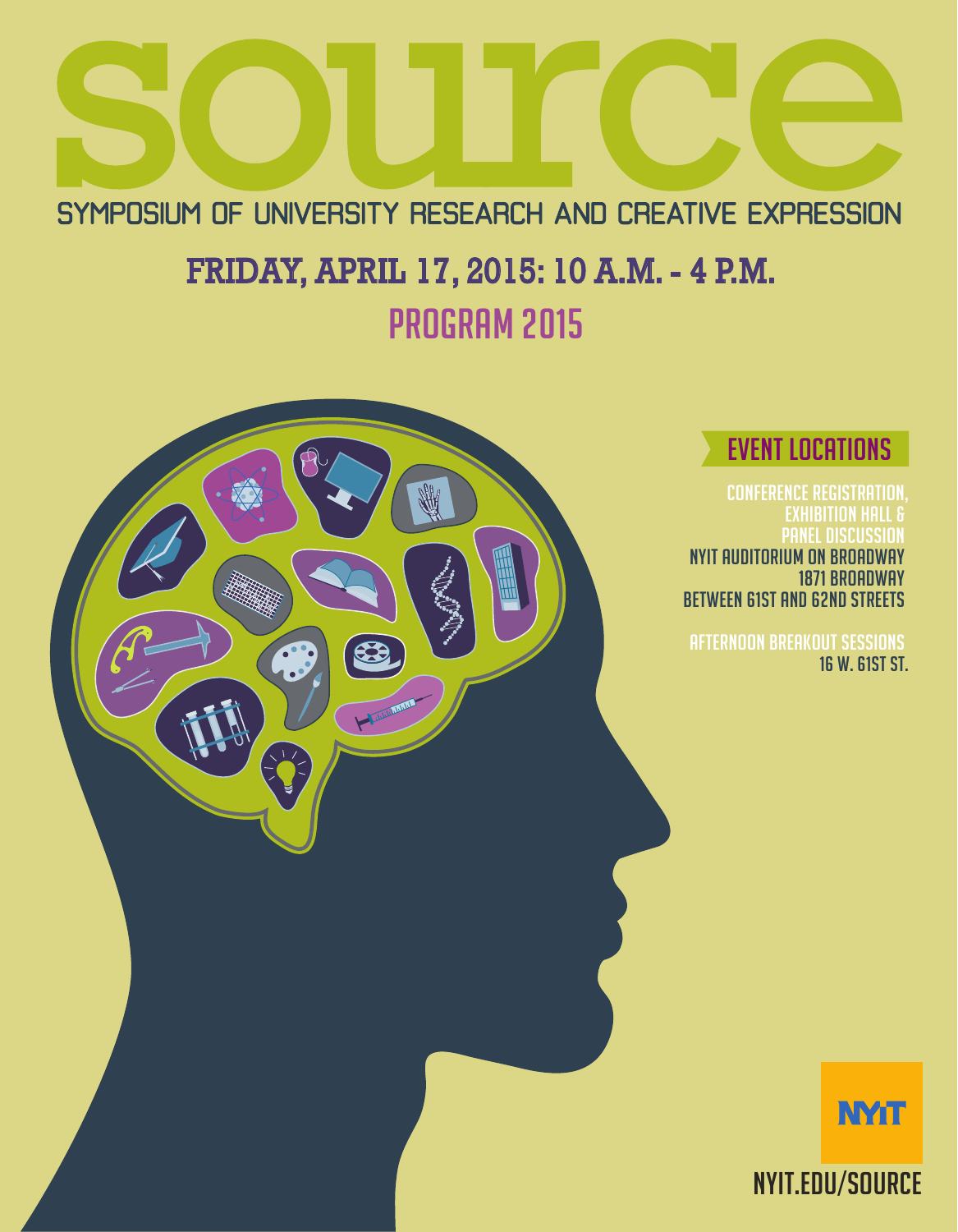## **Symposium on University Research and Creative Expression (SOURCE) 2015**

## **New York Institute of Technology**

Dear NYIT Faculty, Staff, Students, and Friends:

Welcome to the Twelfth Annual SOURCE of NYIT!

Creative expression and research with faculty members have become integral parts of a student's educational experience at New York Institute of Technology. The SOURCE is intended to provide a unique opportunity for students to present their research and creative scholarly work in collaboration with their faculty members and mentors. The SOURCE also generates a common ground for interdepartmental, interschool, and interdisciplinary communication.

I am very pleased to inform you that 46 abstracts were accepted for presentation and more than 128 undergraduate and graduate students of NYIT, representing all campuses, schools and colleges, have authored or co-authored these abstracts. The depth and breadth of the projects are strong indications of the quality of our teaching and learning at NYIT. I would like to take this opportunity to congratulate all the students for their academic excellence at NYIT.

Many individuals in the NYIT community have worked on the event diligently to make it a success. I would like to extend a very special thank you to all the students, faculty, administrators and volunteers who assisted with the preparation, management, and operation of SOURCE.

Sincerely,

Dr. Roger Yu, Chair SOURCE Committee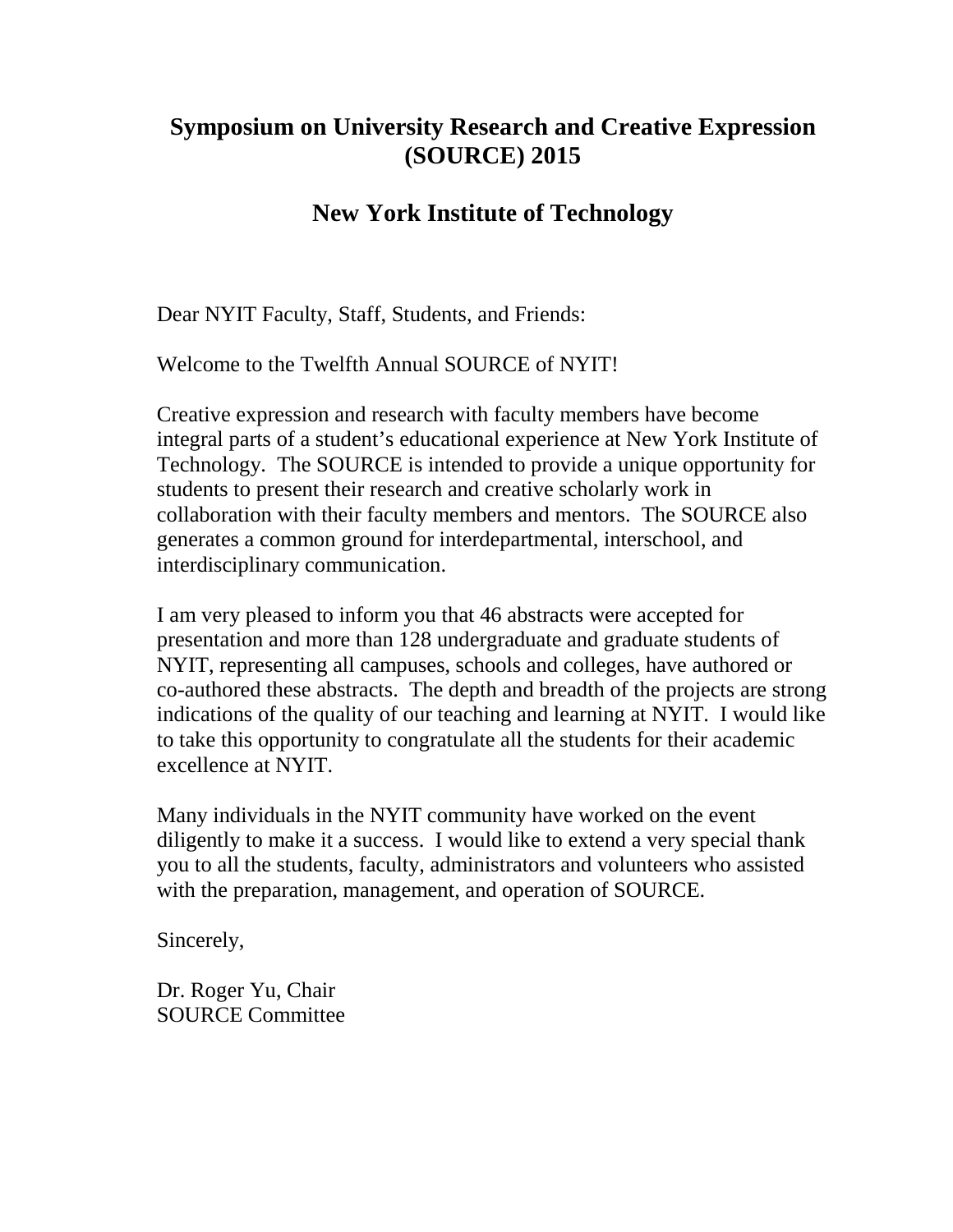| <b>Symposium on University Research and Creative Expression 2015</b><br><b>Program</b> |                                                                                                                                                                                                                                                                                                                         |  |
|----------------------------------------------------------------------------------------|-------------------------------------------------------------------------------------------------------------------------------------------------------------------------------------------------------------------------------------------------------------------------------------------------------------------------|--|
| 10 a.m. - 10:20 a.m.                                                                   | <b>REGISTRATION and BREAKFAST</b><br>NYIT Auditorium on Broadway, 1871 Broadway, New York, NY 10023                                                                                                                                                                                                                     |  |
| 10:30 a.m. - 11:30 a.m.                                                                | <b>EXHIBITION HALL</b><br><b>NYIT Auditorium on Broadway</b>                                                                                                                                                                                                                                                            |  |
| 11:30 a.m. - 11:45 a.m.                                                                | PRESIDENT'S REMARKS AND GROUP PHOTO<br><b>NYIT Auditorium on Broadway</b>                                                                                                                                                                                                                                               |  |
| 12 noon - 1 p.m.                                                                       | <b>PANEL DISCUSSION</b><br>"Are Arts and Sciences Really That Far Apart?"<br>PANELISTS: Zenos Frudakis, Sculptor, Keynote Panelist, "Beauty and Truth."<br><b>Spencer Turkel, Professor, Life Sciences, NYIT</b><br>Moderator: Roger Yu, Dean, College of Arts and Sciences, NYIT<br><b>NYIT Auditorium on Broadway</b> |  |
| 1 p.m. - 1:30 p.m.                                                                     | <b>LUNCH</b><br><b>NYIT Auditorium on Broadway</b>                                                                                                                                                                                                                                                                      |  |
| $1:30$ p.m. $-2:45$ p.m.                                                               | <b>BREAKOUT SESSIONS</b><br>NYIT 16 W. 61st Street, New York, NY 10023                                                                                                                                                                                                                                                  |  |
| 3 p.m. - 3:30 p.m.                                                                     | <b>CERTIFICATE PRESENTATION</b><br>Dean Roger Yu, College of Arts and Sciences<br>NYIT 16 W. 61st Street                                                                                                                                                                                                                |  |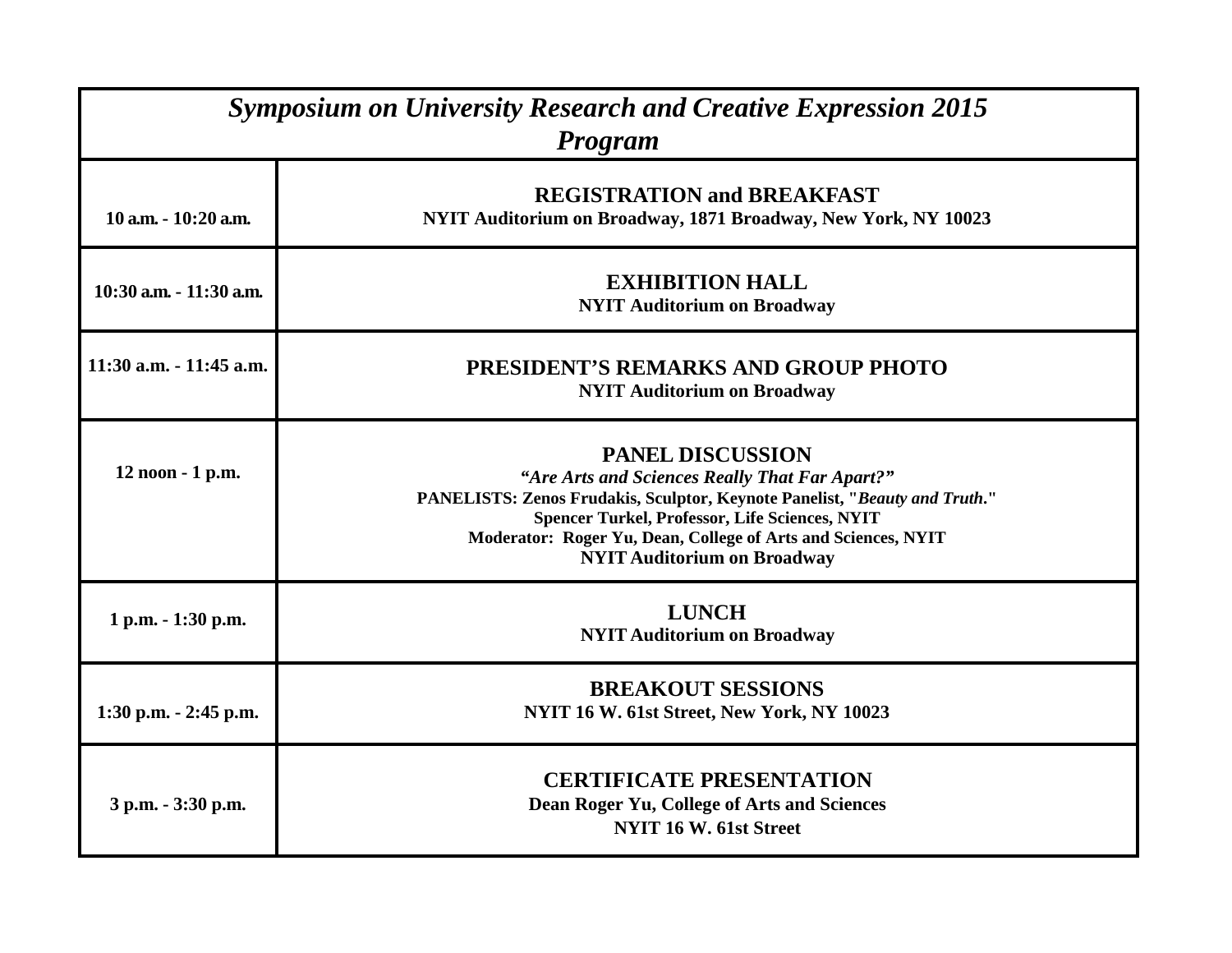| <b>Breakout</b><br><b>Sessions</b><br>1:30 p.m.-<br>$2:45$ p.m. | 8th Floor<br><b>Room 821</b><br><b>Moderator:</b><br><b>Dina Karafantis</b>                                                                              | 8th Floor<br><b>Room 822</b><br><b>Moderator:</b><br><b>Blair Hoplight</b>          | 10th Floor<br><b>Room 1026</b><br><b>Moderator:</b><br><b>Ana Petrovic</b>                                                      | 11th Floor<br><b>Auditorium</b><br><b>Moderator:</b><br><b>Michael Banks</b>            | 11th Floor<br><b>Conference Room 1119</b><br><b>Moderator:</b><br><b>Carol Dahir</b> |
|-----------------------------------------------------------------|----------------------------------------------------------------------------------------------------------------------------------------------------------|-------------------------------------------------------------------------------------|---------------------------------------------------------------------------------------------------------------------------------|-----------------------------------------------------------------------------------------|--------------------------------------------------------------------------------------|
| 1:30 p.m.                                                       | "Public Relations<br>Affects the Brain"                                                                                                                  | "Facilitating University<br>Interdisciplinary Research"                             | "Solar Bike with<br>Regenerative Braking"                                                                                       | "Until the End"                                                                         | "Alu Aliya"                                                                          |
|                                                                 | <b>Shanice Branch</b>                                                                                                                                    | <b>Niket Patel</b>                                                                  | Kunal Kataria,<br>Vivek Ramani                                                                                                  | Melanie Benyadi,<br>George Montana,<br>Simone Smith,<br>Igor Urbano,<br>Vanessa Cordoba | Nicole Pereira                                                                       |
| 1:45 p.m.                                                       | "Are Police Officers Reticent<br>to Show Force When Their<br>Precinct is Under Media<br>Scrutiny"                                                        | "The Effects of Empathy on<br>Gender Roles"                                         | "Eradicating Ebola"                                                                                                             | "2014 Year In Fire"                                                                     | "Taobao Village E-commerce<br>Models in China"                                       |
|                                                                 | <b>Ramesh Ramdass</b>                                                                                                                                    | LaMar Thompson-Hightower,<br>Rebecca Syers,<br>Edward Torriero,<br>Michael Iglesias | Pai Zhu,<br>Xiaoyue Che,<br>Tiffany Montoya                                                                                     | Christopher Maslanka                                                                    | Qian Kong                                                                            |
| $2:00$ p.m.                                                     | "The Impact of the Second<br>Presidential Town Hall Debate<br>in 2012: How Candidates'<br>Answers to Questions from<br>the Audience Affected<br>Viewers" | "Does Video Game Activity<br>Effect Creativity?"                                    | "Protein Kinase C-2 Regulation<br>of PRDX-2 in Stress, Aging<br>and Thermotaxis in<br>Caenorhabditis Elegans"                   | "Starbuck's Coffee<br>Commercial"                                                       | "Enterprise Cloud Security<br>Challenges in China"                                   |
|                                                                 | Laura Dumitrescu                                                                                                                                         | Richard Madia,<br>Jennifer Cirillo,<br>Syeda Mujahid,<br>Andrew Schweigert          | Geet Amin,<br>Kirtan Patel,<br>Swetha Alluri,<br>Magdalene Economou,<br>Michael Gaspari,<br>Karolina Zektser,<br>Christi Oommen | Jonathan Mui,<br>Ingrid Johnson,<br>Jing Wang,<br>Hua Yumin,<br>Meng Fan                | Zheng Jiang,<br>Peng Junyi,<br>Wu Can,<br>Ni Tianyi                                  |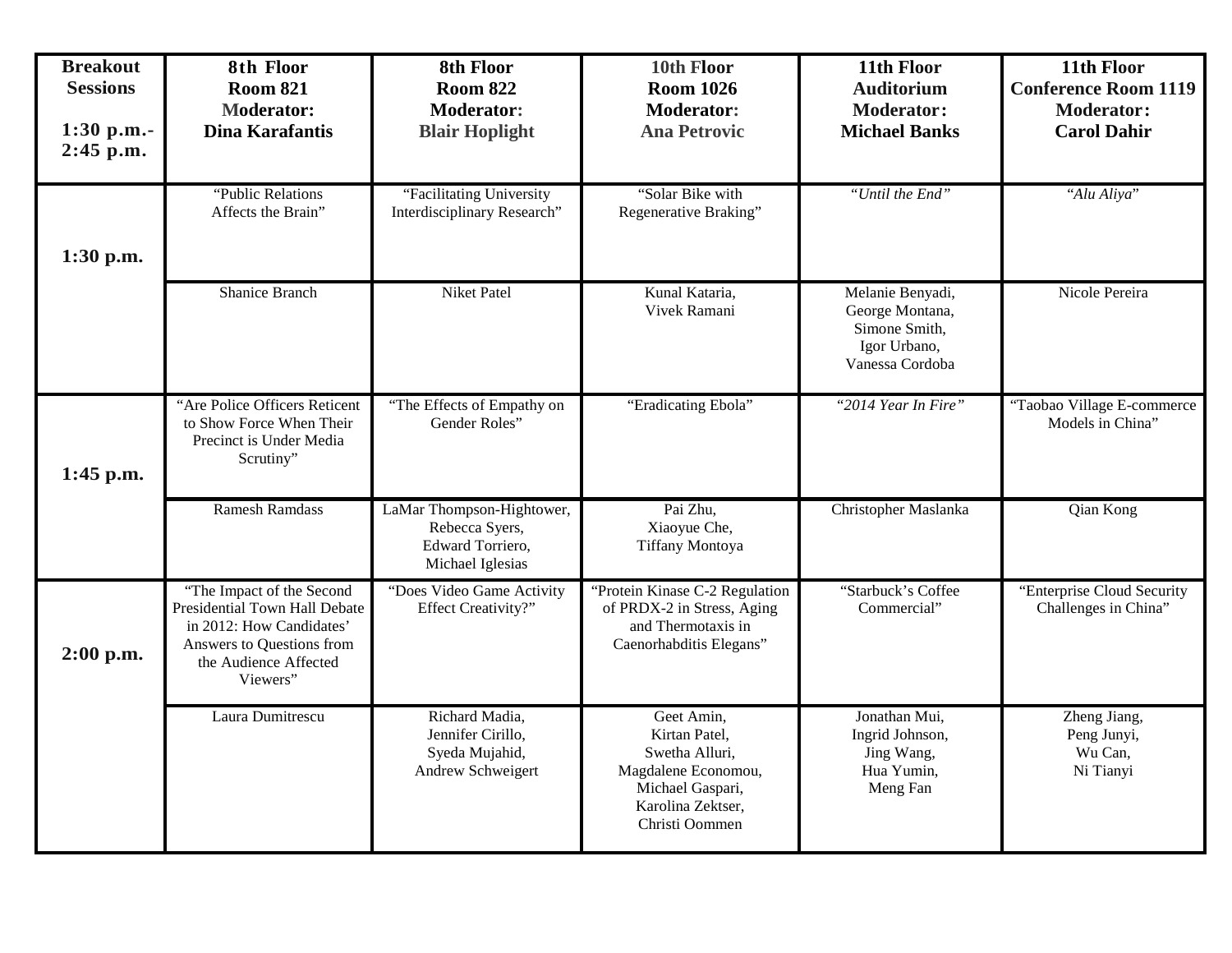| <b>Breakout</b><br><b>Sessions</b><br>$1:30$ p.m.-<br>$2:45$ p.m. | 8th Floor<br><b>Room 821</b><br><b>Moderator:</b><br><b>Dina Karafantis</b>                    | 8th Floor<br><b>Room 822</b><br><b>Moderator:</b><br><b>Blair Hoplight</b>                                                    | 10th Floor<br><b>Room 1026</b><br><b>Moderator:</b><br><b>Ana Petrovic</b>                                                        | 11th Floor<br><b>Auditorium</b><br><b>Moderator:</b><br><b>Michael Banks</b>                                      | 11th Floor<br><b>Conference Room 1119</b><br><b>Moderator:</b><br><b>Carol Dahir</b>         |
|-------------------------------------------------------------------|------------------------------------------------------------------------------------------------|-------------------------------------------------------------------------------------------------------------------------------|-----------------------------------------------------------------------------------------------------------------------------------|-------------------------------------------------------------------------------------------------------------------|----------------------------------------------------------------------------------------------|
| $2:15$ p.m.                                                       | "An Examination of the<br>Acceptance of Aggression in<br>College Athletes vs.<br>Non-Athletes" | "Androgyny Vs. Gender Roles"                                                                                                  | "Wave Solutions to Complex<br>Swift-Hohenberg Equation"                                                                           | "Rio"                                                                                                             | "Biogas as a Sustainable<br>Alternative for<br><b>Energy Supply and Waste</b><br>Management" |
|                                                                   | Shawn Murphy,<br>Luke Miller,<br>Malissa Horan,<br>Jennifer Lisojo                             | Judy James,<br>Alexis Carter,<br>Eva Elibert,<br>Andrea Barbera                                                               | Jonathan Furniss,<br>Joseph Balicki,<br>Andrew Reed                                                                               | Olga Krasnova                                                                                                     | Tagba Djato-Bougonou                                                                         |
| 2:30 p.m.                                                         | "Police Response in an<br><b>Emergency Compared to</b><br>Media Response"                      | 'How Does a Cell Phone/Mobile<br>Phone Distract You From Your<br>Task?"                                                       | "Absolute Configuration of<br>Thia-Bridged Triarylamine<br>Heterohelicenes via<br>Theoretical and Experimental<br>Investigations" | "Two Bad"                                                                                                         |                                                                                              |
|                                                                   | Adam Crowe,<br>Zalpa Mandalaywala,<br>Kareen Husaini,<br>Marlon Quijije                        | Dianne Reitberger,<br>Blythe Gabayan,<br>Lesley John,<br>Gabriella Ramirez                                                    | <b>Bettina Gliemann</b>                                                                                                           | Lauren Agostini,<br>Marion Helluy,<br>Andrea Truyols Chavarria,<br>Abdulmohsen Al Kanawy,<br>Christopher Maslanka |                                                                                              |
| 2:45 p.m.                                                         |                                                                                                | "A Pilot Study Examining the<br>Relationship between<br>Impulsivity and<br>Novelty-seeking Behavior in<br>Onset of Addiction" |                                                                                                                                   | "Thoughts"                                                                                                        |                                                                                              |
|                                                                   |                                                                                                | Adriana Antoci                                                                                                                |                                                                                                                                   | Sara Algain                                                                                                       |                                                                                              |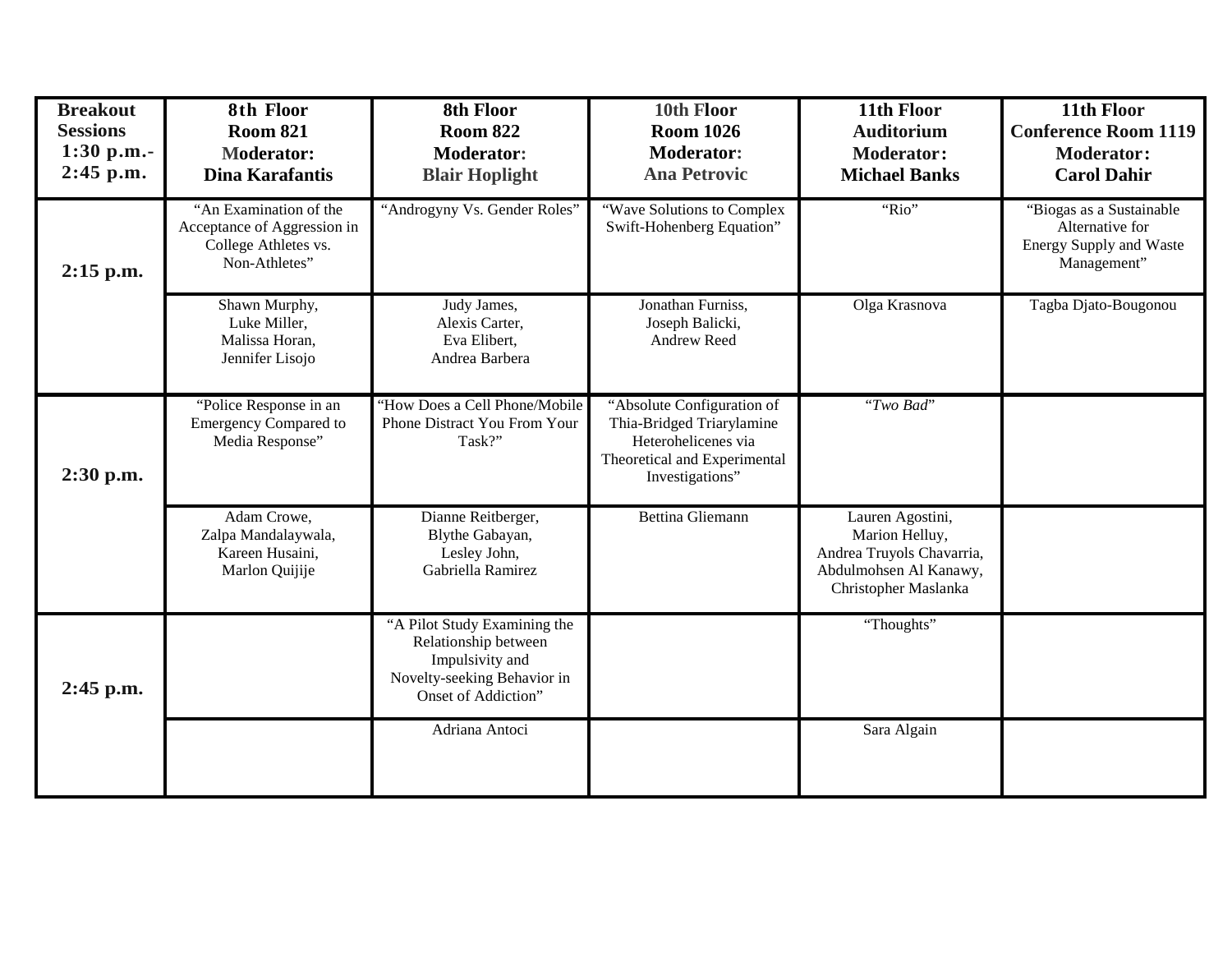| <b>Exhibition Hall</b><br><b>NYIT Auditorium on Broadway</b>                                                                         |                                                                                                  |  |
|--------------------------------------------------------------------------------------------------------------------------------------|--------------------------------------------------------------------------------------------------|--|
| "Chemistry of DNA-Substrate Surface (Glass-DNA Microarray<br>quality): Enhancement of Nucleic Acid Immobilization"                   | Ashley Varkey, Farhana Tamanna, Mary Chagin                                                      |  |
| "United We Stand: New York State Nurses Association Lobby Day<br>Albany, NY Safe Staffing for Quality Care Act Bill A06571/S03691-A" | Catherine Citarrella, Keziah Alummoottil, Aziza Rosario,<br>Lauren Hughes, Christina Kewal       |  |
| "United We Stand: New York State Nurses Association Lobby Day<br>Albany, NY Safe Staffing for Quality Care Act Bill A06571/S03691-A" | Brittany Ross, Obil Thomas, Djimmitry Jean-Louis, Abimbola Otufale,<br>Ewa Chaberek, Kevin Jacob |  |
| "United We Stand: New York State Nurses Association Lobby Day<br>Albany, NY Safe Staffing for Quality Care Act Bill A06571/S03691-A" | Kamil Ahmed, Janette Paiva, Kristen Simmons, Remina Thomas,<br>Liliana Zavala, Ziting Zhao       |  |
| "The Effect of Sphingosine 1 Phosphate on<br>Dentate Gyrus Neuron Differentiation"                                                   | Werda Alam, Ada Wong, Stephan Owens                                                              |  |
| "El Contorno"                                                                                                                        | Christopher Cetola, Jorge Villao, Gregory Preus, Kevin Kawiecki                                  |  |
| "Living Large in Little Homes"                                                                                                       | <b>Brian Johnson</b>                                                                             |  |
| "Identification of Important Residues in the N-domain of the<br>ClpX Unfoldase for Substrate Recognition in E. coli"                 | Favour Akinjiyan                                                                                 |  |
| "Anatomical Studies in the Roman Sculpture Court<br>at the Metropolitan Museum of Art"                                               | <b>Brian Blum</b>                                                                                |  |
| "Visual Effects"                                                                                                                     | Spandana Aliminati                                                                               |  |
| "Pirate"                                                                                                                             | Xin Feng, Rundong Jiang, Jun Wang, Anqi Wang,<br>Xiangnan Liu, Jindan Qi                         |  |
| "The Effects of Synthetic versus Natural Testosterone on the Human Body"                                                             | Sharif Zaher, Diane Moya, Pratik Kapadia                                                         |  |
| "Lenscape"                                                                                                                           | Marwan Elayouby, Nadine Nassim, Pepa Cummins, Victoria Nikolaeva                                 |  |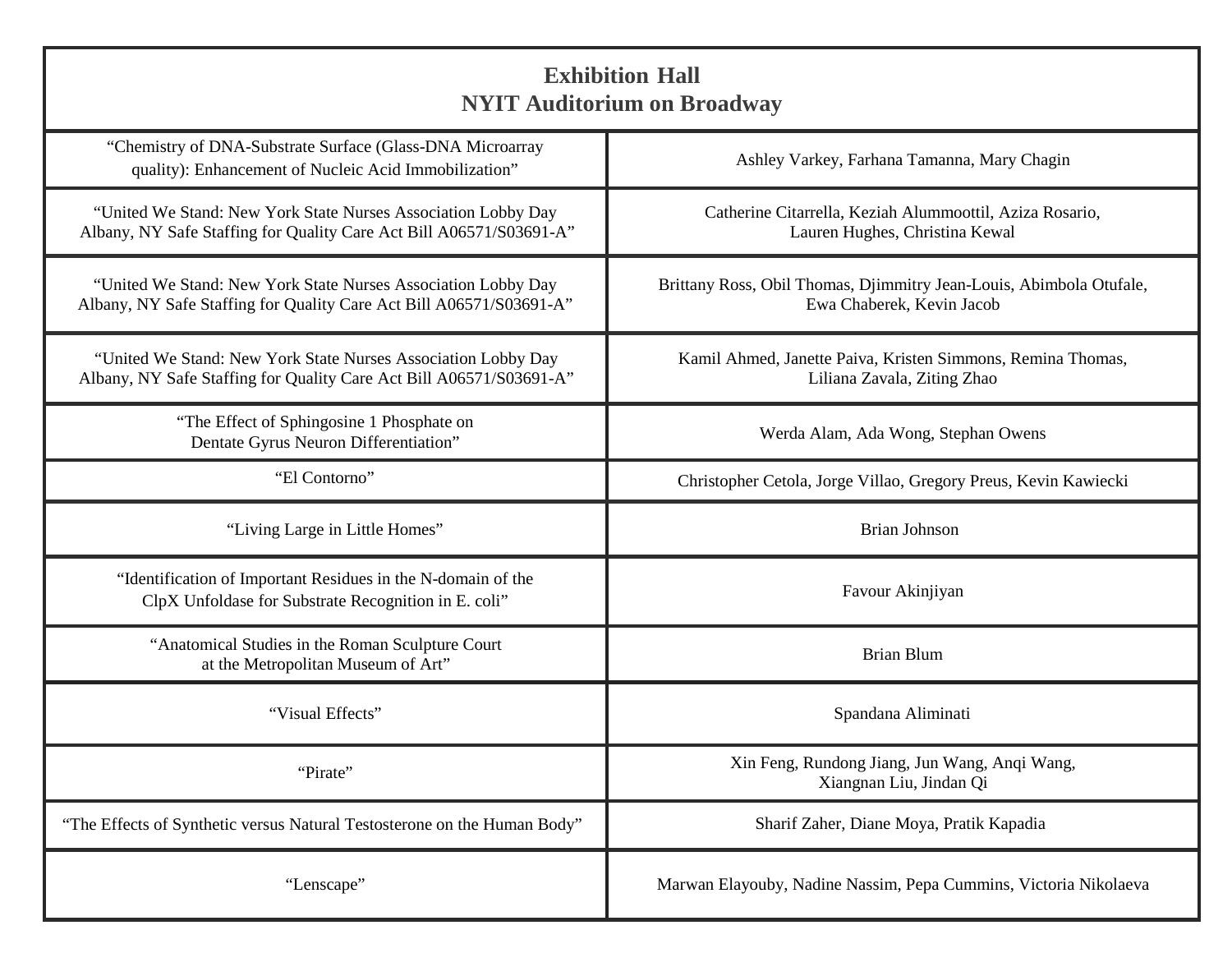| <b>Exhibition Hall</b><br><b>NYIT Auditorium on Broadway</b>                                                          |                                                                |  |
|-----------------------------------------------------------------------------------------------------------------------|----------------------------------------------------------------|--|
| "A Crisis of Global Proportions"                                                                                      | <b>Alanna Flowers</b>                                          |  |
| "Distribution and DNA Content of Nucleic Acids in Acral Lentiginous Melanoma"                                         | Alexia Skiadas, Michael Gaspari, Isabella Portugal             |  |
| "AMP-Activated Protein Kinase Regulates Mitophagy in H9c2 and NRVC Cells"                                             | Amanda Kaminaris                                               |  |
| "Molecular Modeling of Chiroptical Properties towards Structural Elucidation of<br>Chiral Medicinal Natural Products" | Misael Pena, Thallys Goncalves                                 |  |
| "Nitroaspirin Induces Apoptosis and Expresses Stress Proteins in Cancer Cells"                                        | <b>Fatin Nabil</b>                                             |  |
| "Stop Bad Breath PSA"                                                                                                 | Rosemarie Sparacio, Nicole Pereira, Dan Demeco, Thomas Gilmore |  |
| "Music and Neural Function"                                                                                           | Khusbu Patel, Mohammad Bilal Khan, Asad Sheikh, Roua Araim     |  |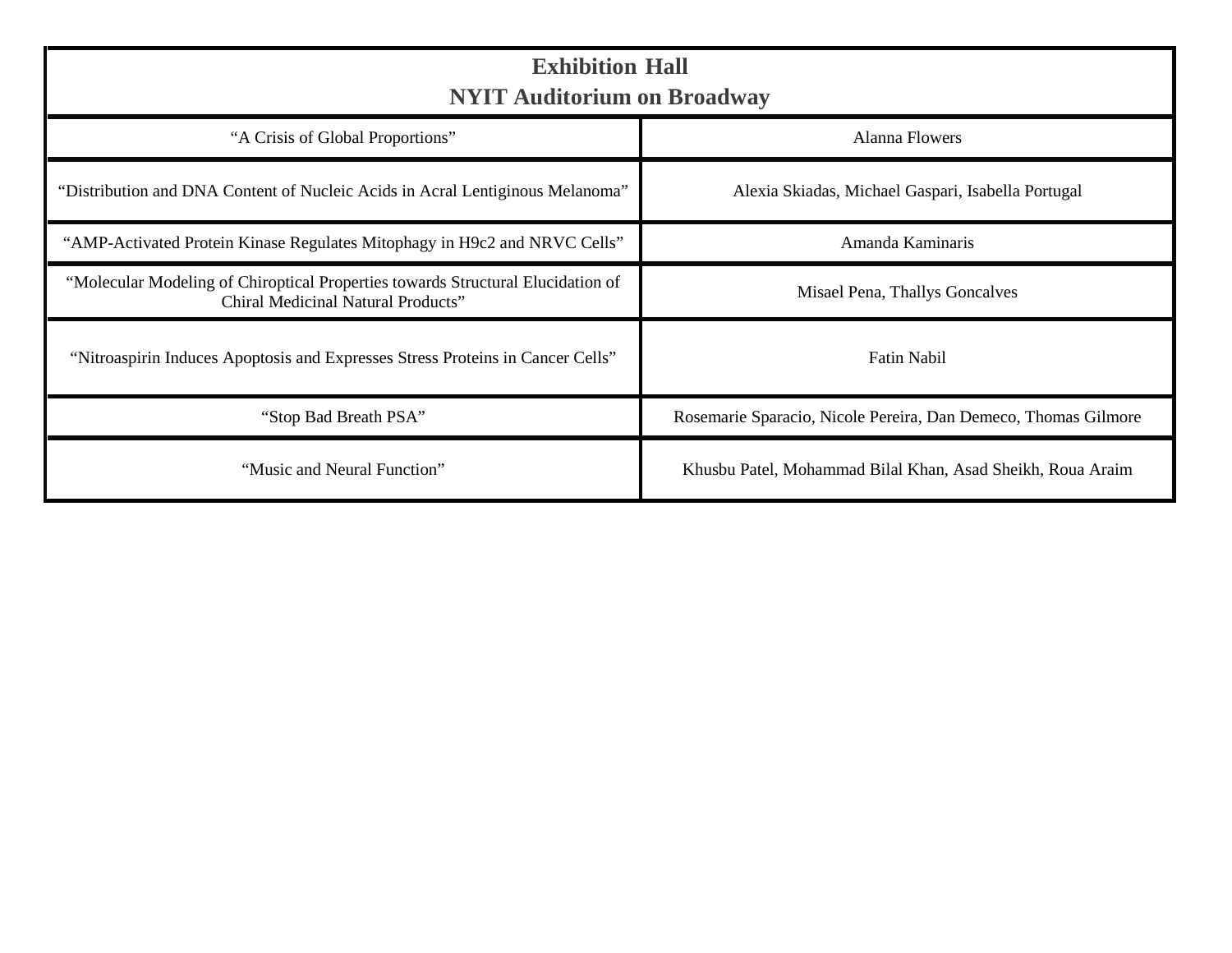## **Exhibition Hall**

## **NYIT Auditorium on Broadway**

- "Chemistry of DNA-Substrate Surface (Glass-DNA Microarray quality): Enhancement of Nucleic Acid Immobilization" By: Ashley Varkey, Farhana Tamanna, Mary Chagin
- "United We Stand: New York State Nurses Association Lobby Day Albany, NY Safe Staffing for Quality Care Act Bill A06571/S03691-A" By: Catherine Citarrella, Keziah Alummoottil, Aziza Rosario, Lauren Hughes, Christina Kewal
- "United We Stand: New York State Nurses Association Lobby Day Albany, NY Safe Staffing for Quality Care Act Bill A06571/S03691-A" By: Brittany Ross, Obil Thomas, Djimmitry Jean-Louis, Abimbola Otufale, Ewa Chaberek, Kevin Jacob
- "United We Stand: New York State Nurses Association Lobby Day Albany, NY Safe Staffing for Quality Care Act Bill A06571/S03691-A" By: Kamil Ahmed, Janette Paiva, Kristen Simmons, Remina Thomas, Liliana Zavala, Ziting Zhao
- "The Effect of Sphingosine 1 Phosphate on Dentate Gyrus Neuron" Differentiation" By: Werda Alam, Ada Wong, Stephan Owens
- "El Contorno" By: Christopher Cetola, Jorge Villao, Gregory Preus, Kevin Kawiecki
- "Living Large in Little Homes" By: Brian Johnson
- "Identification of Important Residues in the N-domain of the ClpX Unfoldase for Substrate Recognition in E. coli" By: Favour Akinjiyan
- "Anatomical Studies in the Roman Sculpture Court at the Metropolitan Museum of Art" By: Brian Blum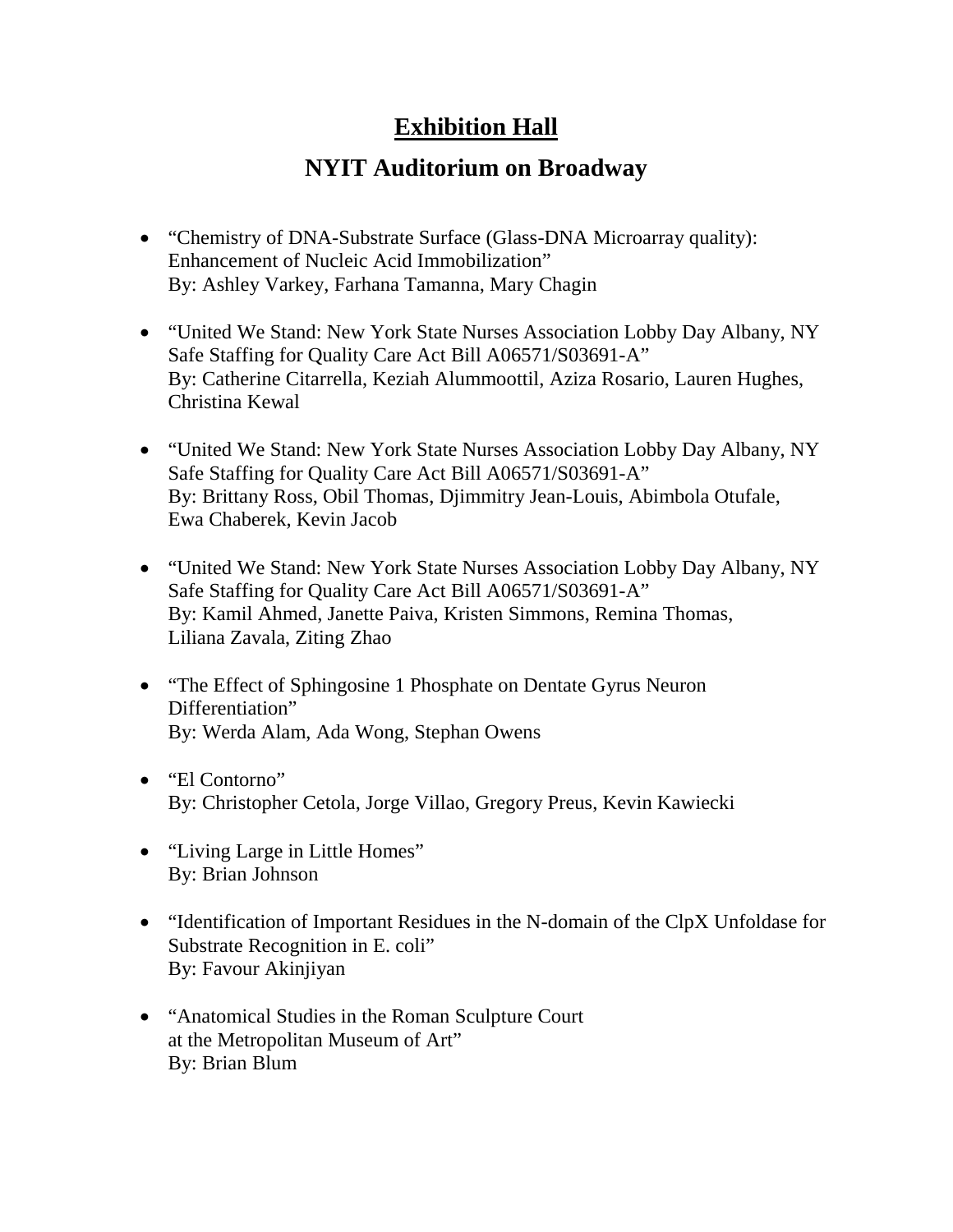## **Exhibition Hall**

## **NYIT Auditorium on Broadway**

- "Visual Effects" By: Spandana Aliminati
- "Pirate" By: Xin Feng, Rundong Jiang, Jun Wang, Anqi Wang, Xiangnan Liu, Jindan Qi
- "The Effects of Synthetic versus Natural Testosterone on the Human Body" By: Sharif Zaher, Diane Moya, Pratik Kapadia
- "Lenscape" By: Marwan Elayouby, Nadine Nassim, Pepa Cummins, Victoria Nikolaeva
- "A Crisis of Global Proportions" By: Alanna Flowers
- "Distribution and DNA Content of Nucleic Acids in Acral Lentiginous Melanoma" By: Alexia Skiadas, Michael Gaspari, Isabella Portugal
- "AMP-Activated Protein Kinase Regulates Mitophagy in H9c2 and NRVC Cells" By: Amanda Kaminaris
- "Molecular Modeling of Chiroptical Properties Towards Structural Elucidation of Chiral Medicinal Natural Products" By: Misael Pena, Thallys Goncalves
- "Nitroaspirin Induces Apoptosis and Expresses Stress Proteins in Cancer Cells" By: Fatin Nabil
- "Stop Bad Breath PSA" By: Rosemarie Sparacio, Nicole Pereira, Dan Demeco, Thomas Gilmore
- "Music and Neural Function" By: Khusbu Patel, Mohammad Bilal Khan, Asad Sheikh, Roua Araim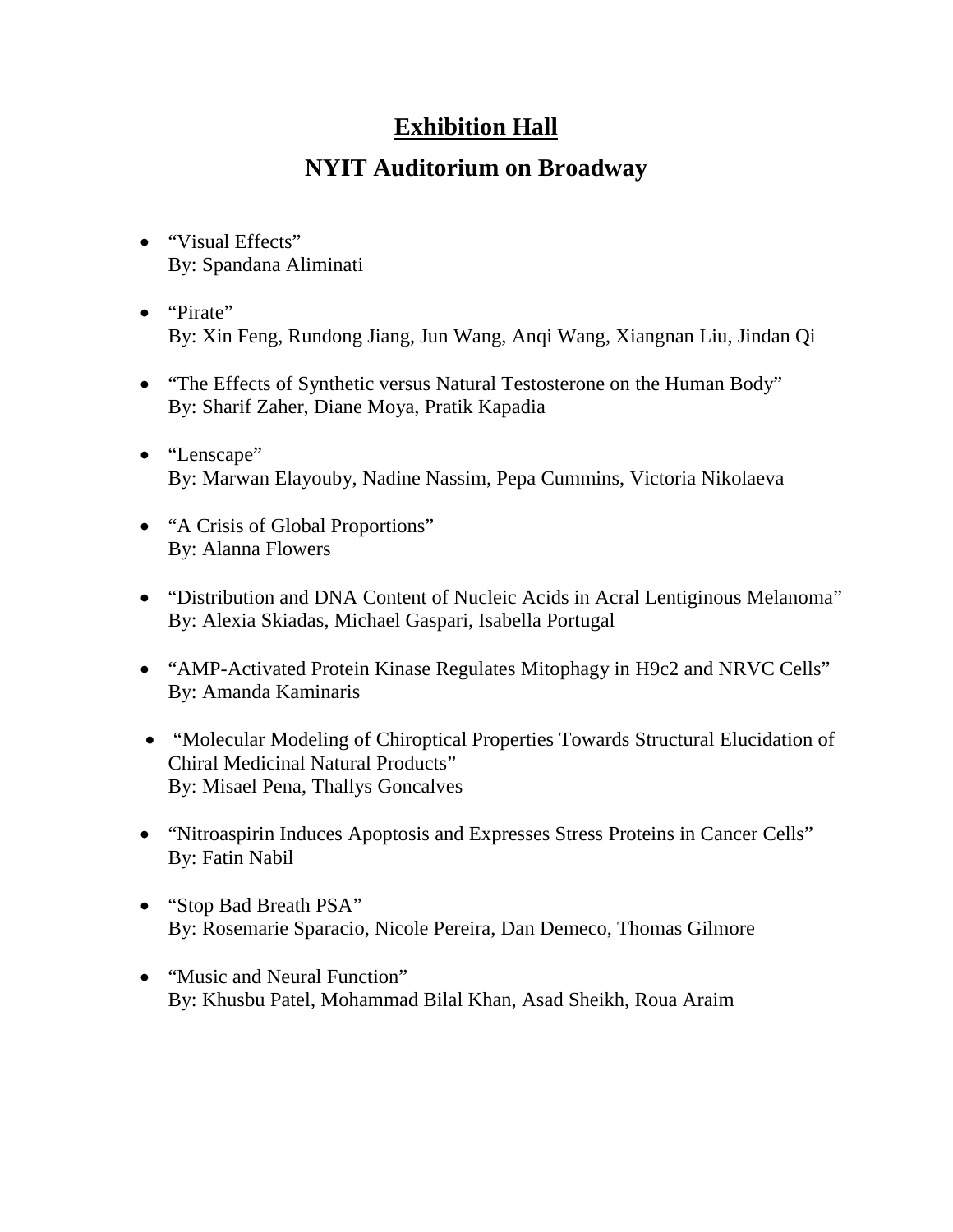## Chemistry of DNA-Substrate Surface (Glass-DNA Microarray quality): Enhancement of Nucleic Acid Immobilization

Faculty Mentor: Claude Gagna

Student Names: Ashley Varkey, Farhana Tamanna, Mary Chagin Department: Life Sciences, College of Arts and Sciences

The purpose of this research project was for NYIT students to help Dr. Gagna in better understanding the chemistry between intact, unaltered double-stranded and multi-stranded DNA molecules being attached to a substrate surface (i.e. solid support). Usually the surface of DNA microarrays is functionalized by using a specific chemical that will bind to the modified DNA. We are attempting to develop DNA microarrays that can immobilize intact DNA directly to the glass surface of the microarray without functionalizing the glass and modifying the DNA. This would result in lower costs for DNA microarrays and less background noise which would translate into more precise data.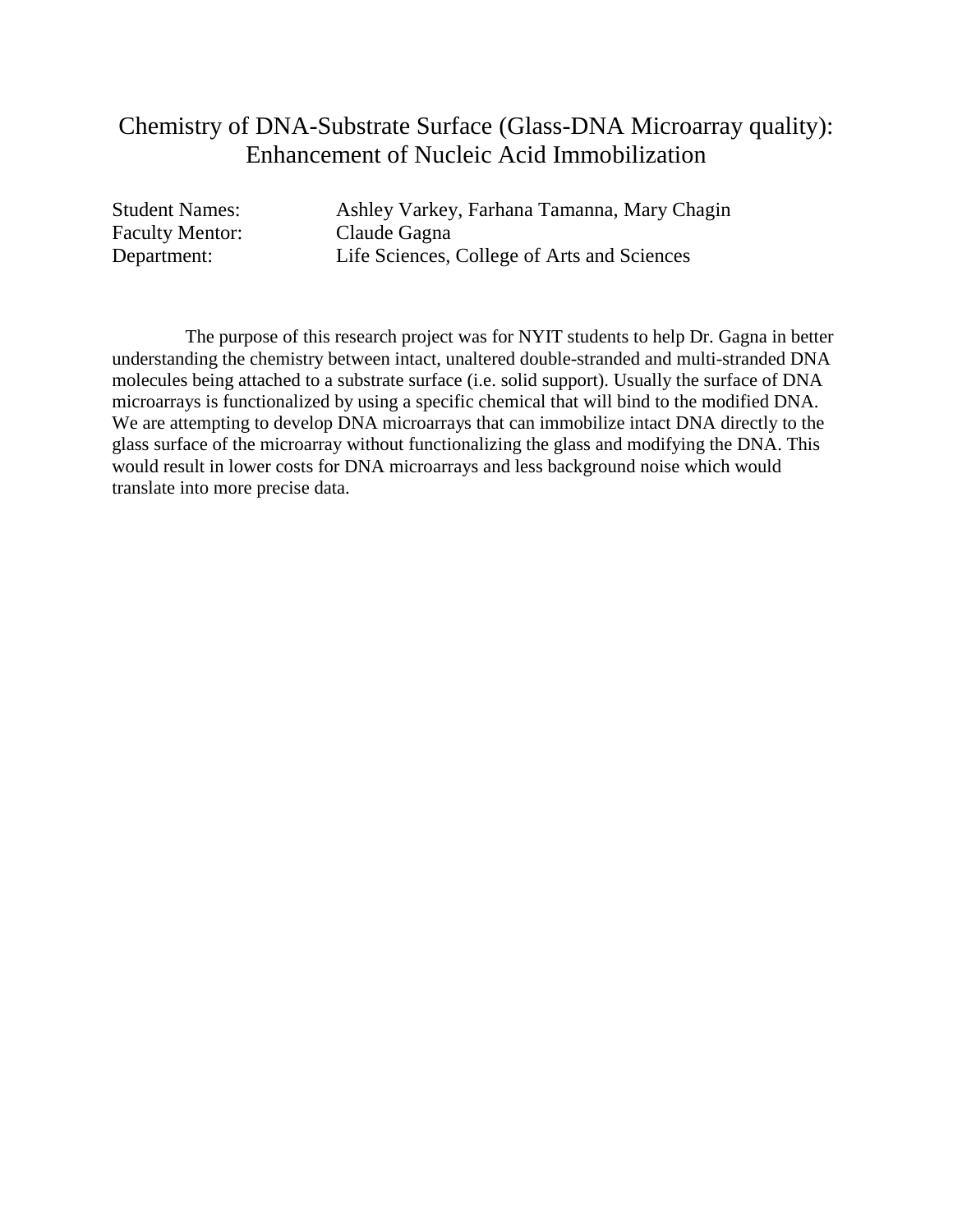## United We Stand: New York State Nurses Association Lobby Day Albany, NY Safe Staffing for Quality Care Act Bill A06571/S03691-A

Student Names: Catherine Citarrella, Keziah Alummoottil, Aziza Rosario, Lauren Hughes, Christina Kewal Faculty Mentor: Cheryl Zauderer Department: Nursing, School of Health Professions

On April 21, 2015, New York nursing schools will participate in the New York State Nurses Association's Lobby Day to promote safe staffing ratios for RNs and their patients. As emerging Registered Nurses (RNs) it is our hope to maintain a high quality of patient care. One vitally important issue is to advocate for ourselves and our patients, a safe patient environment, along with providing the best possible quality of nursing care. As future RNs we plan to support previous nurses who have done so in the past and provided a path for us. We need to continue on that path in order to progress. Working with a weak staffing ratio poses a threat to our patient's health and wellness, as well as to the wellbeing of our nurses. Inadequate staffing poses a threat to patient safety, which is the highest priority of any healthcare professional. By providing safe staffing ratios we may be able to limit the number of hospital related mistakes and limit the number of patient readmissions into health care facilities. In addition, we may be able to decrease the amount of medication errors, promoting improved patient outcomes, and patient and family satisfaction. There is solid evidence to demonstrate that poor nurse-patient ratios are linked to poorer patient outcomes in acute settings, such as hospitals. One reason for this can be due to a lack of adequate time to care for our patients. Research indicates that poor nurse-patient ratios are linked to increased length of stay, nurse turnover, increased medication errors, increased patient mortality, and decreased patient education. Errors that take place as a result of poor nurse-patient ratios not only result in increased financial costs but also decrease the patient's trust in the health care team. "To err is Human."98,000 people die each year as a result of medical errors which can be prevented. As student nurses our goal is to initiate safer staff ratios to decrease incidences of medical errors. Evidenced based practice research supports safe staffing as evidenced by the state of California. Safe staffing laws were implemented and as a result patient outcomes were improved. The state noted an increase in patient safety, shorter hospital stays, and an improvement in quality care. The goal of nursing is patient centered care. In order to properly practice this, we must first set forth safe practices.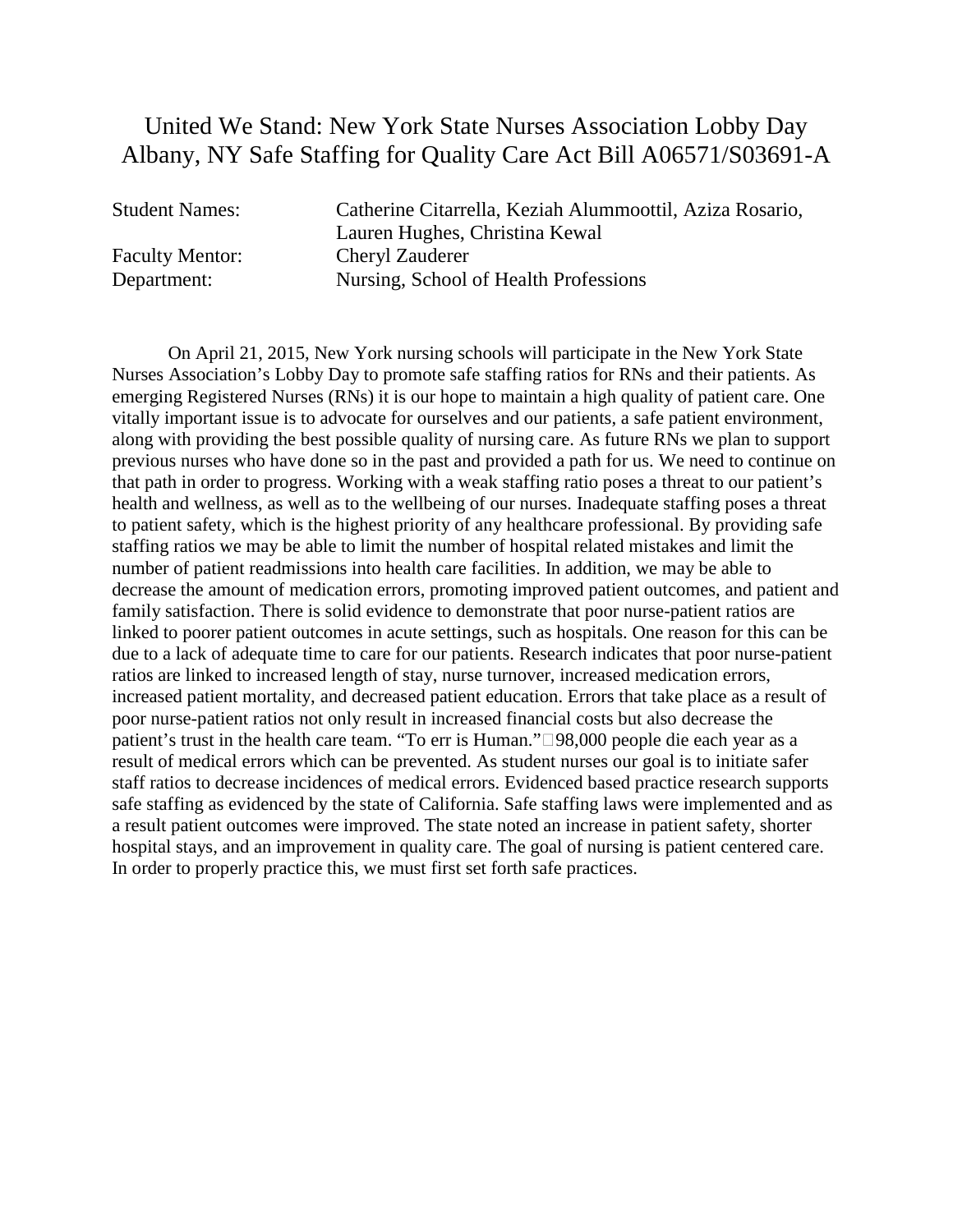#### United We Stand: New York State Nurses Association Lobby Day Albany, NY Safe Staffing for Quality Care Act Bill A06571/S03691-A

Student Names: Brittany Ross, Obil Thomas, Djimmitry Jean-Louis, Abimbola Otufale, Ewa Chaberek, Kevin Jacob Faculty Mentor: Cheryl Zauderer Department: Nursing, School of Health Professions

The Florence Nightingale pledge expects us, as Registered Nurses (RNs), to devote ourselves to the safety and well-being of those committed to our care. We stand united in order to protect the patients we care for. According to New York State Nurses Association (NYSNA) fact sheet, "Safe staffing saves lives, the number of patients assigned to a nurse has a direct impact on our ability to appropriately assess, care for, and safely discharge our patients." $\square$ (NYSNA fact sheet #2). On April 21, 2015, the student RNs of the New York Institute of Technology will allow our voices to be heard, and lobby for what is right for our patients, their families, and all the New York State RNs. According to the Code of Ethics, 3.5, when acting on questionable practice; action needs to be taken. Evidence based practice included in Quality Management in Health Care 2010 (NYSNA, fact sheet #2), maintains that increasing staff by 5% decreases adverse patient outcomes by 15.8%. This statistic is quite alarming. In Bill A06571, RNs are advocating for a safe staffing law as it is essential to providing quality care to our patients. Hospitals put our patients at risk when they compel RNs to take on too many patients at once. Evidenced based practice studies demonstrate that safe staffing laws reduce medical errors, hospital injuries and deaths. The state of California passed a safe staffing law, and patient outcomes improved dramatically. Florence Nightingale once stated, "I think one's feelings waste themselves in words; they ought all to be distilled into actions which bring results." (Nightingale, Fuller, Cook, 2015). The New York Institute of Technology student RNs are not keeping silent. We are taking action, in high hopes to yield satisfying results.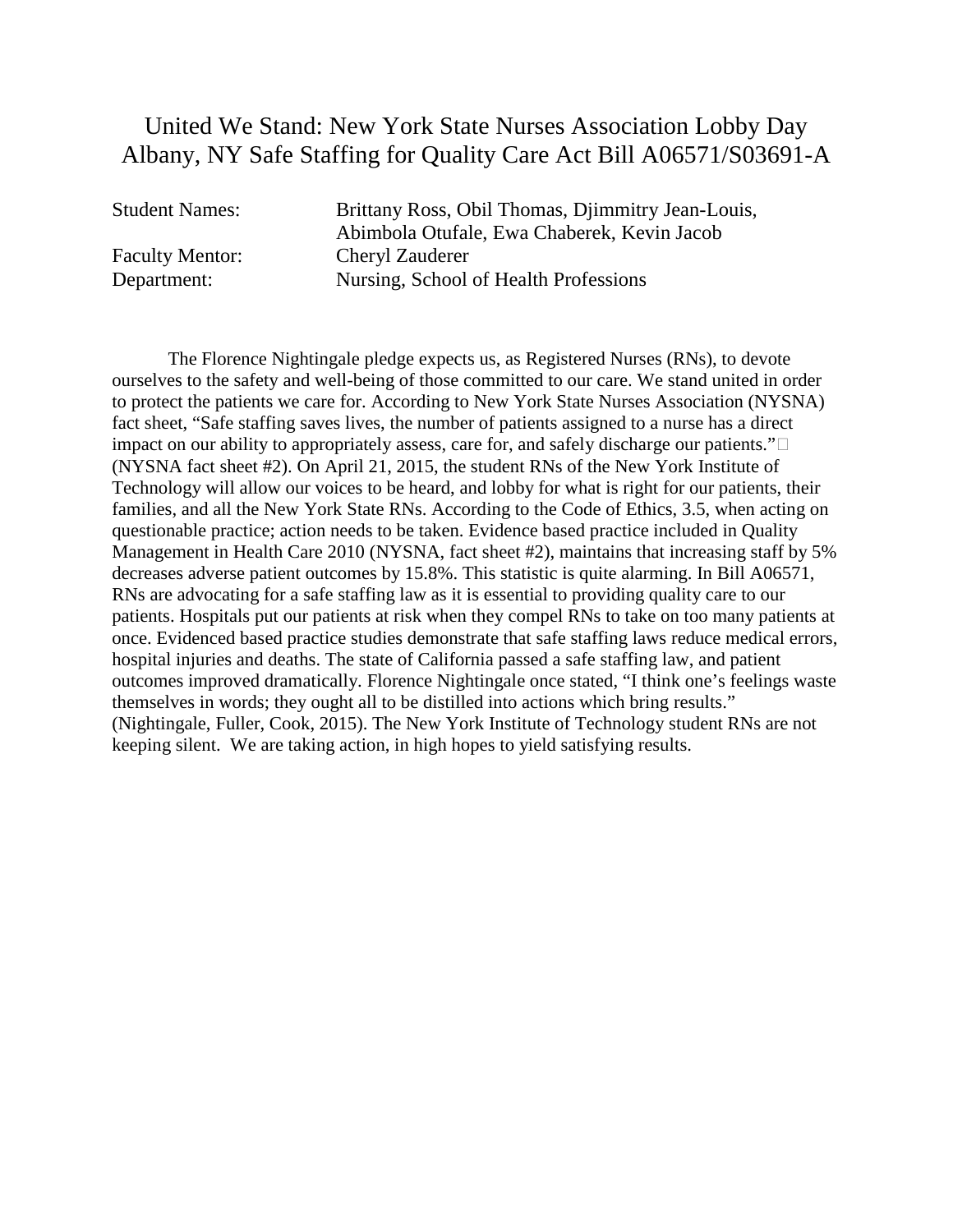## United We Stand: New York State Nurses Association Lobby Day Albany, NY Safe Staffing for Quality Care Act Bill A06571/S03691-A

Student Names: Kamil Ahmed, Janette Paiva, Kristen Simmons, Remina Thomas, Liliana Zavala, Ziting Zhao Faculty Mentor: Cheryl Zauderer Department: Nursing, School of Health Professions

As we begin our journey as professional registered nurses (RN), the graduating nursing class at NYIT is becoming aware of the responsibility for all RNs to voice their concerns regarding issues and challenges that RNs today may face. Advocating for both our patients and ourselves, and voicing our concerns at the national level, will help the nursing profession to implement changes in public policy and help us continue to flourish. On April 21, 2015, the senior nursing class of New York Institute of Technology will participate in the annual New York State Nurses Associations Lobby day where we will have the opportunity to discuss with government officials the staffing crisis that is affecting nurses all across New York State. Our NYIT graduating class of 2015 will address the fact that in order to have optimal patient outcomes, it is essential for RNs to have optimal staffing. We will present evidenced based practice research regarding the improvement of the nurse patient ratios and how it will create a safer environment for patients and staff by decreasing mortality rates, improving patient satisfaction, reducing RN burnout and fatigue, and increase RN retention and job satisfaction. By becoming politically involved, we can contribute to the collaborative effort in finding a solution to the staffing crisis, while helping to strengthen nursing practice and patient care.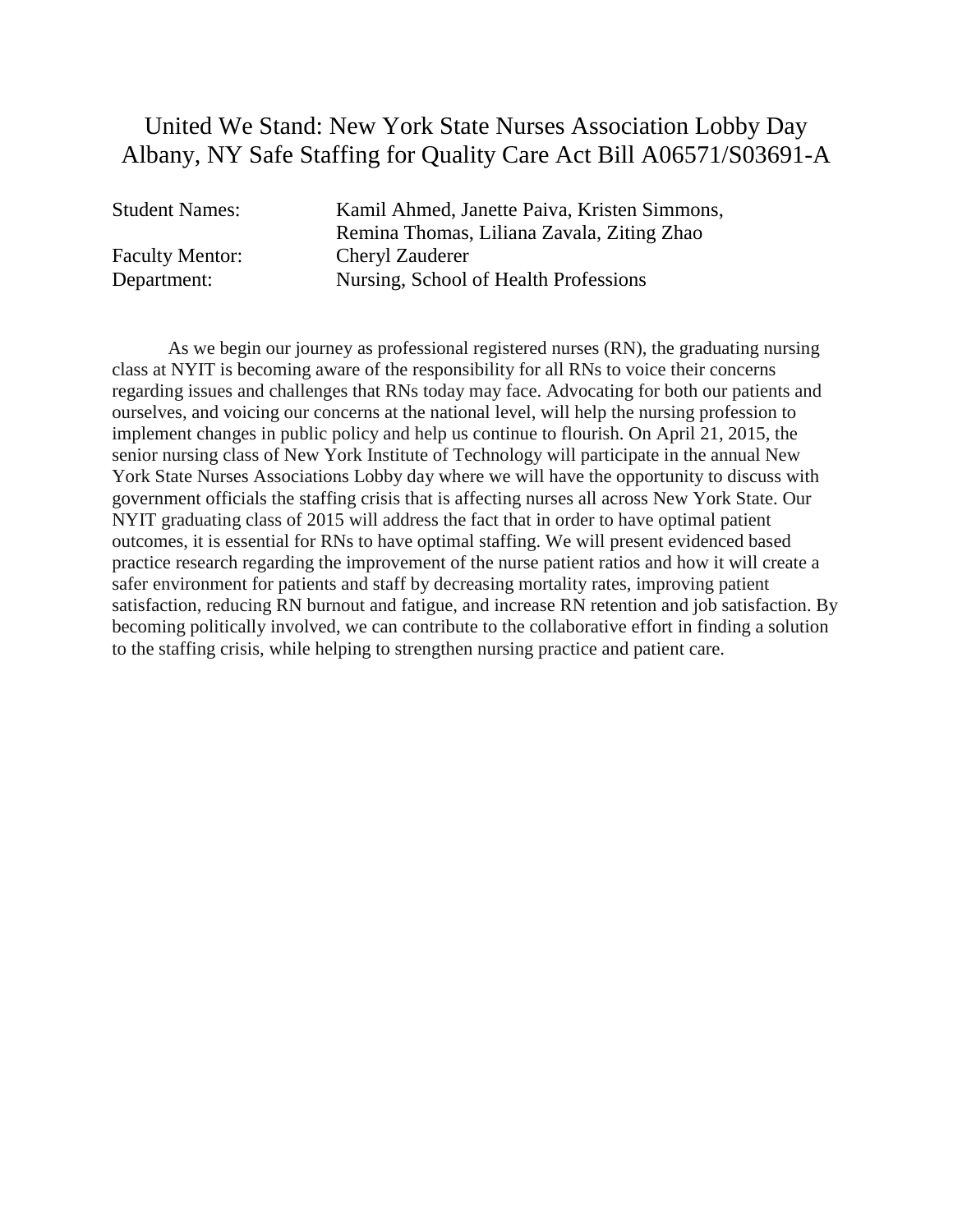### The Effect of Sphingosine 1 Phosphate on Dentate Gyrus Neuron Differentiation

Student Names: Werda Alam, Ada Wong, Stephan Owens Faculty Mentor: Bhuall Nandkumar Department: Life Sciences, College of Arts and Sciences

Sphingosine 1 phosphate is a bioactive lipid mediator. Using mice, the effect of sphingosine 1 phosphate on dentate gyrus neuron differentiation was studied. When a neuron is born from a progenitor cell in the subgranular zone, it moves into the granular cell layer. As it moves it turns from horizontal to vertical with its dendrites pointing towards the CA3 region. This distance of migration and the angle of rotation is used to measure how much the neuron has matured. Sphingosine 1 phosphate receptor expression knockdown was used to decrease the effect of sphingosine 1 phosphate expression in mouse hippocampus neurogenesis. Young mice were transfected with prepared viruses that contained RNA which decreased the expression of S1PR1. After being left to develop, mice of different ages were sacrificed and their brains were studied using immunohistochemistry. They were prepped, sliced, and stained. Using Imaris software, the neuron paths were traced and 3D structures were recreated in a virtual setting. By analyzing the distances traveled and angles of rotation of the developing neurons at varying ages, the impact of S1P in memory formation was studied. Although the study is in progress, the implications include elucidation of S1P action in Alzheimer's disease and identification of potential therapeutic targets.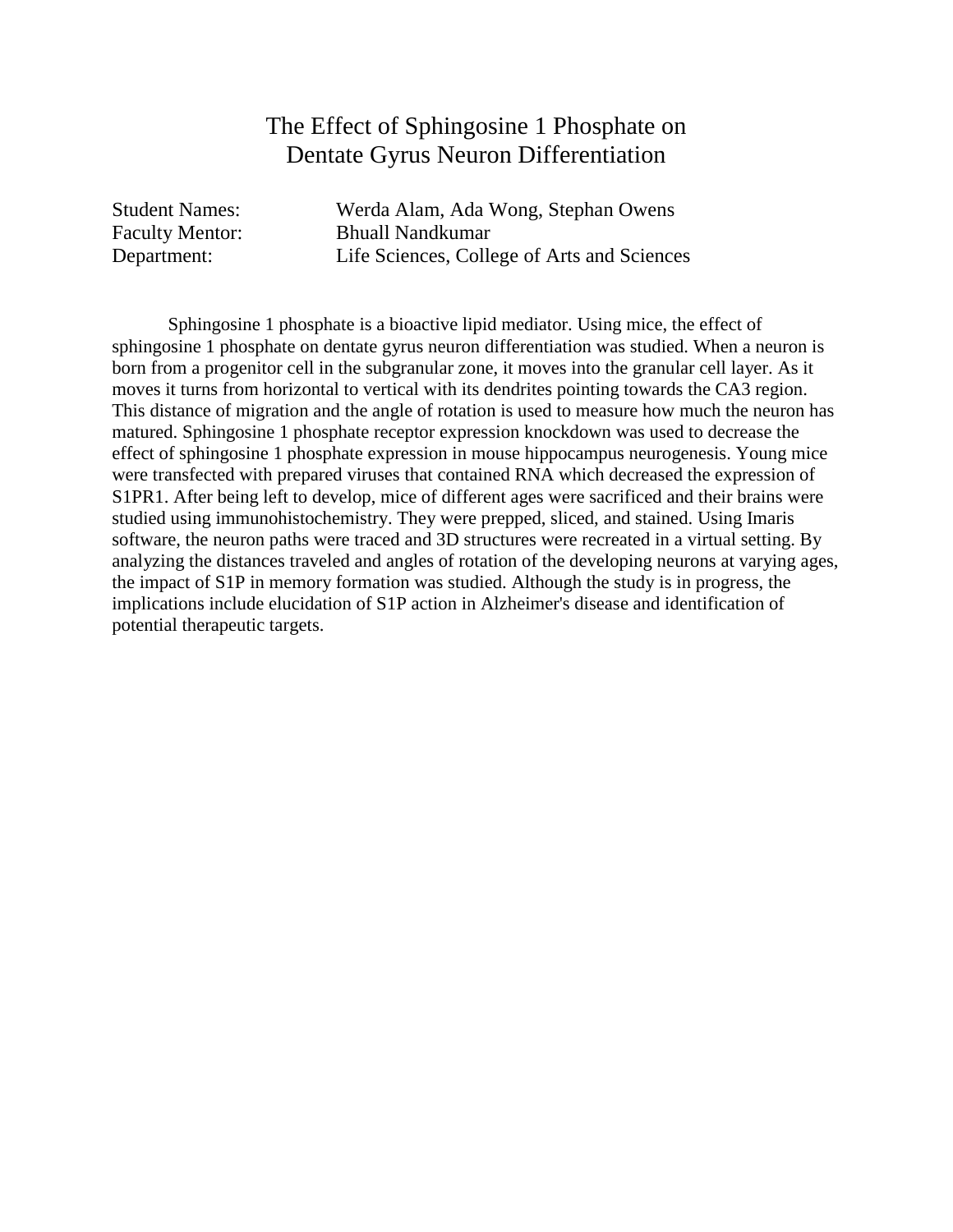#### El Contorno

Gregory Preus Faculty Mentor: Farzana Gandhi

Student Names: Christopher Cetola, Kevin Kawiecki, Jorge Villao, Department: Architecture, School of Architecture and Design

Social Impact Design is a subset of the design profession that is increasingly gaining relevance in both academia and practice. Such public interest design is especially powerful when modestly funded, community based projects in public space operate on a small scale to result in changes of large social significance. This work is often driven by community input and participation-each project tells a story, which is as much about process as it is about end product. A Social Impact Design-Build Collaboration between the New York Institute of Technology and the University of Puerto Rico made this project possible. Several weeks were dedicated to predesign and design-development workshops and meetings through videoconferencing. Students immersed themselves in the collaborative design processes typical of Social Impact Design to design an intervention specific to the local needs, climate, and culture. Students from both schools participated in building the project on the University of Puerto Rico grounds in San Juan, Puerto Rico. This was a tremendously rewarding experience offering pro-bono community service, while also learning through building and engaging hands-on was invaluable for all involved.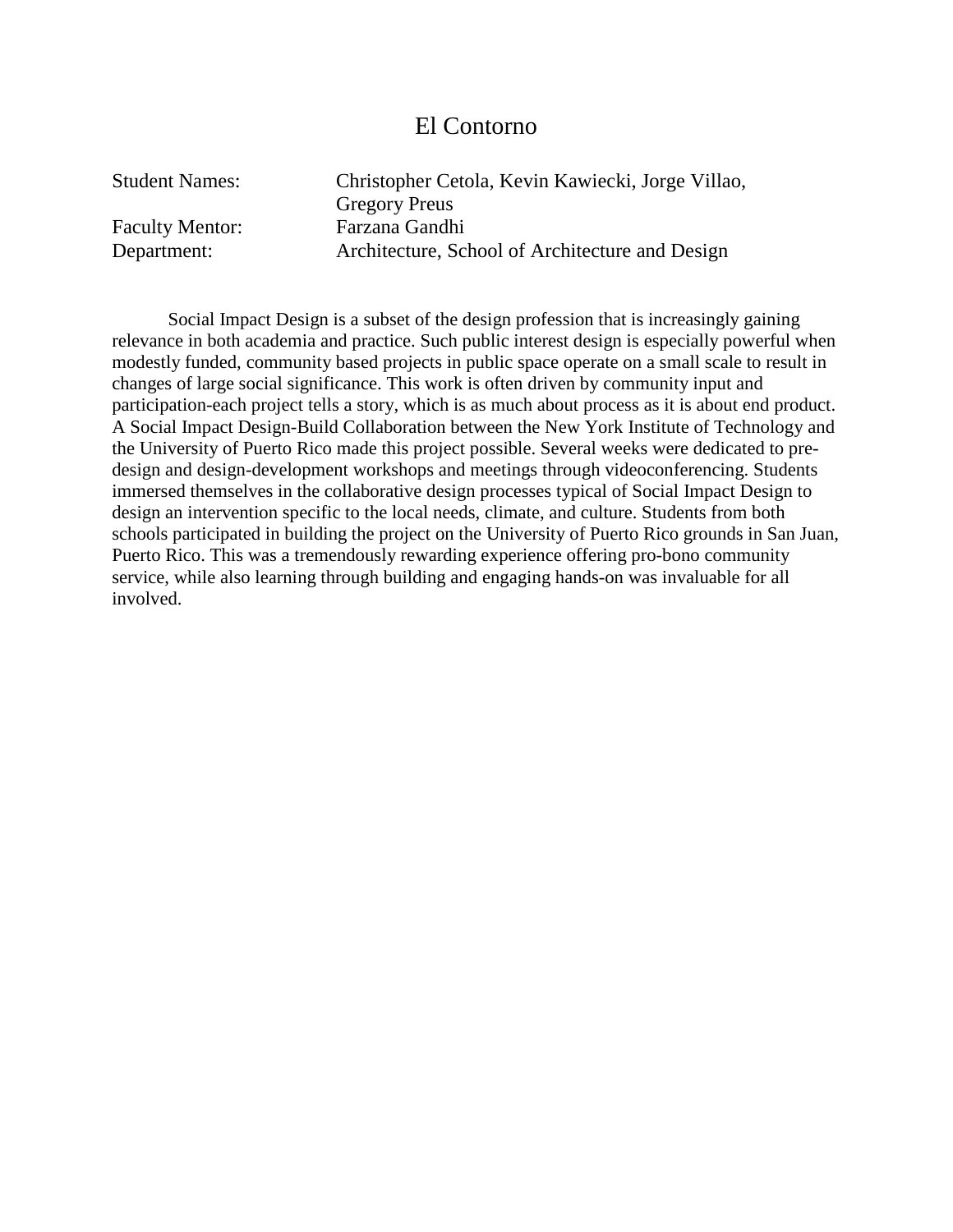#### Living Large in Little Homes

Student Name: Brian Johnson Faculty Mentor: Heather Korb

Department: Architecture, School of Architecture and Design

Home ownership has always been an integral part of "The American Dream." However, due to the rising costs of living, many are finding this dream to be out of reach. Living Large in Little Homes is an attempt to bring about a solution to the ever increasing costs of home ownership. Micro-Homes, houses that are typically less than 500 square feet in size, are inexpensive to construct and maintain, yet offer an array of creative living possibilities. The Micro-Homes will be built in Pocket Communities, which consist of several homes clustered together with a communal recreation area at its center. The small nature of these houses makes outdoor living necessary. All homes made will have porches facing towards the center of the community. This promotes social, face-to-face interaction, something that has disappeared in what has become our isolated world. These Pocket Communities will be vernacular, slightly changing upon location. If a particular region offers resources such as geothermal or wind power, the communities will adjust to exploit these potential power sources. The communities will be self-sufficient, self-contained entities, thus allowing Pocket Community to be placed practically anywhere. Where streets would ordinarily be in a neighborhood, pedestrian walkways will take their place. Cars will be parked on the outskirts of the neighborhood, and community members will walk to their place of dwelling. By removing cars from the community, noise and air pollution are lessened and a healthy environment begins to flourish. All the homes will be run on renewable energy resources, such as solar panels, to eliminate both pollution and home ownership energy costs. The panels will be placed on the roofs of the homes, and energy collected will be stored for communal use. This sharing of power will give each resident a sense of responsibility for the community. Rainwater will be collected as well by each resident to be exploited for the communal gardens located in the central gathering area which will grow fruits and vegetables to supplement the food consumed by the residents. Located on the outskirts of the community will be Micro-Shops, stores that are tiny in nature but offer necessary goods for living. The stores will be equipped with solar panels and rainwater barrels to assist the community in keeping living costs down. The Micro-Home Pocket Communities will allow for low-cost housing, social interaction, interconnected, self-sufficient, and close web communities, and make the dream of home ownership achievable once again.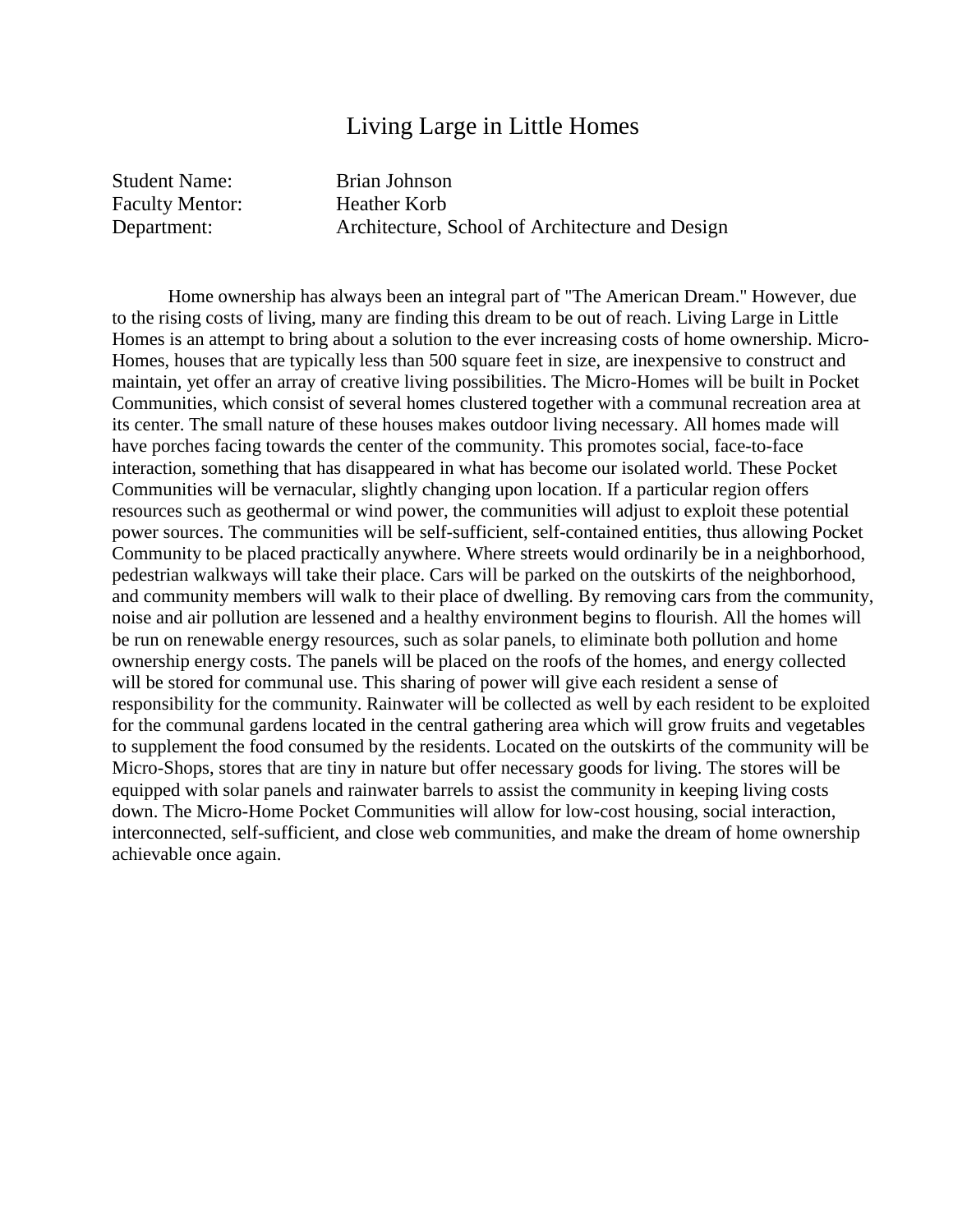## Identification of Important Residues in the N-domain of the ClpX Unfoldase for Substrate Recognition in E. coli

Faculty Mentor: Niharika Nath

Student Name: Favour Akinjiyan Department: Life Sciences, College of Arts and Sciences

Proteolysis is the process by which proteins are degraded into smaller units, including short peptides of amino acids. This process is important for regulation of gene expression and proteostasis as well as protein quality control in all organisms. Proteolysis is performed by AAA+ proteases, enzymes that use energy from ATP hydrolysis for protein degradation. Protease complexes are composed of an unfoldase component and a peptidase component. The unfoldase is responsible for the recognition, binding and unfolding of a substrate protein. The subsequent translocation of the unfolded substrate into the proteolytic cavity of the peptidase results in degradation. A typical AAA+ protease is ClpXP that consists of ClpX, an unfoldase, in complex with ClpP, a peptidase, for protein degradation. Because of the irreversible nature of protein degradation, it is important that the protease complex recognizes the substrates specifically. This is a crucial step because improper substrate recognition by a protease could lead to loss of essential proteins and mishap in cell function. Recognition occurs via small peptidic sequences on the substrate protein called degrons or tags that interact with the central pore of ClpX. Additional recognition sites located on the the N-domain of ClpX have been identified in the case of certain substrates such as MuA and FNR, a global transcription factor of E.coli. Previous work in the Baker Lab has indicated that specific residues on the N-domain of ClpX may be involved in the interaction with FNR, including the glutamate residue at position 39. We hypothesize that this residue is crucial for substrate recognition and processing of FNR. My own project involves the expression, purification and biochemical characterization of ClpX E39A, a variant of ClpX in which an alanine replaces the glutamate at position 39. Methods used to characterize E39A include: ATPase assay, protein degradation assays, and fluorescence anisotropy assays. Results from ClpX E39A characterization show that it is a functional enzyme that can degrade ssrA-tagged substrates but it is deficient in FNR degradation. ClpX E39A binds well to Sspb XB peptide but binds weakly to FNRwt peptide. Based on our results, we conclude that the glutamate at residue 39 of ClpX is important for processing of FNR. This secondary interaction between ClpX and FNR serves as a model system for non-pore interactions between enzymes and substrates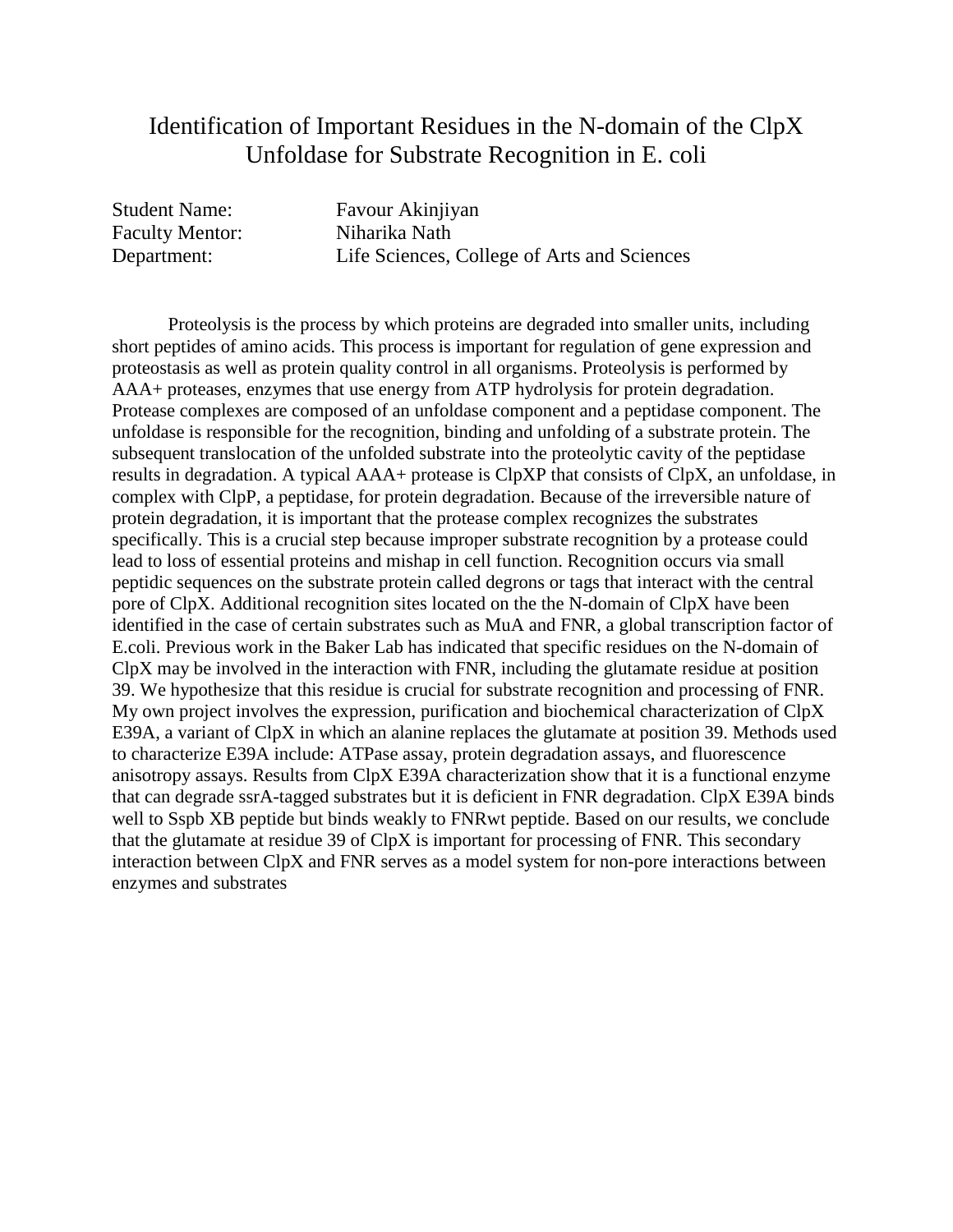## Anatomical Studies in the Roman Sculpture Court at the Metropolitan Museum of Art

Student Name: Brian Blum Faculty Mentor: Sarah Curtis

Department: Osteopathic Manipulative Medicine, College of Osteopathic Medicine

As an osteopathic medical student, much of my current practice involves learning about the subcutaneous structures that dictate our human form and function. For this creative project, I have spent time drawing the sculptures of the human form at the Greek and Roman Sculpture Gallery in the Metropolitan Museum of Art. These ancient marble sculptures are able to convey the tone of a muscle or the torsion of the spine beneath the skin. Informed by my anatomic and osteopathic knowledge, I have depicted what muscles and bones are at work within these sculptures in order to illuminate what lies beneath.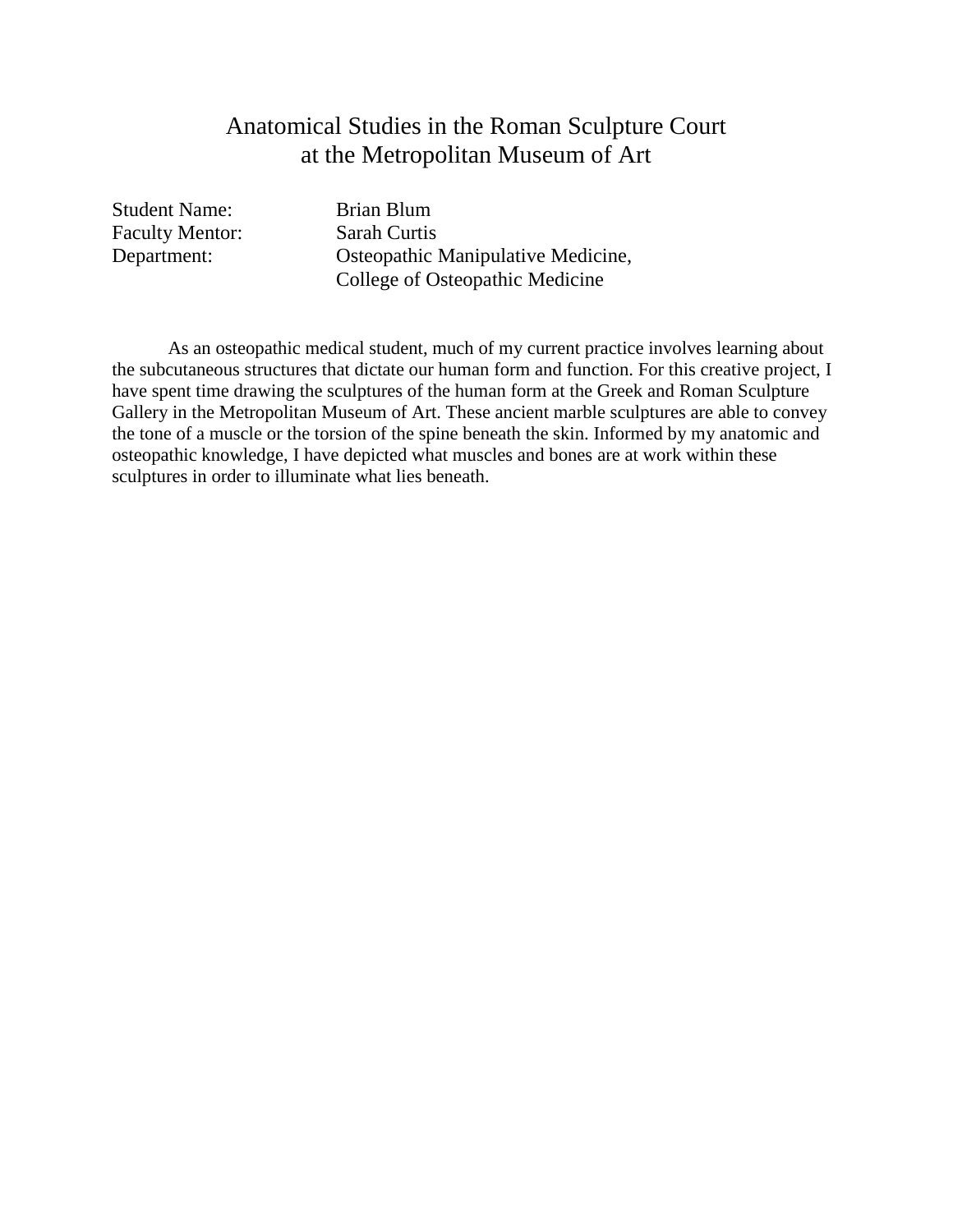#### Visual Effects

Student Name: Spandana Aliminati

Faculty Mentor: Donna Betancourt Department: Communication Arts, College of Arts and Sciences

My piece of art work would be on collection of visual effects. Visual Effects is primarily executed in the post-production stage. My interest in visual effects led me to participate in this presentation. I would like to show some physical destruction works. Guidance from my professor helped me a lot to do my work. The software I used for this is 3D Maya software and for compositing Adobe Premiere and After Effects were the other software. With my special interest in this work I have done few works in real flow which is very interesting software for me to play with liquid effects.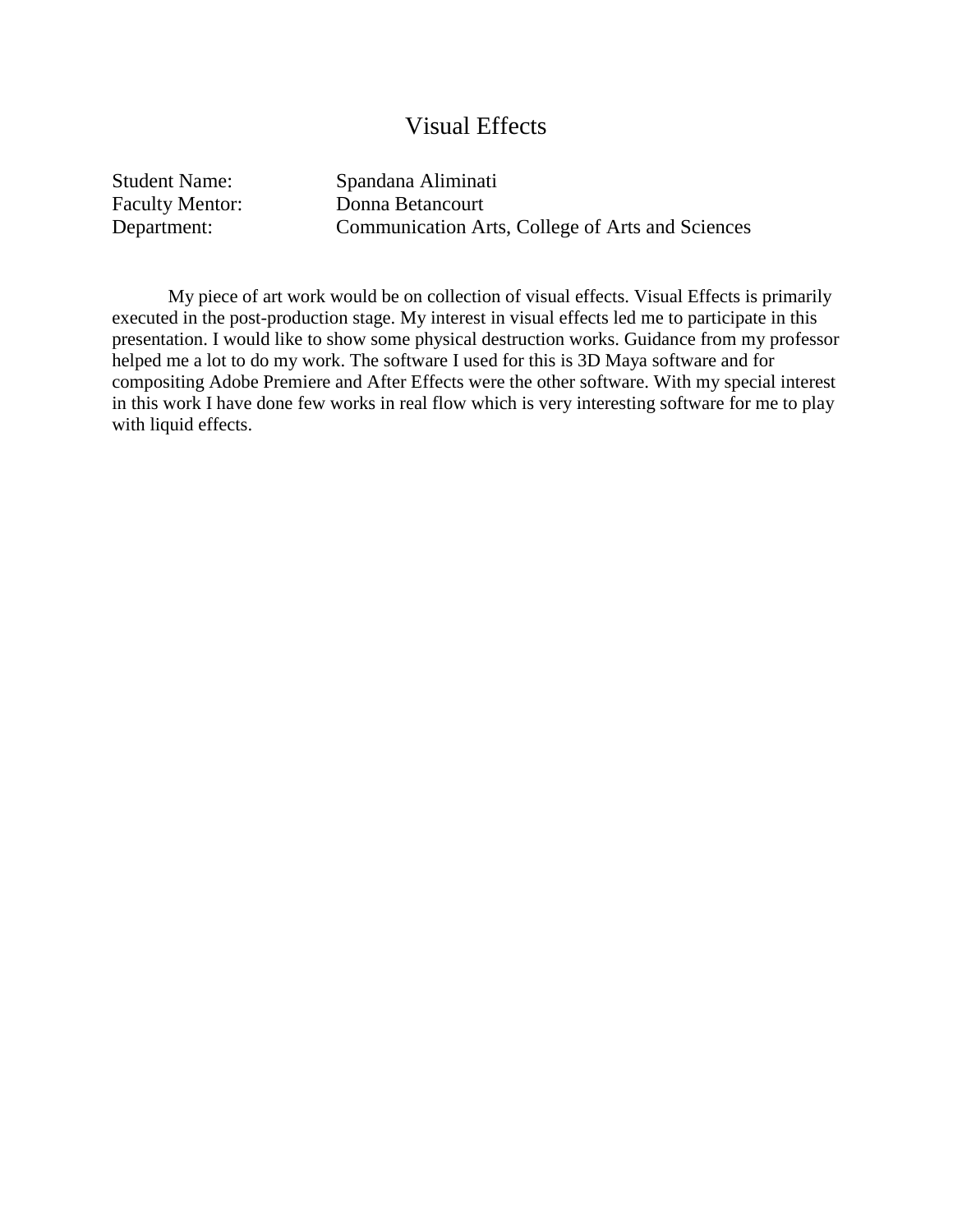## Pirate

| <b>Student Names:</b>  | Xin Feng, Rundong Jiang, Jun Wang, Angi Wang,    |
|------------------------|--------------------------------------------------|
|                        | Xiangnan Liu, Jindan Qi                          |
| <b>Faculty Mentor:</b> | Thomas Madrigal                                  |
| Department:            | Communication Arts, College of Arts and Sciences |

My group uses lighting and special effects technology to do the project. First we set up the background, then light the characters, and go shooting. After shooting, we do editing by Adobe AE. In the scene there are several characters, but we only shoot one character one time, we put all characters together by special effects.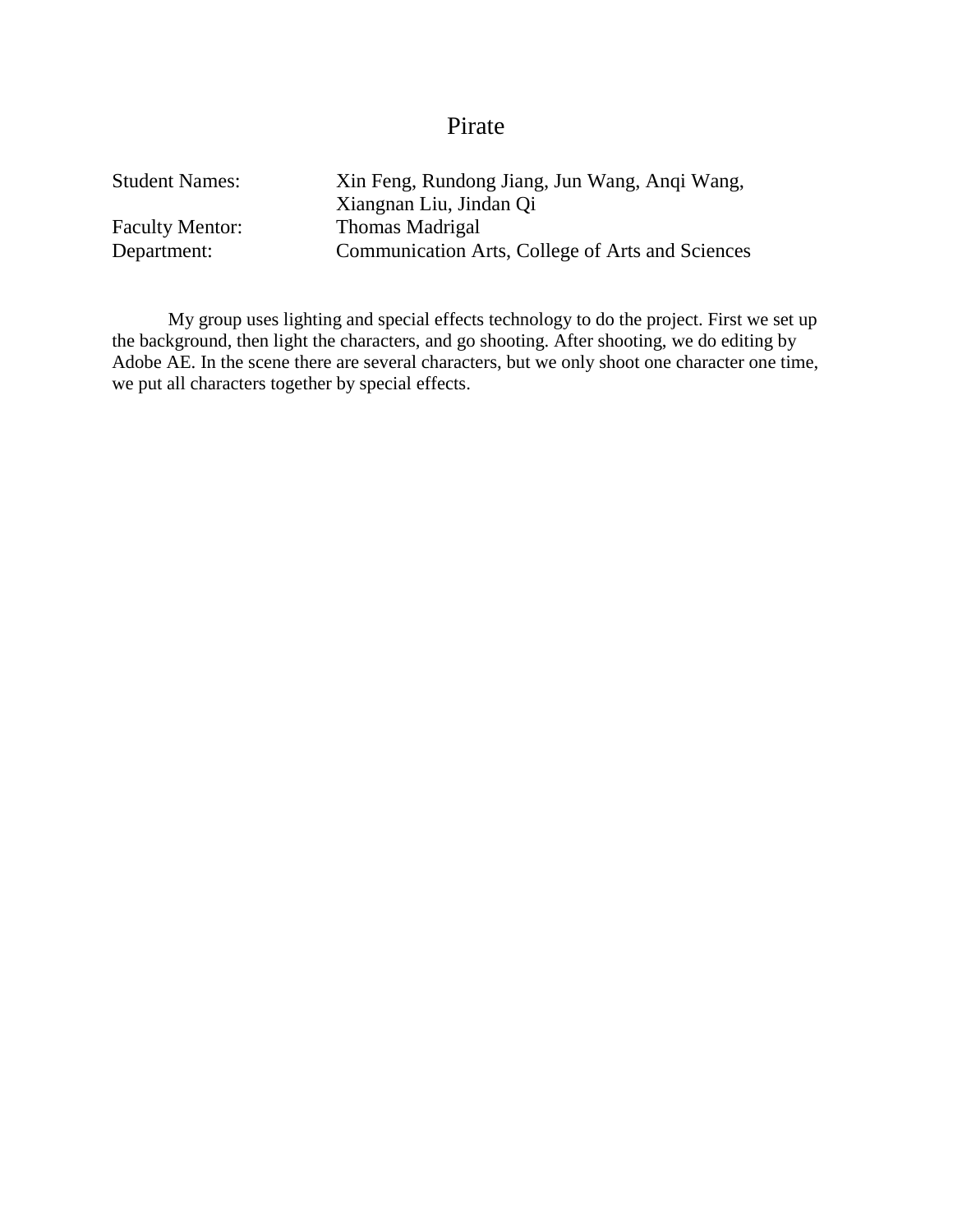### The Effects of Synthetic versus Natural Testosterone On the Human Body

Faculty Mentor:

Student Names: Sharif Zaher, Diane Moya, Pratik Kapadia<br>Faculty Mentor: Gavin McStay Department: Life Sciences, College of Arts and Sciences

Testosterone is a hormone produced in the testicles in men and the adrenal glands in both men and women. Synthetic testosterone is a slightly modified version of natural testosterone, pharmaceutical companies produce synthetic testosterone so they can patent it and call it a drug. Our aim is to compare the effects of natural testosterone to different variations of synthetic testosterone. By comparing the symptomatic and physiological effects, we will be able to determine which is more efficient in both the clinical and athletic field.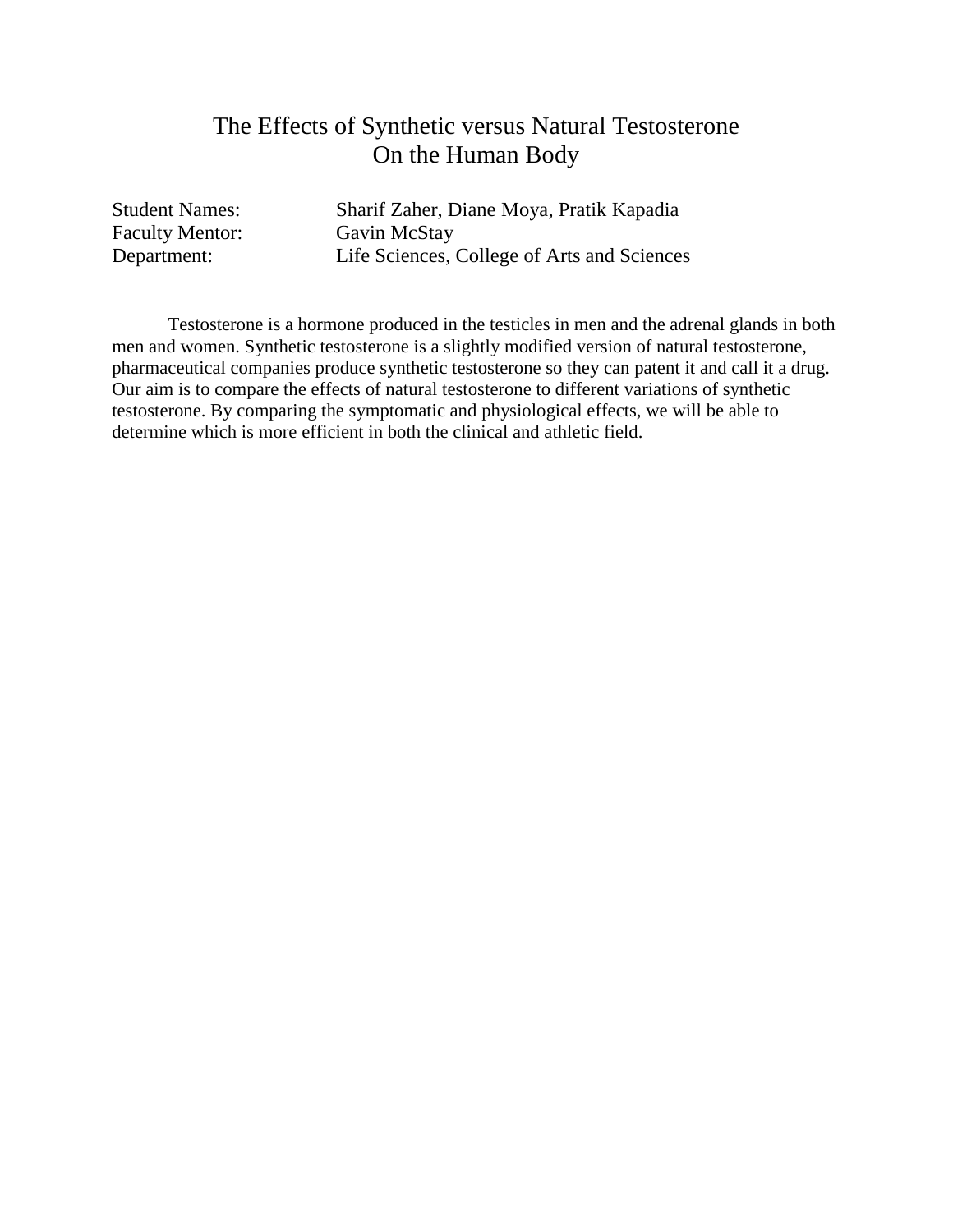## Lenscape

| <b>Student Names:</b>  | Marwan Elayouby, Nadine Nassim, Pepa Cummins,    |
|------------------------|--------------------------------------------------|
|                        | Victoria Nikolaeva                               |
| <b>Faculty Mentor:</b> | Donna Betancourt                                 |
| Department:            | Communication Arts, College of Arts and Sciences |

Lenscape is a groundbreaking augmented reality glass technology which allows users to connect to a world far beyond imagination. Lenscape allows you to interact with the world around you on another spectrum of lifestyle. Use physical gestures to control your apps, movies, books and explore a new way of life with voice communication technology.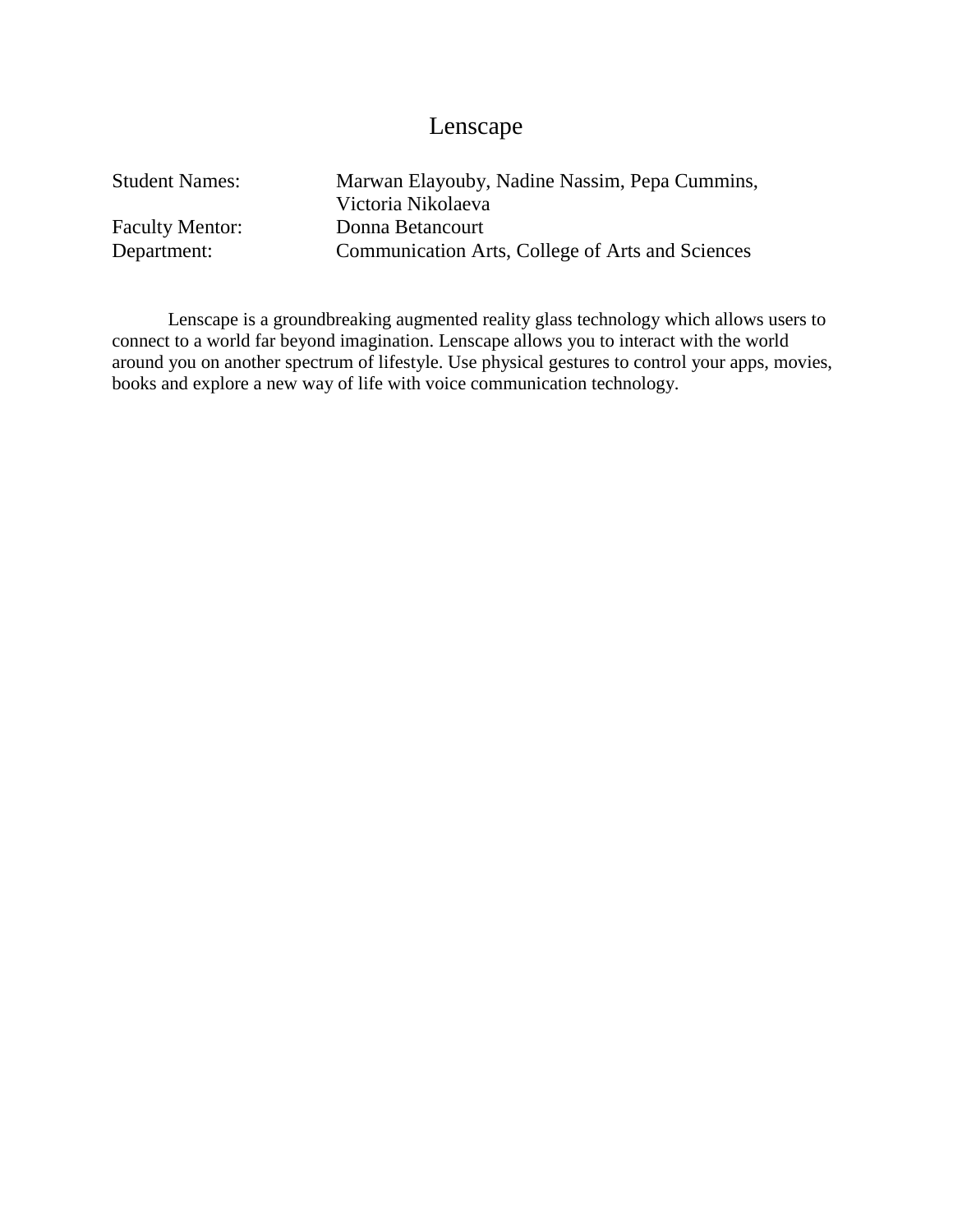#### "A Crisis of Global Proportions"

Student Name: Alanna Flowers Faculty Mentor: Rozina Vavetsi

Department: Fine Arts, College of Arts and Sciences

"A Crisis of Global Proportions" is an infographic that explores the paradox surrounding the consequences of overconsumption and hunger. The infographic starts with an introduction to the key challenges that we as a world face with millions being both overweight and malnourished. Lack of access to clean water also plays its part as it contributes to the disease and poor crop yields in developing nations. Although these issues may appear to be exclusive of one another, they can all be traced back to our broken food system. The middle portion of the infographic addresses some of the issues within the food system that greatly contribute to the hardships that farmers face on a daily basis. Money isn't being invested into sustaining small agricultural communities or growing fruits and vegetables. Lack of market access to bring nutritious food to communities leads to growing waistlines as well as starving communities. Our farmers are the key to providing the world with food, and despite their obvious contributions, a large majority of them are unable to feed their communities or themselves due to these systemic issues. If we can fix the food system, we can feed our farmers and our world in a balanced and nutritious way. Finally, the infographic concludes with solutions to these issues. We as a globe can solve this paradox by improving infrastructures, and by making the necessary investments in female farmers and healthier crops. If we make improving the food systems a priority in nations across the globe, millions of people will be given the opportunity to live healthy lives.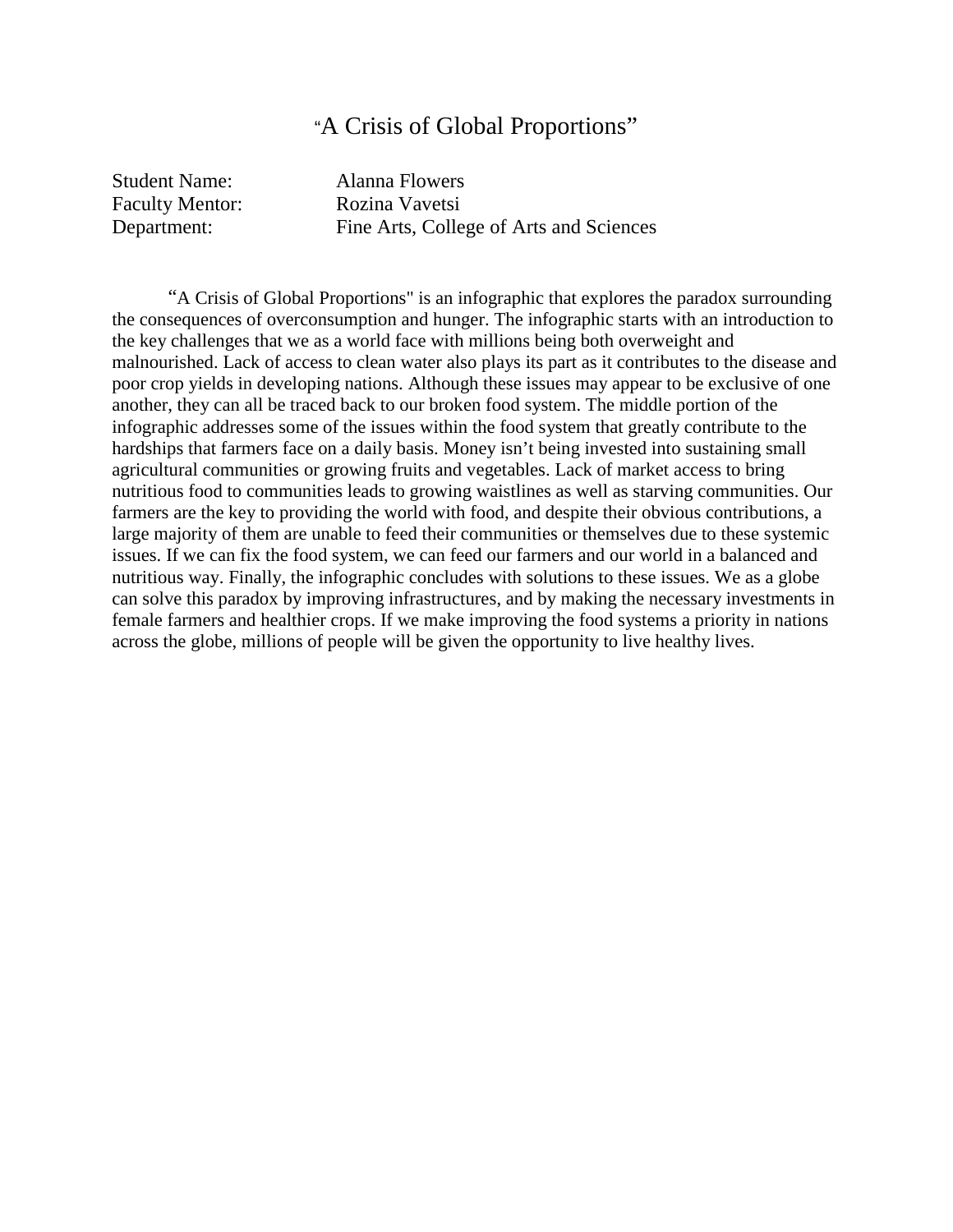#### Distribution and DNA Content of Nucleic Acids In Acral Lentiginous Melanoma

Faculty Mentor: Claude Gagna

Student Names: Alexia Skiadas, Michael Gaspari, Isabella Portugal Department: Life Sciences, College of Arts and Sciences

Acral lentiginous melanoma is a malignant tumor of melanocytes. It occurs on non-hair bearing surfaces of the human body. Melanoma has continued to increase considerably over the past few decades. New classes of pharmaceuticals need to be produced that can be used to treat and cure acral lentiginous melanoma. We have previously examined the epidermis of normal human skin for the presence of intact, non-denatured right-handed double-stranded (ds-) B-DNA. We are now comparing that data with the anti-ds-B-DNA antibody staining, Feulgen reaction (i.e., DNA content), and H&E staining of acral lentiginous melanoma. Additionally, we used two markers [i.e., MelanA (Anti-MelanA antibody [A103] (ab785) | Abcam), and HMB-45 monoclonal antibodies (HMB45 Antibody (HMB-45) | Pierce Antibodies)] to verify the existence of melanoma in our paraffin-embedded tissue sections (i.e., 2.5 microns thick tissue sections.) Our data reveals that as the junctional nests (i.e., containing nest cells), which contain melanoma cancer cells, are being exported from the epidermis to the dermis, ds-B-DNA immunoreactivity seems to be greater in the portion of the junctional nests (i.e., containing nest cells) facing downward towards the dermis and hypodermis (i.e., active area of growth). This research is helping us better understand the molecular biology of horizontal and vertical growth patterns of melanoma. Being able to locate abnormal amounts of ds-B-DNA (i.e., specific sequences) in epidermal genes will allow for additional target sites to produce new classes of drugs for melanoma (DNA-based drugs). Tissue sections were purchased commercially. This research project was supported in part by a NYIT ISRC grant.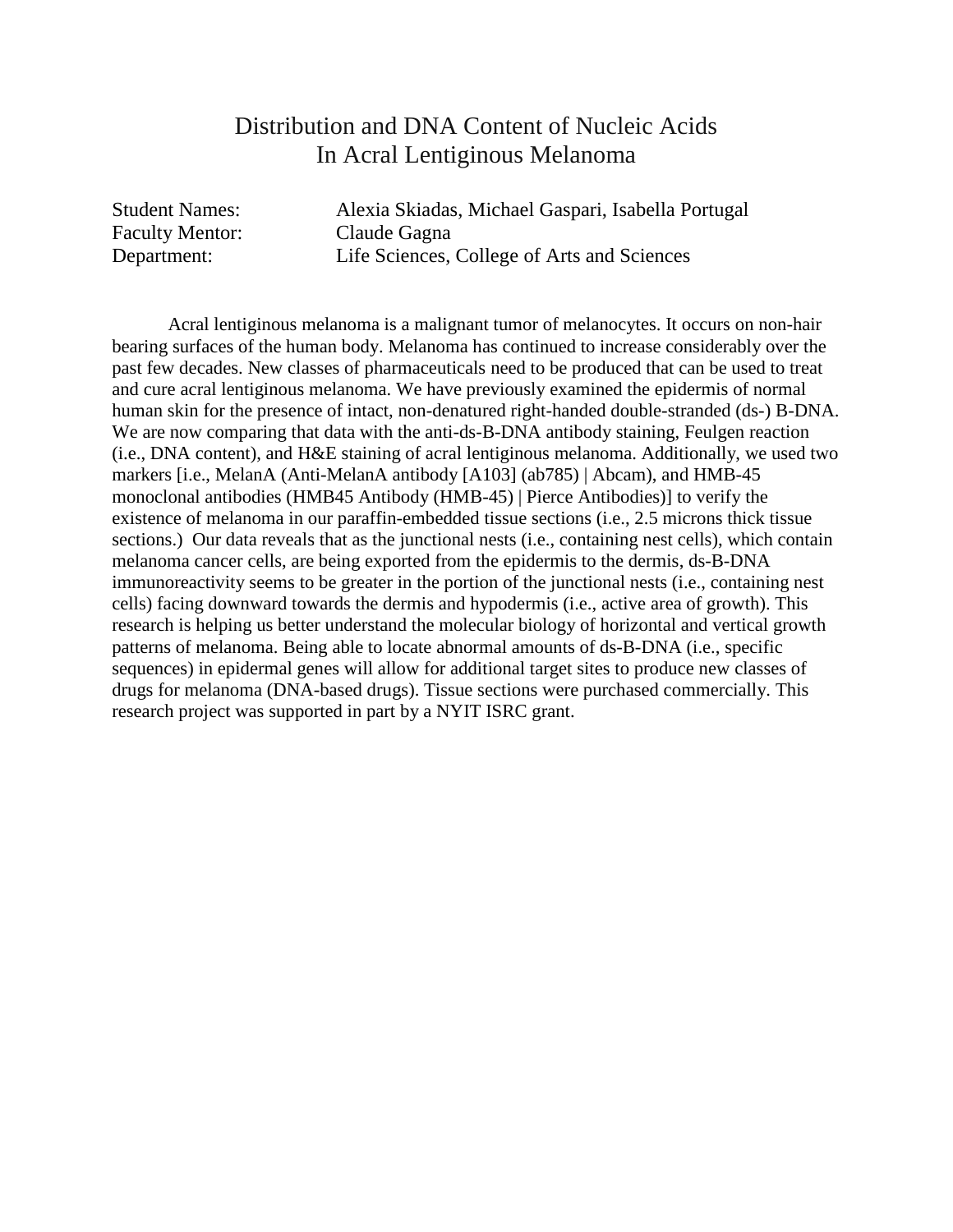## AMP-Activated Protein Kinase Regulates Mitophagy in H9c2 and NRVC Cells

Student Name: Amanda Kaminaris Faculty Mentor: Qiangrong Llang Department: Biomedical Sciences, College of Osteopathic Medicine

AMP-activated protein kinase (AMPK) is an energy sensor that detects and reacts to fluctuations in intracellular ATP levels. AMPK has been shown to protect the heart under several conditions. However, the underlying mechanism remains poorly understood. This project is to investigate whether AMPK affects mitophagy in H9C2 cardiac myoblast cells and neonatal rat ventricular cardiomyocytes (NRVC). Mitochondrial morphology is determined by the balance between fusion and fission. Mitophagy is a process in which damaged mitochondria are degraded by lysosomes. These processes are important for mitochondrial quality control and cardiomyocyte survival. To determine if AMPK regulates mitophagy, we used genetic gain and loss of function approaches to manipulate AMPK activity and quantified mitophagy with a novel dual fluorescent mitophagy reporter. We found that increasing AMPK activity by adenovirusmediated overexpression of constitutively active AMPK  $\hat{I}$  ±2 subunit did not significantly alter mitophagy activity. Surprisingly, however, siRNA-mediated knockdown of AMPK alpha subunits led to an increase in mitophagy activity. These results suggest that AMPK may negatively regulate mitophagy in cardiomyocytes, contrary to current belief. Further studies are warranted to investigate if AMPK has a similar effect on mitophagy in heart in vivo.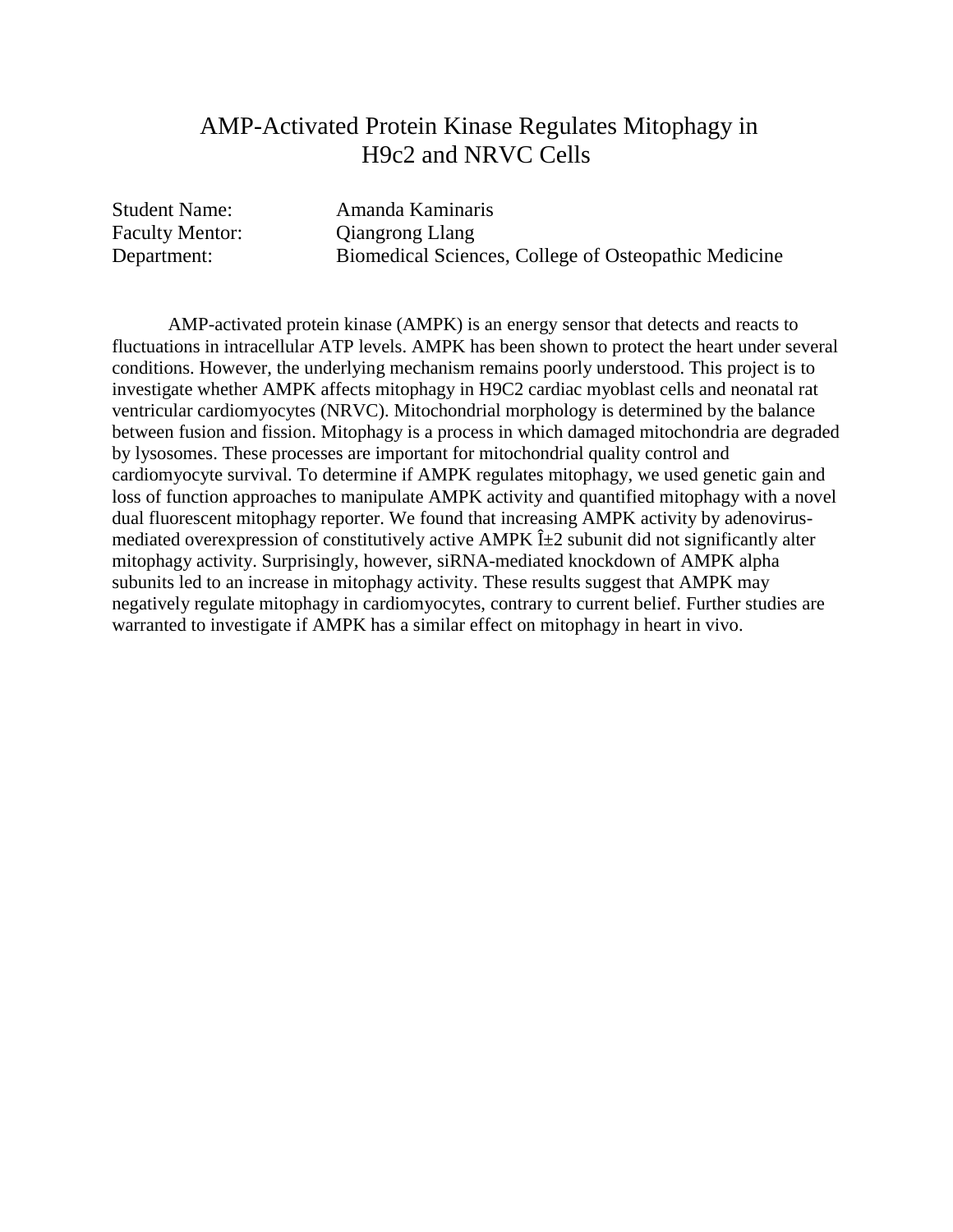## Molecular Modeling of Chiroptical Properties towards Structural Elucidation of Chiral Medicinal Natural Products

Faculty Mentor: Ana Petrovic

Student Names: Misael Pena, Thallys Goncalves Department: Life Sciences, College of Arts and Sciences

In the last two decades, there has been a notable shift in the composition of lifeimproving and life-saving therapeutic agents that have been brought by the pharmaceutical industry to the marketplace. Nearly two thirds of currently FDA approved drugs are Chiral drugs (exhibiting molecular handedness) with only single handed-molecule being considered as effective and safe for administration. This presentation reflects an effort towards structural elucidation of chiral molecules which represent natural products isolated from fungi and which display promising bioactivity as leads for drug design in the pharmaceutical industry. The selected natural products are endowed with multiple chiral centers and with notable molecular flexibility. Determination of the Absolute Configuration (molecular handedness and conformational stability) is essential in furthering the utility of this medicinal target with minimal adverse consequences on human health. The Absolute Configuration is determined by using a combination of three chiroptical spectroscopies (VCD, ECD and ORD) in tandem with quantum mechanical calculations of the same chiroptical properties. Such a combined approach based on the experimentally measured and theoretically simulated chiroptical properties allows for an overall reliable prediction of the AC via comparison of the measured and calculate data. Each method has its own scopes of applicability as chiral probes. As such, the advantage of using simultaneously more than one chiroptical method will be demonstrated.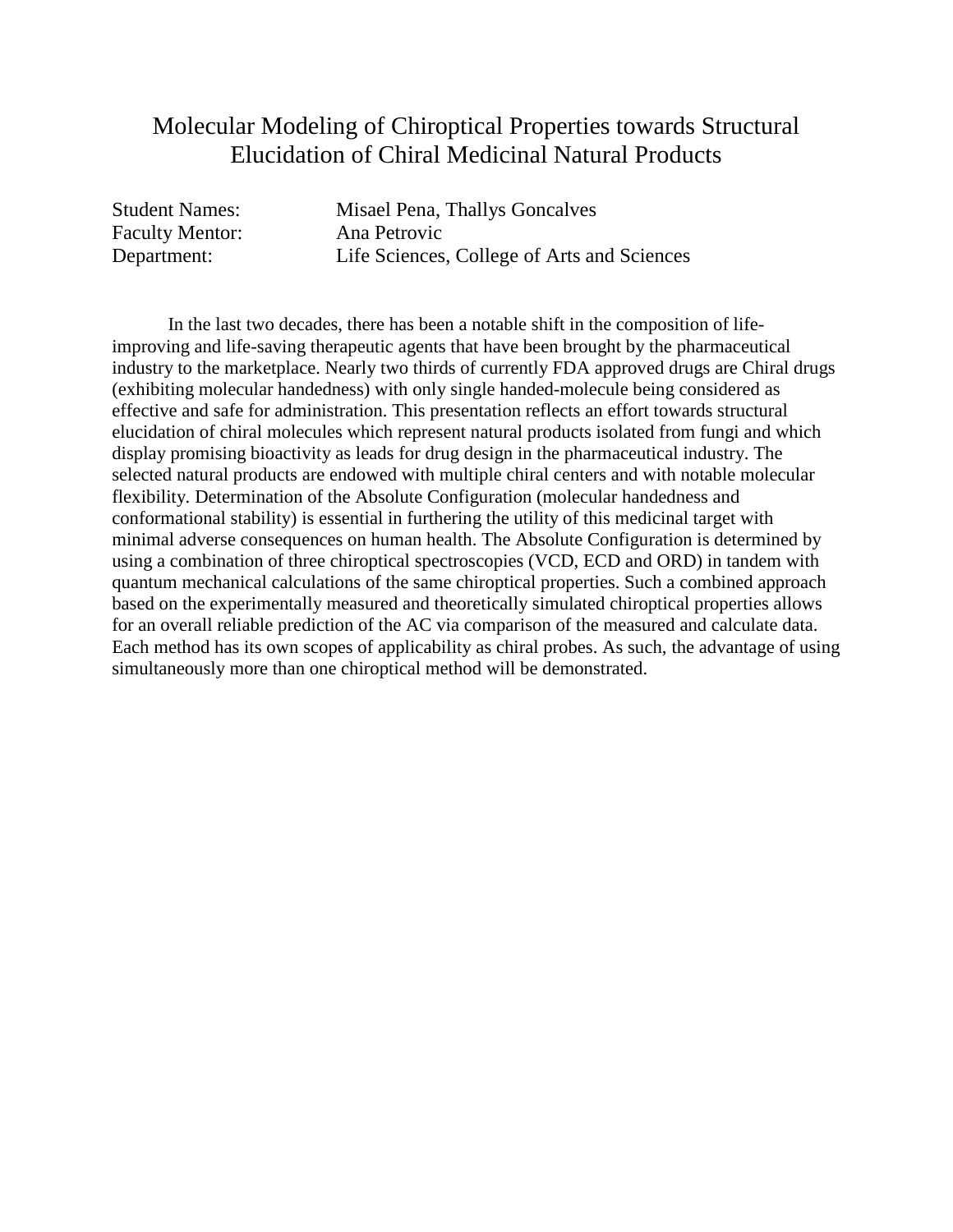## Nitroaspirin Induces Apoptosis and Expresses Stress Proteins in Cancer Cells

Student Name: Fatin Nabil Faculty Mentor: Niharika Nath

Department: Life Sciences, College of Arts and Sciences

Nitric oxide donating aspirin (p-NO-ASA, NCX4040) is a compound that releases nitric oxide and inhibits the growth of various cancer cell lines. We hypothesized that the mechanisms of action of p-NO-ASA may involve apoptosis and changes in stress-related proteins. Cell viability estimation of cancer cell lines with the compound was performed by MTT and specific protein detection for cell stress and for apoptosis was done by western blotting. p-NO-ASA strongly inhibited cell growth. Leukemia cells and HT29 Colorectal cancer cells entered apoptosis in a concentration dependent manner as observed by the appearance of cleaved caspases bands. In addition, stress protein HSP 70 was induced. These results allow understanding of the molecular mechanism of p-NO-ASA and reduced cancer cell growth.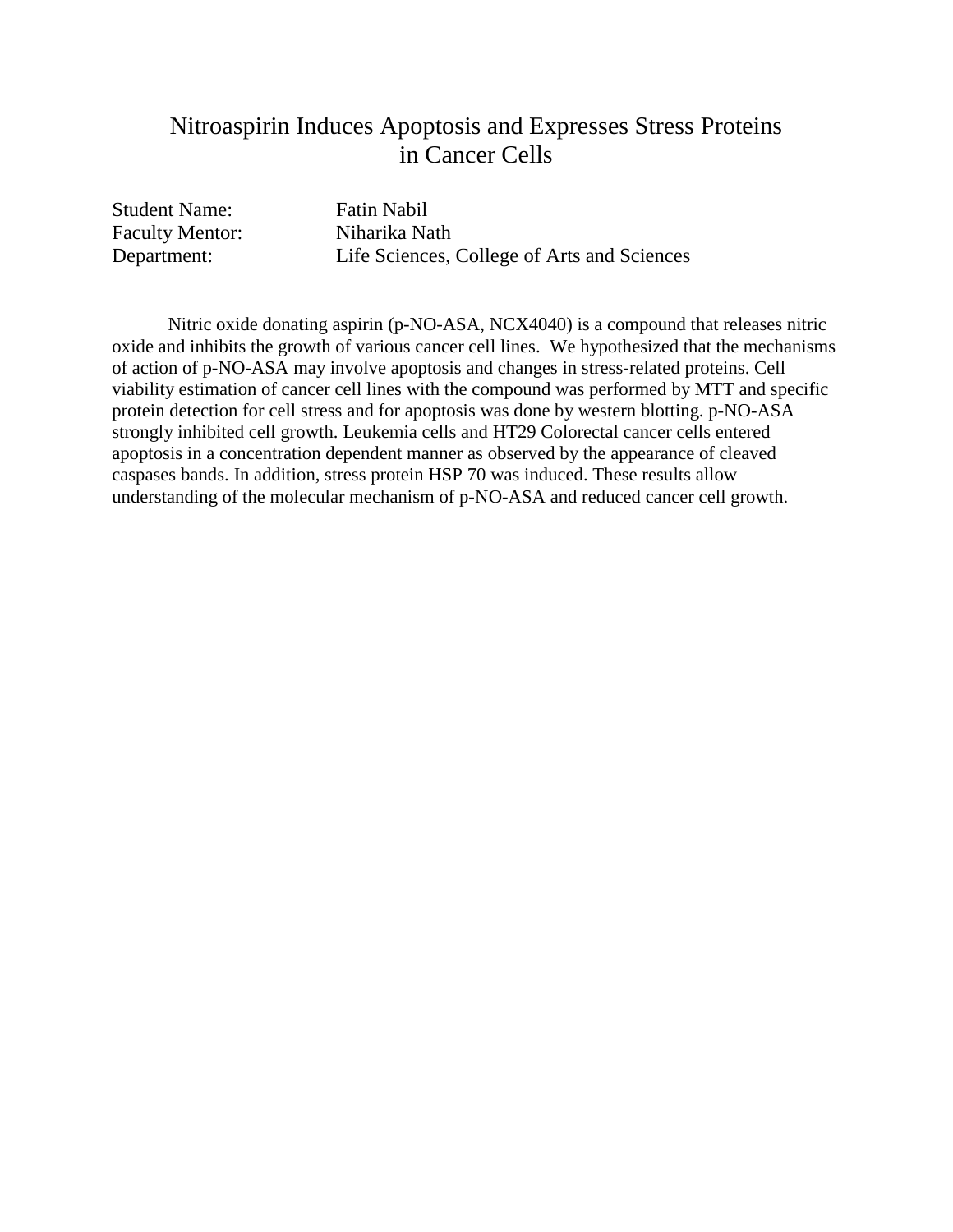#### *Stop Bad Breath PSA*

| <b>Student Names:</b>  | Rosemarie Sparacio, Nicole Pereira, Dan Demeco,  |
|------------------------|--------------------------------------------------|
|                        | <b>Thomas Gilmore</b>                            |
| <b>Faculty Mentor:</b> | Youjeong Kim                                     |
| Department:            | Communication Arts, College of Arts and Sciences |

This presentation will focus on showcasing a public service announcement (PSA) that we produced in our Fundamentals of Television Production Course here at NYIT. The PSA aims to show viewers the importance of personal hygiene and uses humor to highlight how bad breath can negatively affect everyday lives. The entire PSA spans 45 seconds and begins with a narrator stepping into the light and somberly introducing the topic. Then, with Sarah McLachlan's "In the Arms of an Angel" playing in the background, the viewers are taken through different scenarios in which bad breath ruins a day.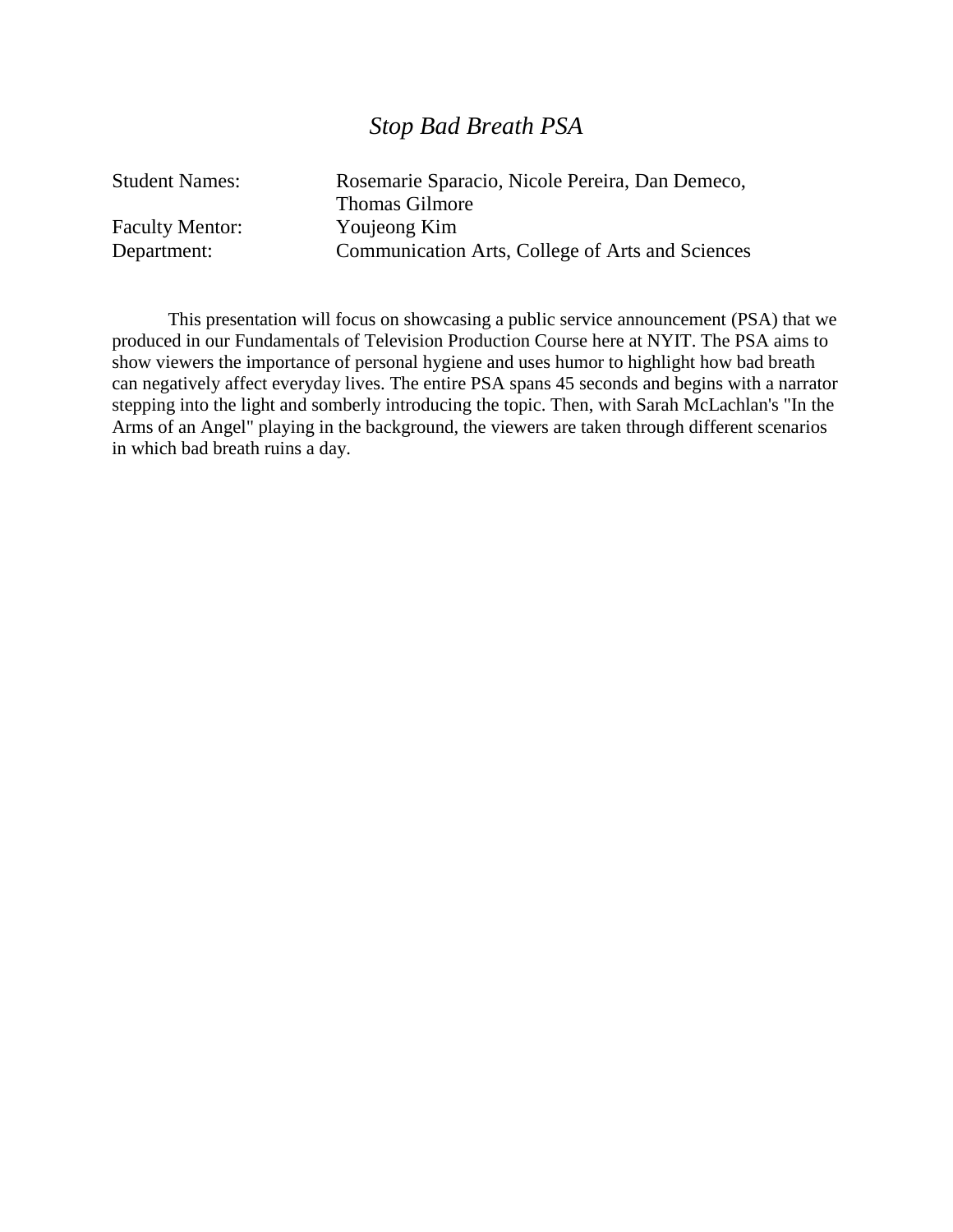#### Music and Neural Function

| <b>Student Names:</b>  | Khusbu Patel, Mohammad Bilal Khan, Asad Sheikh, |
|------------------------|-------------------------------------------------|
|                        | Roua Araim                                      |
| <b>Faculty Mentor:</b> | <b>Bhuall Nandkumar</b>                         |
| Department:            | Life Sciences, College of Arts and Sciences     |

The human brain perceives music in a variety of ways that can benefit a person both psychologically and physically. Music's effects on the brain trace back to the 19th century where post mortem examinations on renowned composers showed anomalies that are assumed to be an underlying cause for their musical talent. In addition, music can have an effect on the brain's structure and function, as well as the cognition and behavior of a test subject. One of the brain's unique abilities that attributes to these effects is music's ability to induce neuroplasticity, in which the brain's capacity can change in response to different types of music. Those who learn and play an instrument for several years have increased brain plasticity and a decreased rate of dementia over those of the same age who do not play an instrument. In the study done comparing those who play an instrument and those who do not, adult musicians had enhanced their performance in memory, verbal fluency and cognitive flexibilities; in addition, children also showed similar signs of the profound effect music had on their cognitive and intellectual abilities. This further proved that the earlier an individual trained musically, the more enhanced their brain functioned neurologically; even something as simple as listening to calming music showed links to the retainment of short-term memory. Music is also embedded into certain memories, which is seen in patients suffering mild to intermediate dementia; when listening to music from their past, patients were able to resurface memories, therefore, proving that music is linked to memory.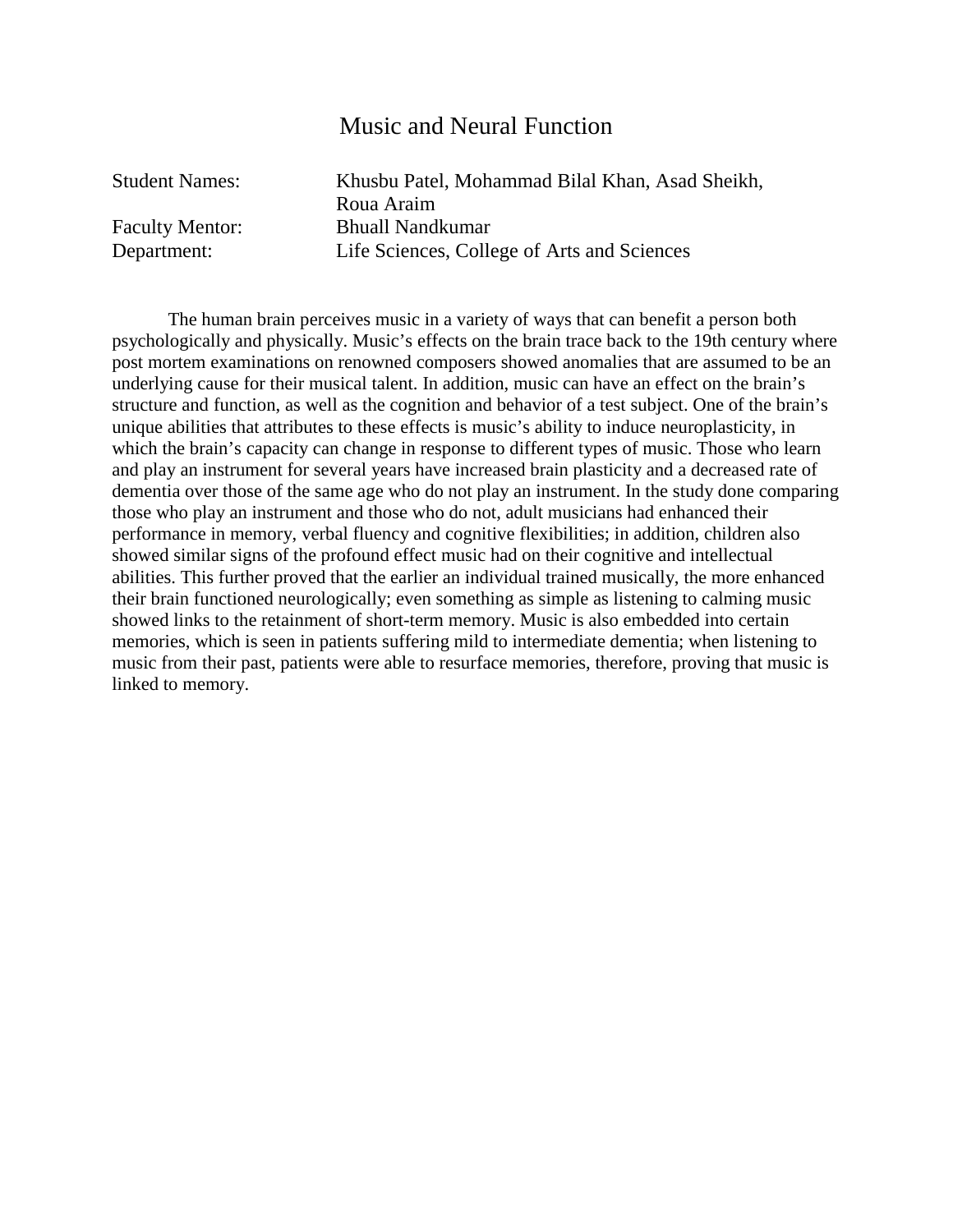**Breakout Session Presentations 8th Floor Room 821 Moderator Dina Karafantis 1:30 p.m. - 2:45 p.m.**

- "Public Relations Affects the Brain" By: Shanice Branch
- "Are Police Officers Reticent to Show Force" When Their Precinct Is Under Media Scrutiny?" By: Ramesh Ramdass
- "The Impact of the Second Presidential Town Hall Debate in 2012: How Candidates' Answers to Questions from the Audience Affected Viewers" By: Laura Dumitrescu
- "An Examination of the Acceptance of Aggression in College Athletes vs. Non-Athletes" By: Shawn Murphy, Luke Miller, Malissa Horan, Jennifer Lisojo
- "Police Response in an Emergency Compared to Media Response" By: Adam Crowe, Zalpa Mandalaywala, Kareen Husaini, Marlon Quijije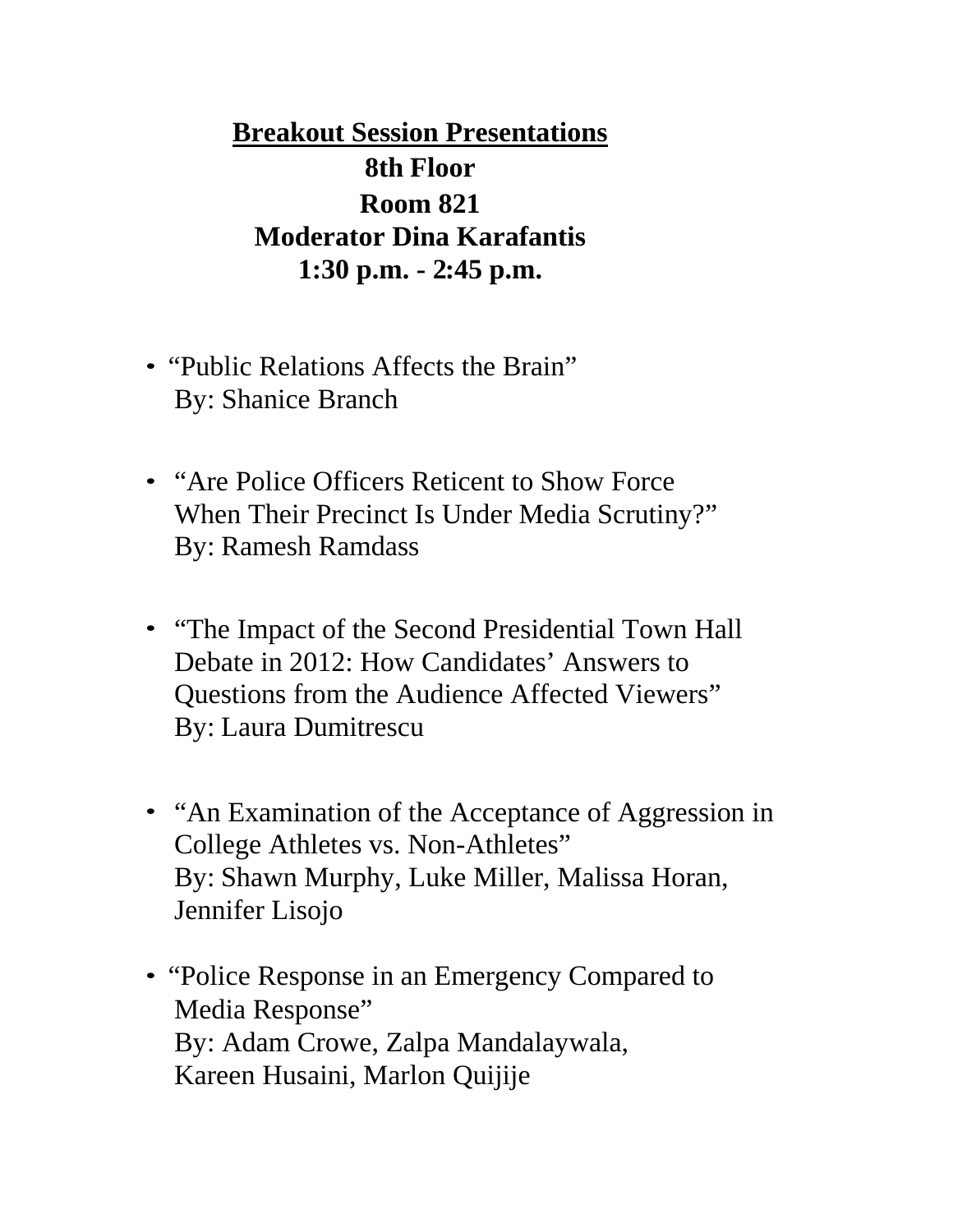#### Public Relations Affects the Brain

| <b>Student Name:</b> | <b>Shanice Branch</b>                            |
|----------------------|--------------------------------------------------|
| Faculty Mentor:      | James Fauvell                                    |
| Department:          | Communication Arts, College of Arts and Sciences |

Humans have a tendency to remember certain things but forget others. Similarly, public relations specialists are capable of erasing memories and creating new ones, especially for crisis management. My paper will discuss and examine the following on memory loss: 1. Explain how humans use their brain and why humans remember and forget certain things, 2. Discuss selective memory and how it can be related to public relations, 3. Examine the possibility for public relation specialists to curb consumers likeness, 4. Strategies to go about crisis management and to cope with/sway the population's recollection.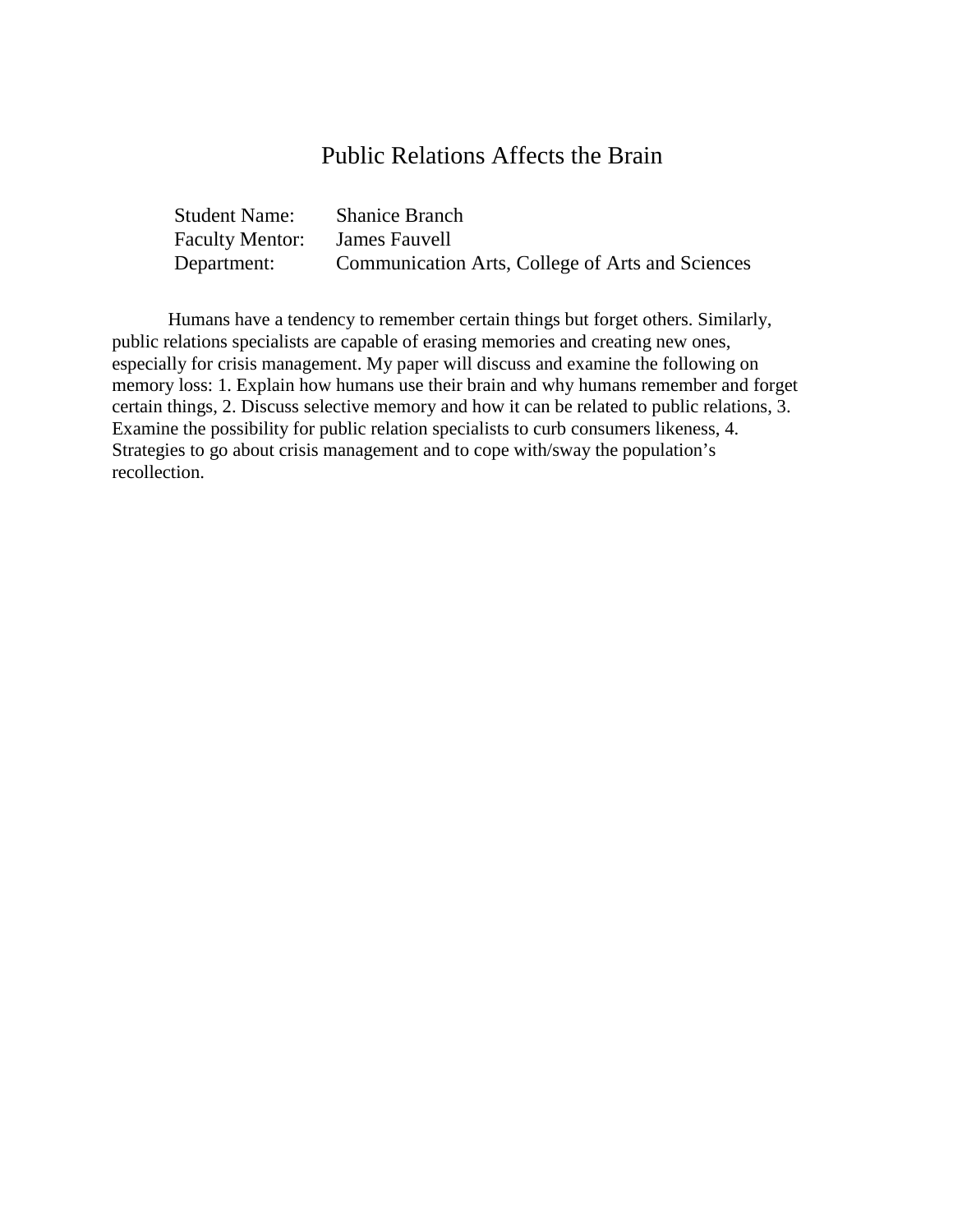## Are Police Officers Reticent to Show Force When Their Precinct Is Under Media Scrutiny?

| <b>Student Name:</b> | <b>Ramesh Ramdass</b>                             |
|----------------------|---------------------------------------------------|
| Faculty Mentor:      | Beth Adubato                                      |
| Department:          | Behavioral Sciences, College of Arts and Sciences |

In the United States, there is high visibility of law enforcement practice, yet low public knowledge on this same topic. This has the potential to distort public views on police, which has strong implications for perceptions of criminal justice legitimacy (Tyler, 2006). "Police brutality" is the label immediately assigned to a case in which a police officer uses deadly force against a citizen. In this day and age of immediate social media, police activities are often characterized as police brutality before the facts are known and well before an investigation is conducted. Does this "trial by media" have an effect on the other police officers in that district? This study examines whether police officers in that district or precinct change their arrest behaviors in the short time period when their district is in the limelight. Examining arrest rates (aggravated assault and homicide) for the same week the previous year and comparing these rates to the week following the well-publicized event may show a pattern of "backing off" while the eyes of the nation are on the particular department.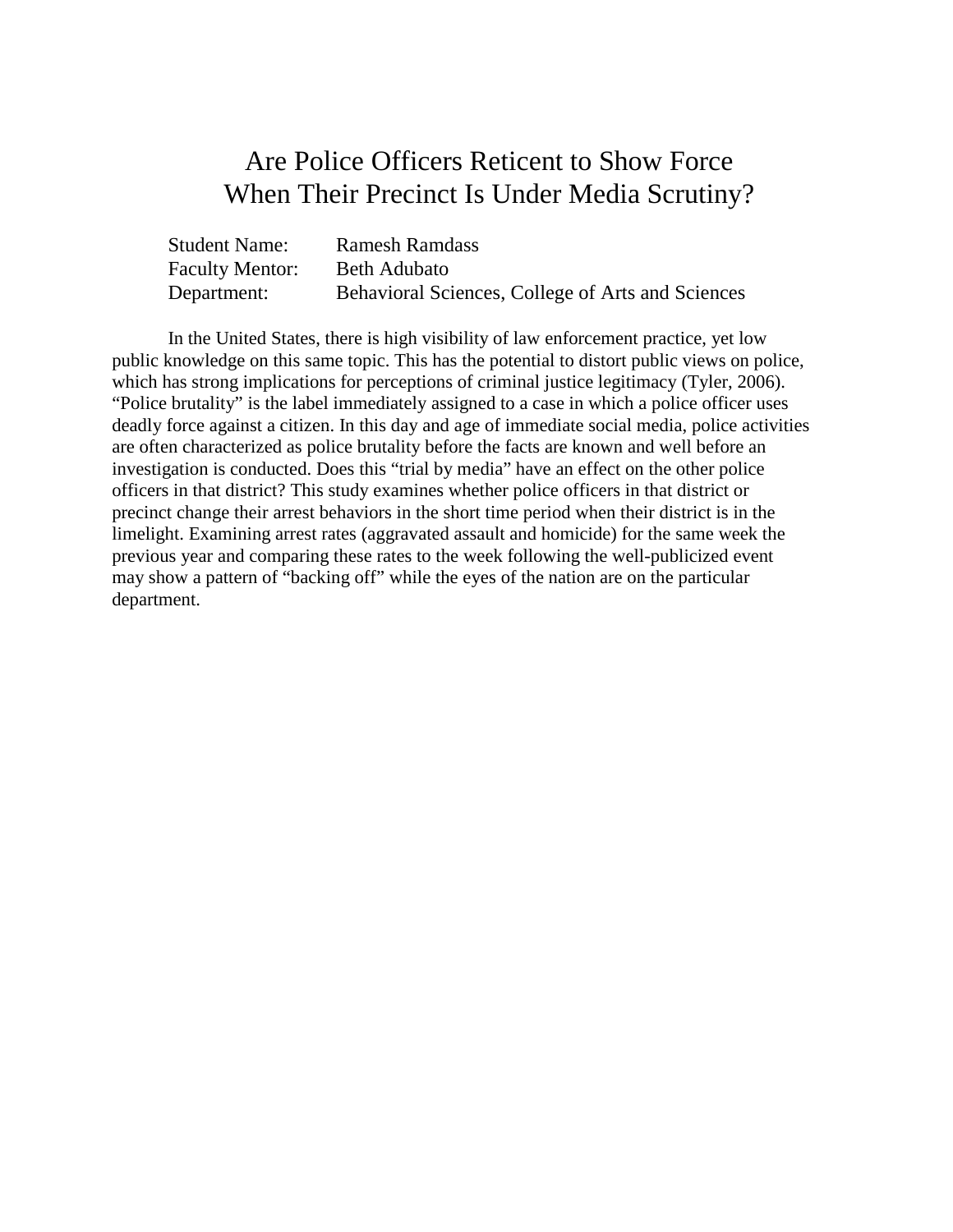## The Impact of the Second Presidential Town Hall Debate in 2012: How Candidates' Answers to Questions from the Audience Affected Viewers

| <b>Student Name:</b>   | Laura Dumitrescu                                 |
|------------------------|--------------------------------------------------|
| <b>Faculty Mentor:</b> | Mandy Zhang                                      |
| Department:            | Communication Arts, College of Arts and Sciences |

This study intended to examine how the second presidential town hall debate in 2012 affected college students' knowledge and opinions about the debated issues, their attitude toward the candidates, their intention to follow political news and engage in political activities. The second presidential debate between President Obama and Republican nominee Romney, which was held at Hofstra University on October 16, 2012, took the form of a town meeting, in which undecided voters asked questions. The two candidates each had as much as two minutes to respond to a common question, and an additional two-minute follow-up for the moderator to facilitate a discussion. CNN's anchor Candy Crowley was the moderator. The debate drew about 65.6 million viewers from the four main broadcast networks and top cable news outlets. Some studies that analyzed the effects of the town hall debate format on the perceptions of viewers concluded that they failed to challenge voter's pre-existing opinions about the candidates and influence their voting decisions (Jarman, 2010; Gutsche, Kapteyn, Meijer & Weerman, 2014). However, prior research also showed that the televised debates improved viewer's knowledge (Jarman, 2010). These are notable positive effects and educational benefits. According to a content analysis (Gottfried, Hardy, Winneg & Jamieson, 2014), uncontested information in presidential debates was easier to gain. The information delivered by Obama and Romney was probably less contested in the question-and-answer (Q&A) parts when they tried to answer questions from audience members. In such conditions in which viewers learn about the issue stands of the candidates it can influence their preference for one of them (Jarman, 2010). However, there has been limited research about the impact of the Q&A parts of the presidential town hall debate on the viewers. This study intended to fill the gap. The study intended to conduct a survey among college students. Students will be asked to watch the Q&A parts of the second presidential town-hall debate on a computer screen. Then they will be asked to complete a questionnaire with questions measuring the extent to which the video would affect their knowledge and opinions about the debated issues, their attitude toward the candidates, and their intention to follow political news and engage in political activities. It is predicted that exposure to the Q&A parts of the debate will positively affect the above mentioned dependent variables. Control variables include whether they have watched the debate or not and how contested they perceive the information is.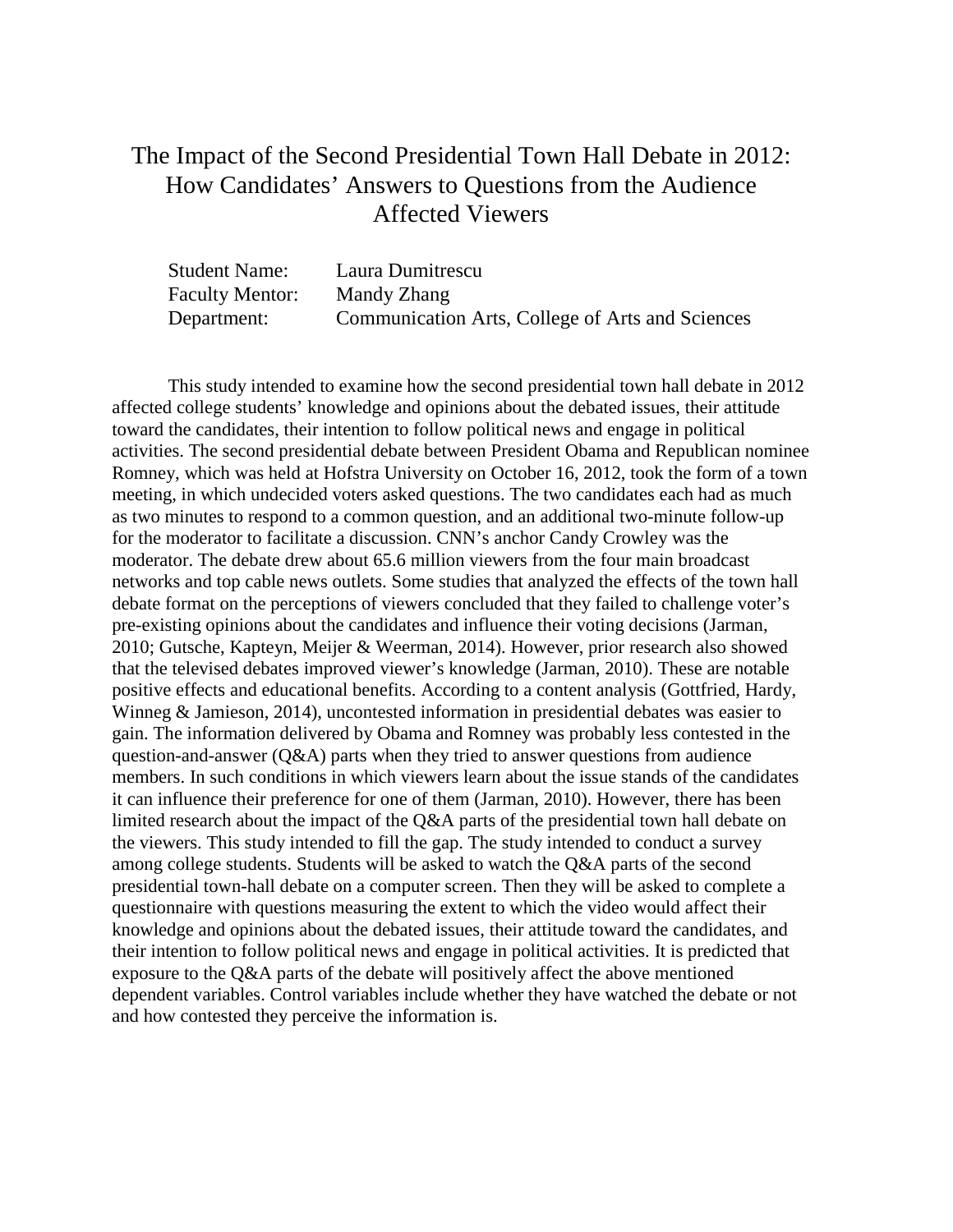## An Examination of the Acceptance of Aggression in College Athletes vs. Non-Athletes

| <b>Student Names:</b>  | Shawn Murphy, Luke Miller, Malissa Horan, Jennifer |
|------------------------|----------------------------------------------------|
|                        | Lisojo                                             |
| <b>Faculty Mentor:</b> | Dina Karafantis                                    |
| Department:            | Behavioral Sciences, College of Arts and Sciences  |

The present investigation examined the perception of aggression and aggressive acts for athletes versus non-athletes. In addition given that research has shown that high levels of aggression are related to low levels of empathy, we also examined whether athletes and nonathletes differ in level of empathy. We hypothesized that athletes would be more accepting of aggression and aggressive acts versus non-athletes and that they will also have lower levels of empathy versus non-athletes, regardless of gender. The study participants consisted of undergraduate students from New York Institute of Technology on the Old Westbury campus. Data collection is currently in process and study participants are being drawn from different classes in the behavioral science department during the 2015 spring semester.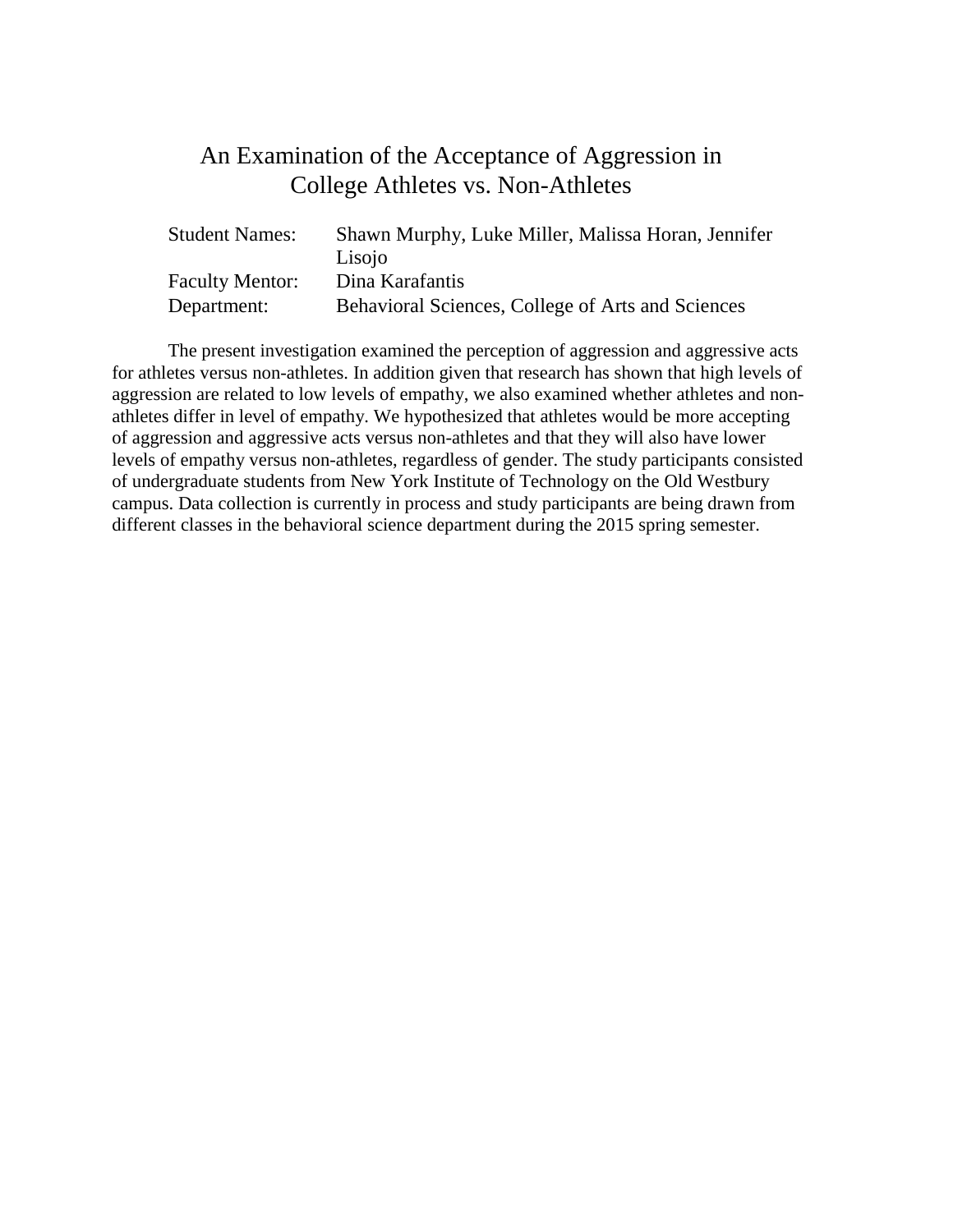## Police Response in an Emergency Compared to Media Response

| <b>Student Names:</b>  | Adam Crowe, Zalpa Mandalaywala, Kareem Husaini,   |
|------------------------|---------------------------------------------------|
|                        | Marlon Quijije                                    |
| <b>Faculty Mentor:</b> | <b>Beth Adubato</b>                               |
| Department:            | Behavioral Sciences, College of Arts and Sciences |

Media and law enforcement both play an important role in a time of crisis. It is commonly believed that these two groups perceive crisis situations in a different manner based on their agendas. We hypothesized that this disparity between the police and media could lead to a more dangerous situation for the public. The focus of this study was the perspective of law enforcement. We distributed surveys to police precincts on Long Island and New York, which contained a scenario related to an emergency situation. Results gathered told us whether or not police and media communication during a time of crisis is done in an efficient manner.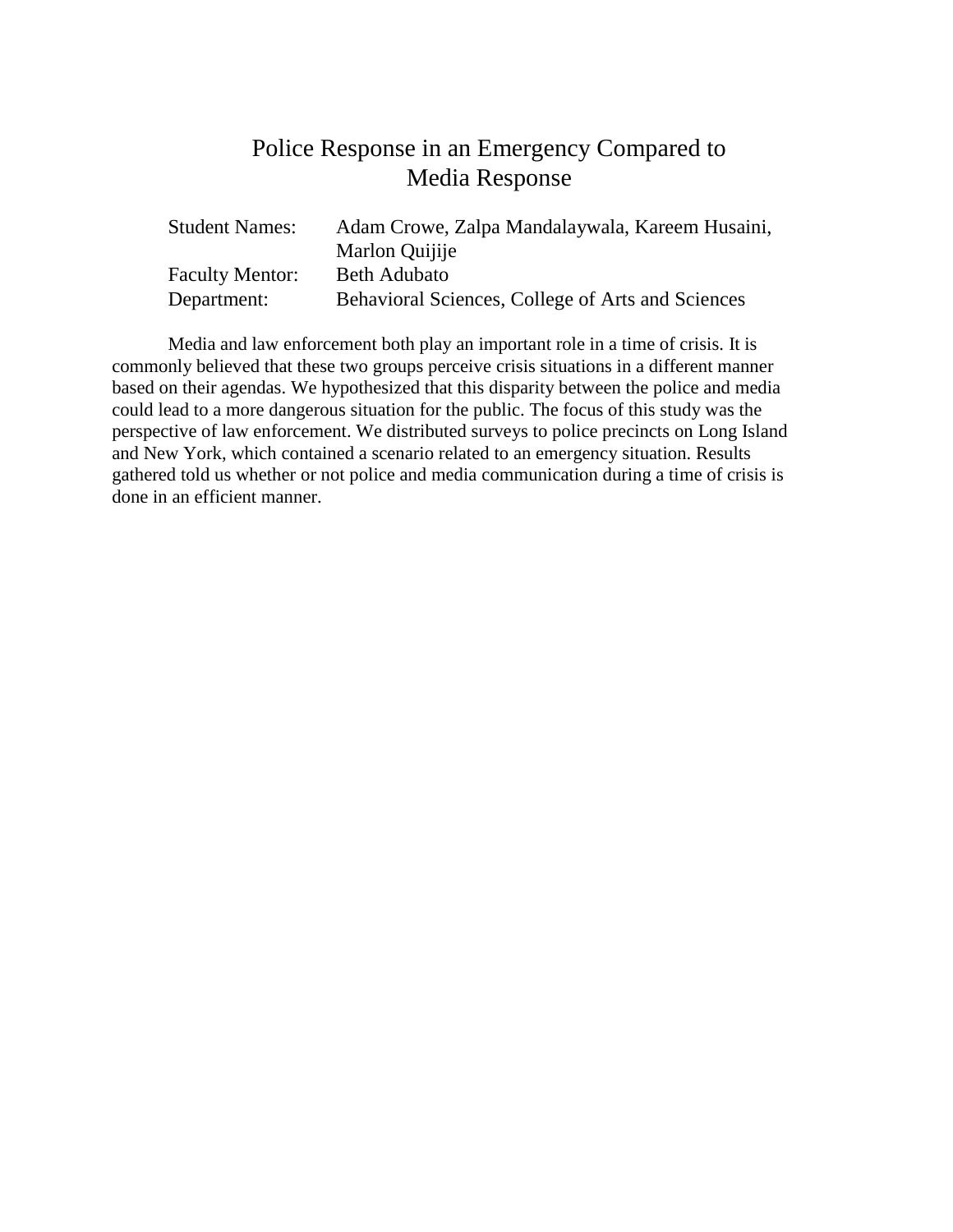# **Breakout Session Presentations 8th Floor Room 822 Moderator Blair Hoplight 1:30 p.m. - 2:45 p.m.**

- "Facilitating University Interdisciplinary Research" By: Niket Patel
- "The Effects of Empathy on Gender Roles" By: LaMar Thompson-Hightower, Rebecca Syers, Edward Torriero, Michael Iglesias
- "Does Video Game Activity Effect Creativity?" By: Richard Madia, Jennifer Cirillo, Syeda Mujahid, Andrew Schweigert
- "Androgny vs. Gender Roles" By: Judy James, Alexis Carter, Eva Elibert, Andrea Barbera
- "How Does a Cell Phone/Mobile Phone Distract You From a Task?" By: Dianne Reitberger, Blythe Gabayan, Lesley John, Gabriella Ramirez
- "A Pilot Study Examining the Relationship between Impulsivity and Novelty-seeking Behavior in Onset of Addiction" By: Adriana Antoci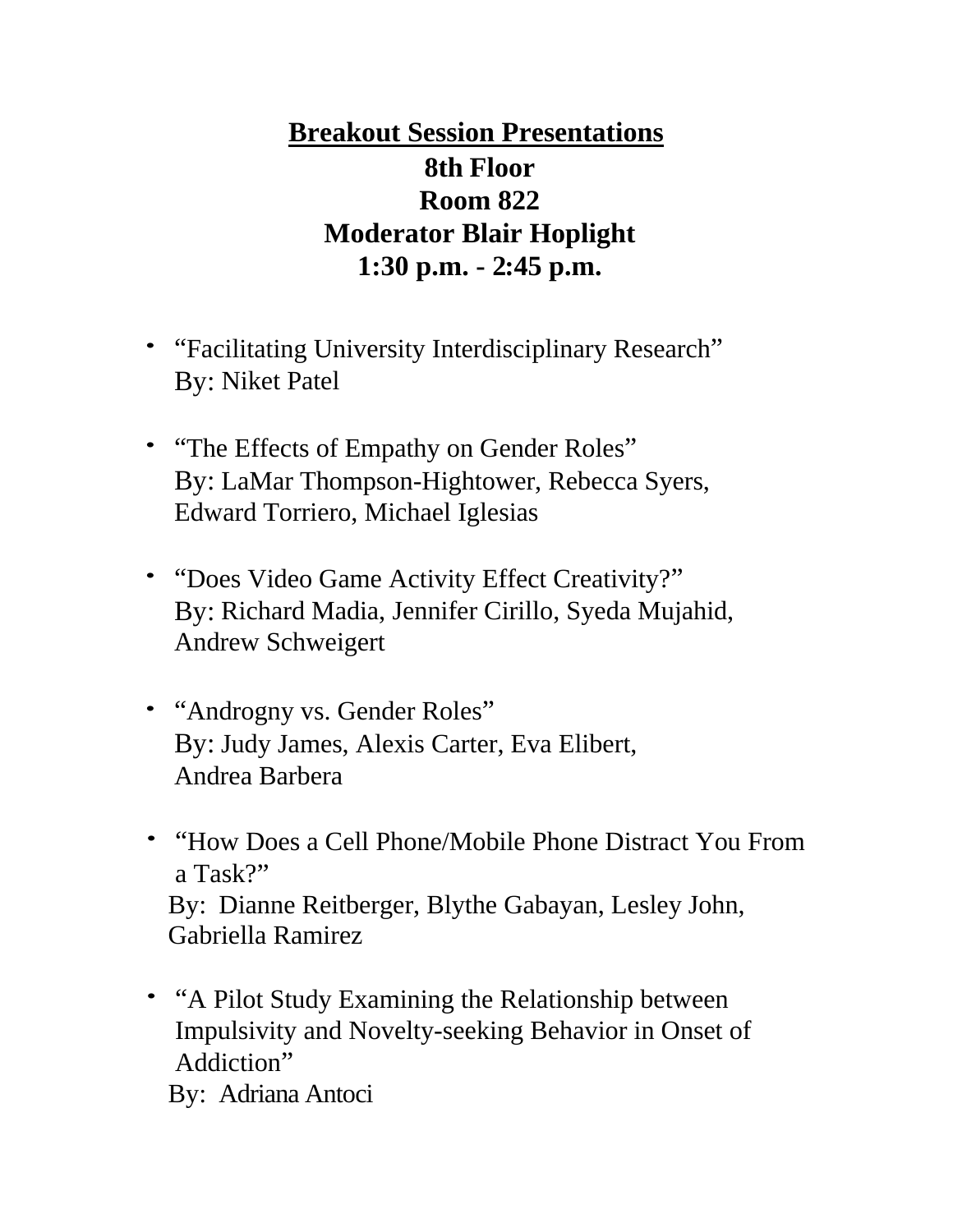#### Facilitating University Interdisciplinary Research

Student Name: Niket Patel

Faculty Mentor: Joanne Scillitoe Department: Center for Entrepreneurial Studies, School of Management

Interdisciplinary research (IDR) offers various benefits in context of creating new knowledge, studies, research, inventions, and small scale entrepreneurs. In today's world universities are the biggest platform for IDR activities, especially in evolving interdisciplinary fields. In this paper a conceptual model is presented which shows how IDR activities can rise and be more successful through different perspective. Now, to study the association between IDR and creation of new knowledge; we build a survey and plan to take it among the faculties and professionals connected with university regarding IDR activity. The purpose of this survey is to get insights into the factors that help in generating inventive and pioneering ideas in the field of study; and also the fact that connects people having different educational background to work beyond the boundaries of their knowledge. We also wanted to study the outcomes of IDR work and their impact through social perspective. After developing the survey our goal is to collect data through the survey form based on this topic; we projected to administer this survey among the selective universities in New York where IDR activity is active enough to fulfill the purpose of study. This experiment will help elucidate underlying factors which contribute positively or negatively to relationships with IDR.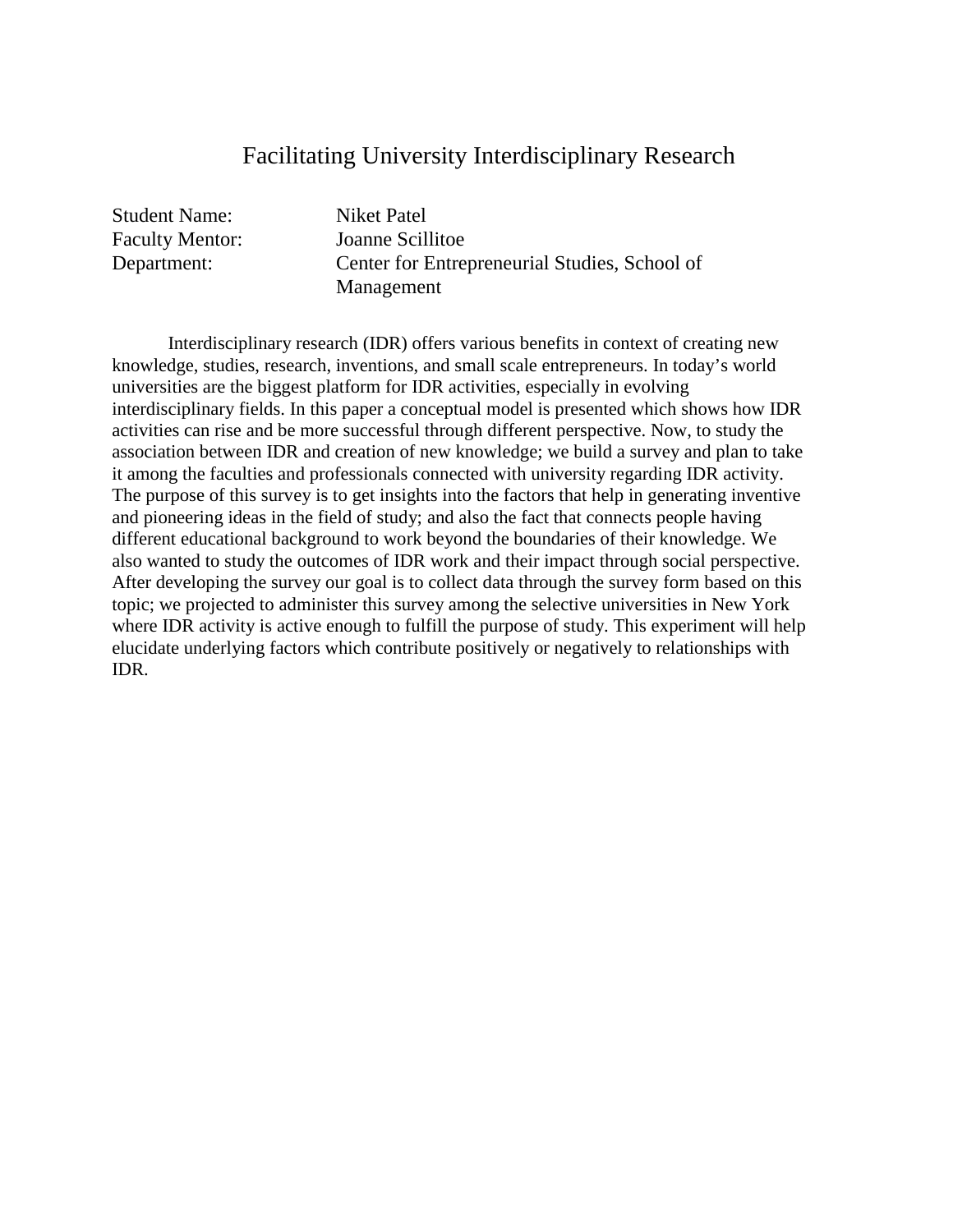#### The Effects of Empathy on Gender Roles

| <b>Student Names:</b>  | Lamar Thompson-Hightower, Rebecca Syers, Edward Torriero, |
|------------------------|-----------------------------------------------------------|
|                        | Michael Iglesias                                          |
| <b>Faculty Mentor:</b> | <b>Blair Hoplight</b>                                     |
| Department:            | Behavioral Sciences, College of Arts and Sciences         |

The purpose of this study was to survey people's opinions on empathy and gender roles. Gender can be a very grey area within society and can be viewed very subjectively depending on the person and how or where they were brought up. In this study that we conducted, we surveyed college students at New York Institute of Technology by giving them a few different scenarios. There were scenarios regarding three different types of gender roles, which were traditional, reverse, or socialization. Students were asked to rate the situation based on their opinion to the appropriateness of the scenario. These survey results showed us the opinion and attitudes college students had on gender roles. We hypothesized that we would find that there would be a large divide in the results based on sexual identification. The participants consisted of undergraduate students from NYIT, Old Westbury Campus. The data was collected from approximately 150 students from classes in the Behavioral Science department for the spring semester of 2015. The study included one random survey using a Likert scale design. The survey was titled "Gender Roles." Participants were given 15 minutes to answer 6 scenarios that expressed their feelings about gender roles. We also asked for demographic information. The survey only required one session. This research helps clarify the evolving nature of changing gender roles in society.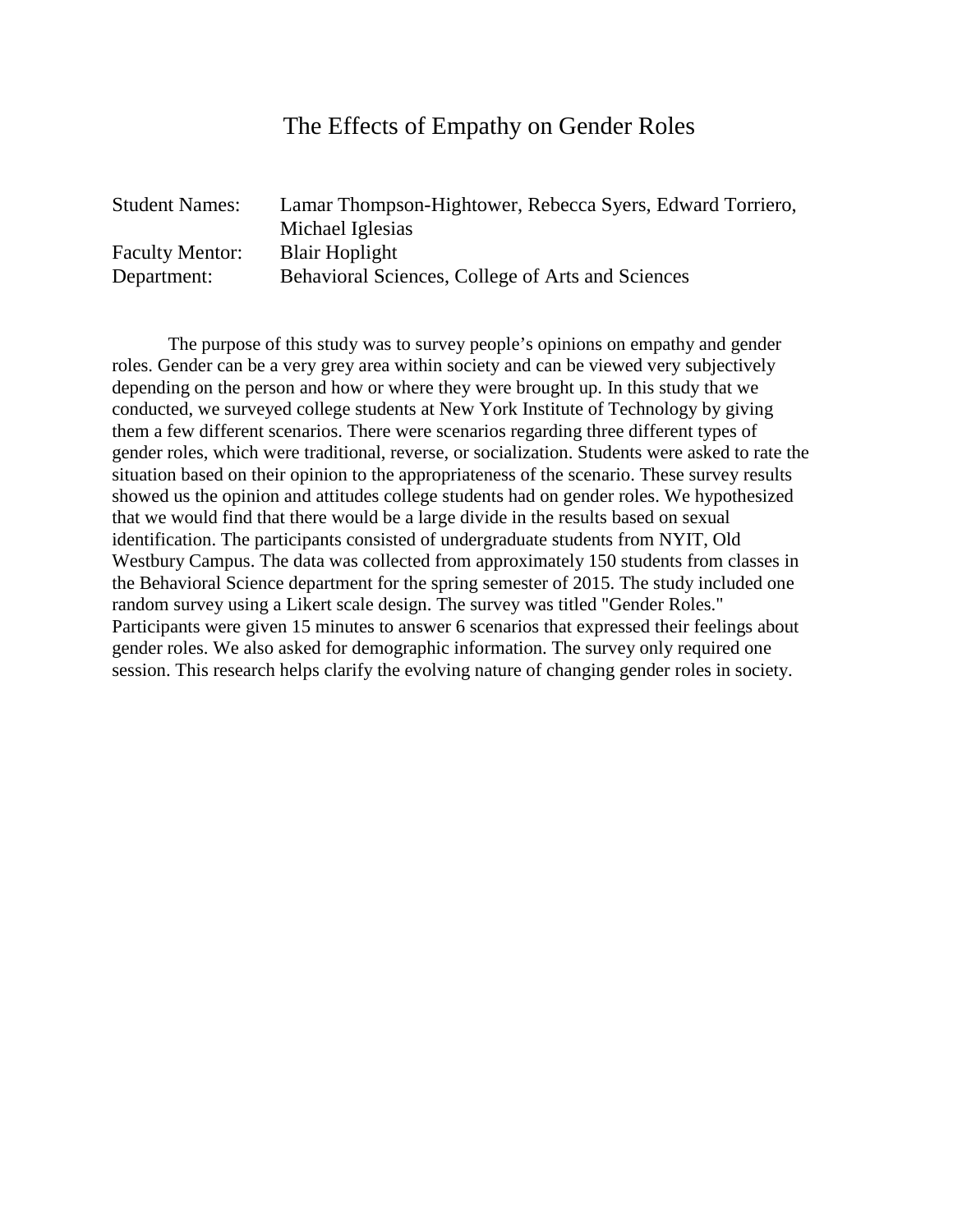#### Does Video Game Activity Effect Creativity?

| <b>Student Names:</b>  | Richard Madia, Jennifer Cirillo, Syeda Mujahid,   |
|------------------------|---------------------------------------------------|
|                        | <b>Andrew Schweigert</b>                          |
| <b>Faculty Mentor:</b> | <b>Blair Hoplight</b>                             |
| Department:            | Behavioral Sciences, College of Arts and Sciences |

As technology advances so will the use of videogames. Some people believe that playing too many videogames is an unproductive and mindless waste of time. However, others believe that videogames encourage creativity. The purpose of this study was to find the connection between videogame use and creativity in college students. Our research was done to find out what effects videogames have on a person's creativity. We conducted our research on the students of NYIT in the Behavioral Science department. Our research group made a written questionnaire asking people about their videogame usage. We used a Likert scale to measure our results with the options Yes, No, and Sometimes. The survey also included a section where the respondent was given three shapes and needed to make a drawing with each. The results from this survey helped us conclude how videogames effect a person's creativity. We hypothesized that videogames encourage creativity.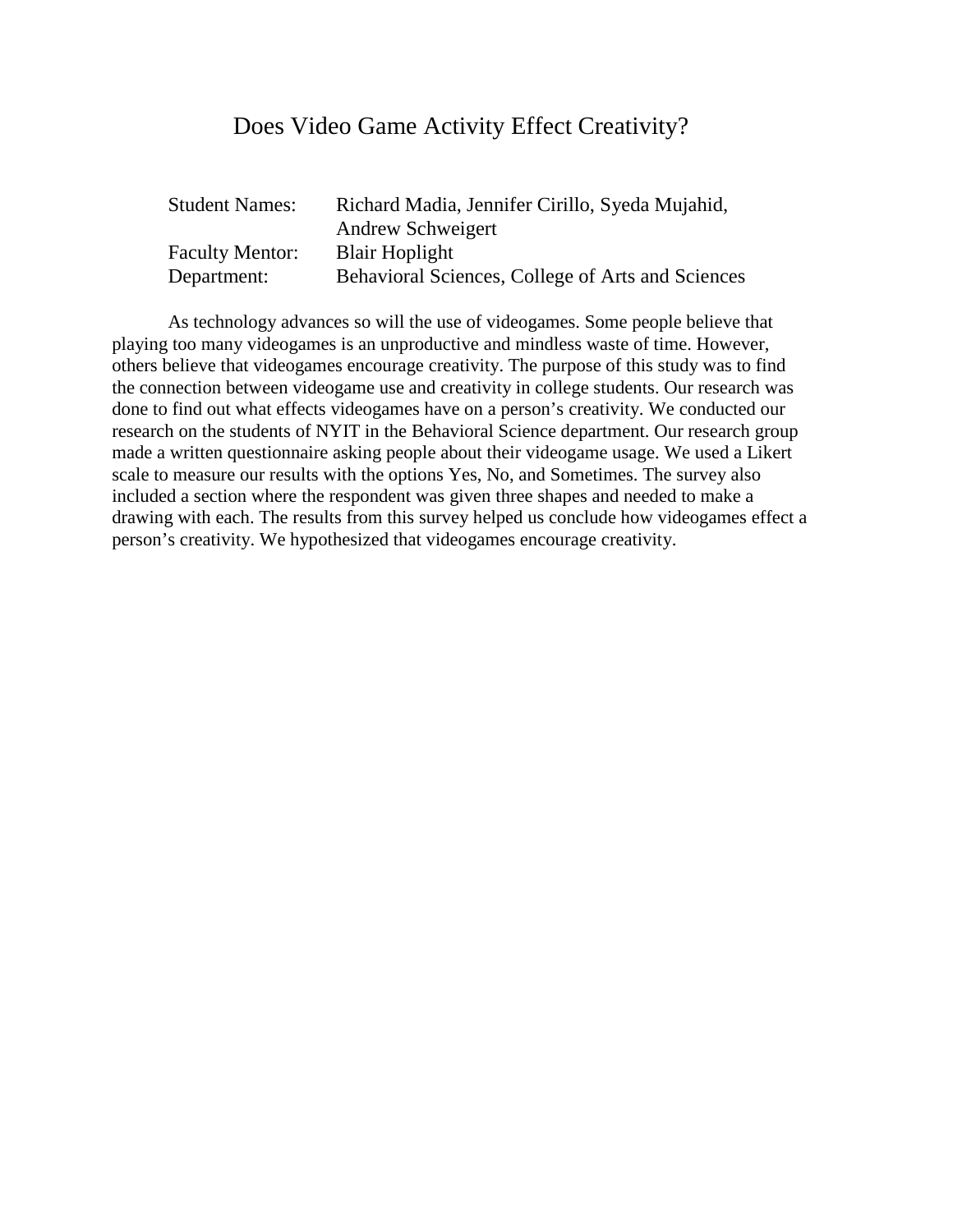#### Androgny vs. Gender Roles

| <b>Student Names:</b>  | Judy James, Alexis Carter, Eva Elibert, Andrea Barbera |
|------------------------|--------------------------------------------------------|
| <b>Faculty Mentor:</b> | <b>Blair Hoplight</b>                                  |
| Department:            | Behavioral Sciences, College of Arts and Sciences      |

The purpose of this study was to conduct research comparing the correlation between androgyny and "traditional" gender roles in relationships. What most people in America think to be as the "traditional" way of doing things when it comes to dating, intimacy and relationships can be controversial, especially in the college setting. In this study, we gave students at New York Institute of Technology two different surveys; the BEM scale for psycho-sexual androgyny and a series of statements to collect opinions on gender roles based on dating, intimacy, and relationships. Our survey of statements were all based on opinions toward "traditional" views of gender roles. These surveys allowed us to compare expected gender roles for masculinity and femininity. The research experiment conducted allowed us to interpret how androgyny and gender roles are correlated. The study consisted of participants from the undergraduate Behavioral Science department at New York Institute of Technology, Old Westbury Campus during the spring 2015 semester. Students were given 15 minutes to complete both surveys. These surveys allowed us to correlate "traditional" and expected gender roles with androgyny. The information collected allowed for this research study to determine whether or not "traditional" gender roles correlate directly with masculinity/femininity or actual gender in the college setting.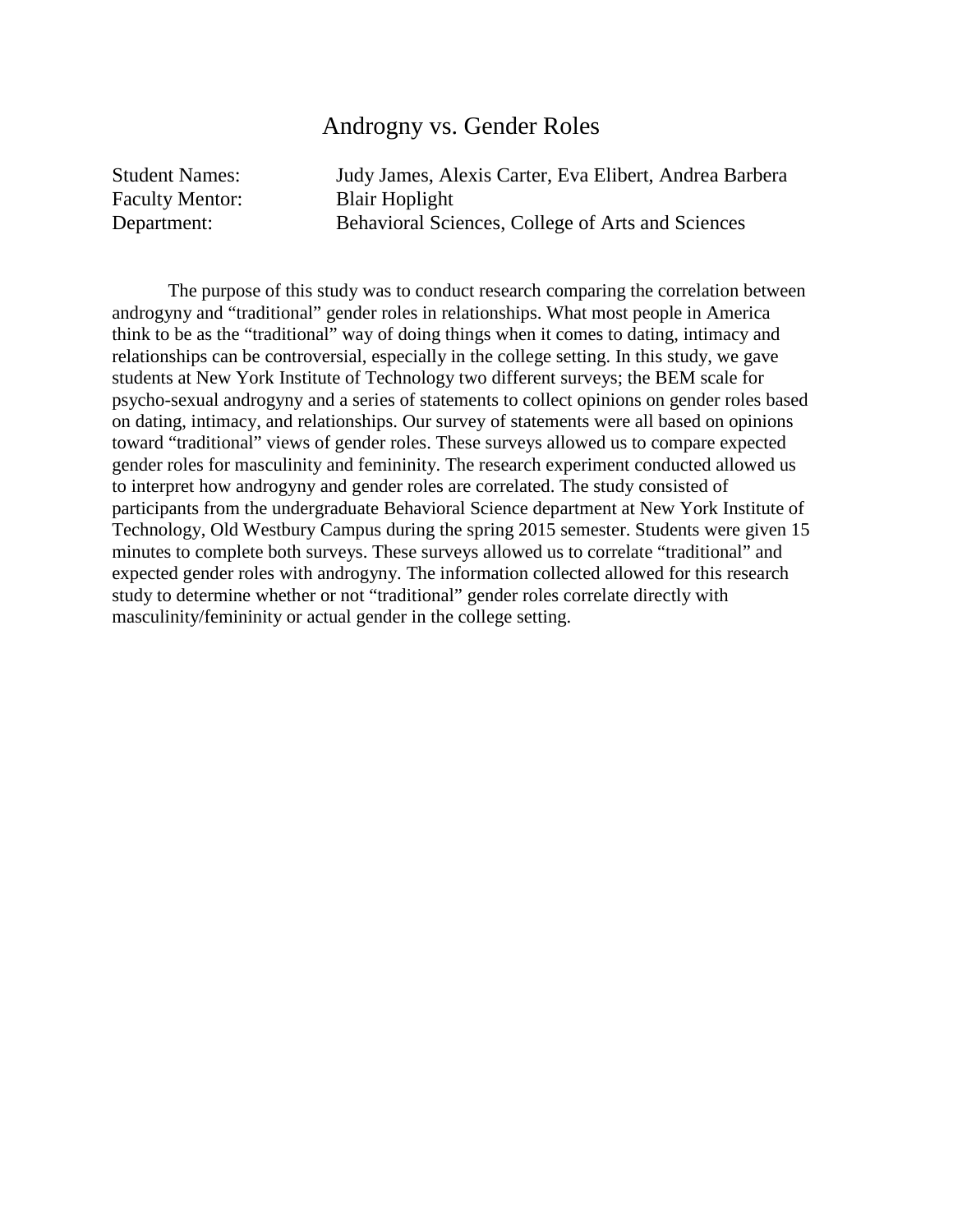## How Does a Cell Phone/Mobile Phone Distract You From Your Task?

| <b>Student Names:</b>  | Dianne Reitberger, Blythe Gabayan, Lesley John,   |
|------------------------|---------------------------------------------------|
|                        | Gabriella Ramirez                                 |
| <b>Faculty Mentor:</b> | <b>Blair Hoplight</b>                             |
| Department:            | Behavioral Sciences, College of Arts and Sciences |

Cell phones have become a major part of everyday life, but more than often they are considered to be more distracting then helpful. The purpose of this study was to show how a distracting notification signal from a phone could impact the attention of a student performing a task. We hypothesized that the students would be distracted by the signal. The study used 40 undergraduate students from the Old Westbury, New York Institute of Technology campus. In the beginning of the experiment, they were presented with a survey on cell phone use. Each student was randomly placed into two sets of groups; set A had no cell phone vibration during the completion of Stroop test and set B was presented a cell phone vibration. The Stroop test, is a computer based attention task which allows the subjects to identify the color of the words that were represented to them. We recorded the amount of colors each subject got correct in both sets of groups. The goal of this study was to help clarify the extent that a signal from a mobile device can be distracting.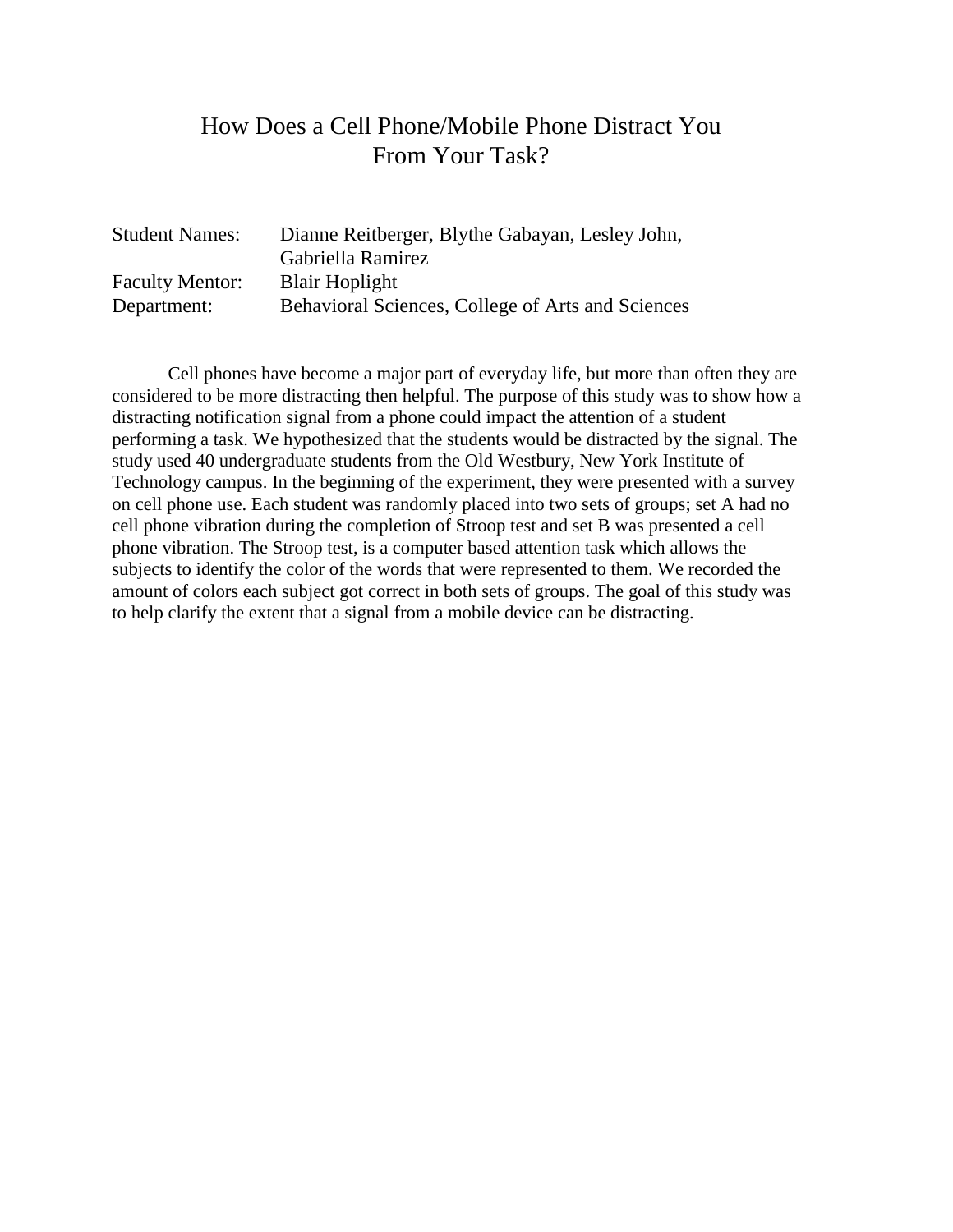## A Pilot Study Examining the Relationship between Impulsivity and Novelty-seeking Behavior in Onset of Addiction

| <b>Student Name:</b>   | Adriana Antoci                                    |
|------------------------|---------------------------------------------------|
| <b>Faculty Mentor:</b> | <b>Blair Hoplight</b>                             |
| Department:            | Behavioral Sciences, College of Arts and Sciences |

Addictive behavior has historically linked to impulsivity and sensation seeking. One aspect of this behavior is the search for novelty. While many of these tests measure these behaviors broadly, there was few tests designed to examine novelty. The purpose of this study was to develop a tool which would study the relationship between novelty-seeking behavior and the onset of behaviors that can lead to addiction. Using Survey Monkey, an online data collection tool, we took samples from a diverse population using a "snowball sampling" technique. After data collection, the numbers were evaluated for reliability and validity.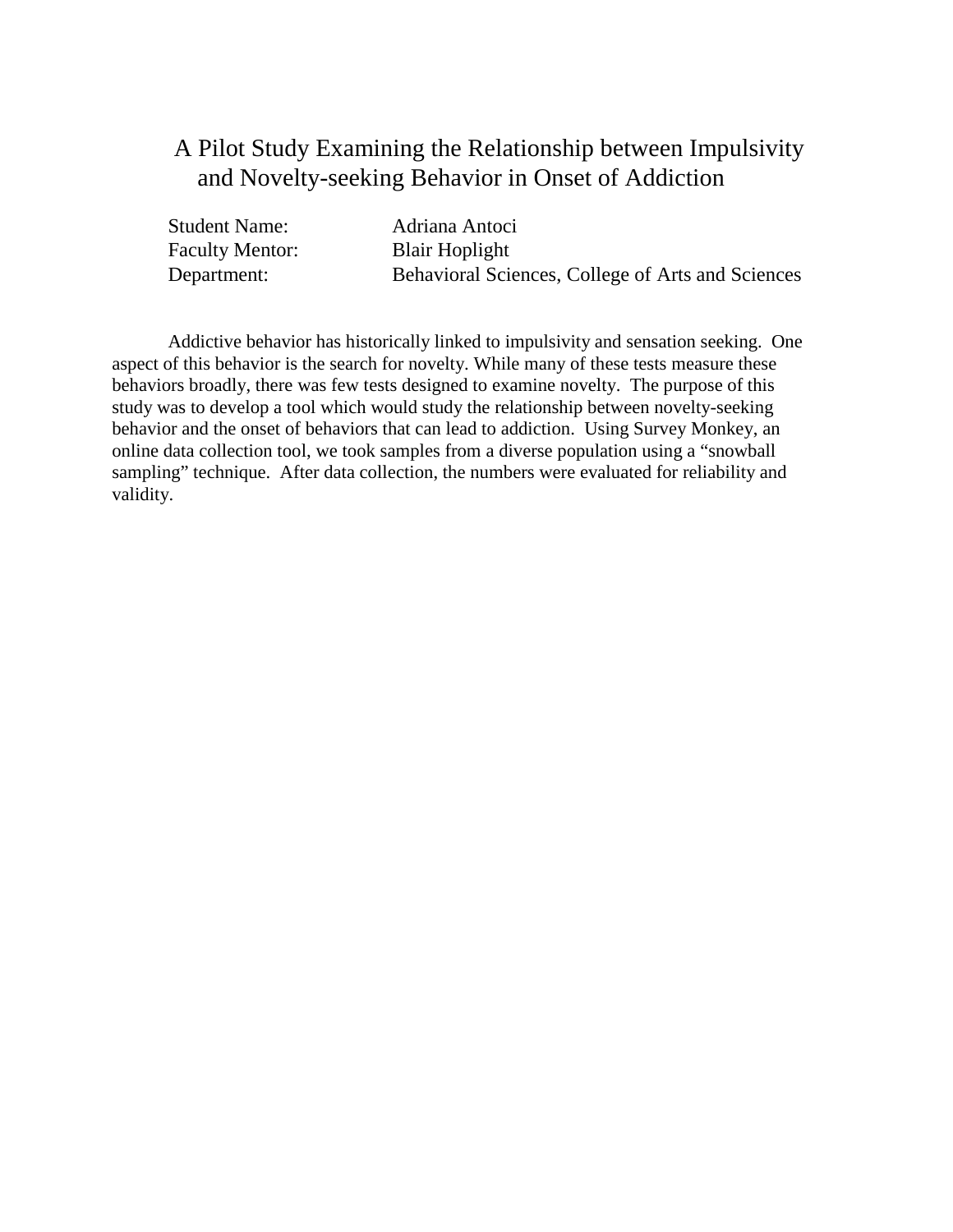**Breakout Session Presentations 10th Floor Room 1026 Moderator Ana Petrovic 1:30 p.m. - 2:45 p.m.**

- "Solar Bike with Regenerative Braking" By: Kunal Kataria, Vivek Ramani
- "Eradicating Ebola" By: Pai Zhu, Xiaoyue Che, Tiffany Montoya
- "Protein Kinase C-2 Regulation of PRDX-2 in Stress, Aging and Thermotaxis in Caenorhabditis Elegans" By: Geet Amin, Kirtan Patel, Swetha Alluri, Magdalene Economou, Michael Gaspari, Karolina Zektser, Christi Oommen
- "Wave Solutions to Complex Swift-Hohenberg Equation" By: Jonathan Furniss, Joseph Balicki, Andrew Reed
- "Absolute Configuration of Thia-Bridged Triarylamine Heterohelicenes via Theoretical and Experimental Investigations" By: Bettina Gliemann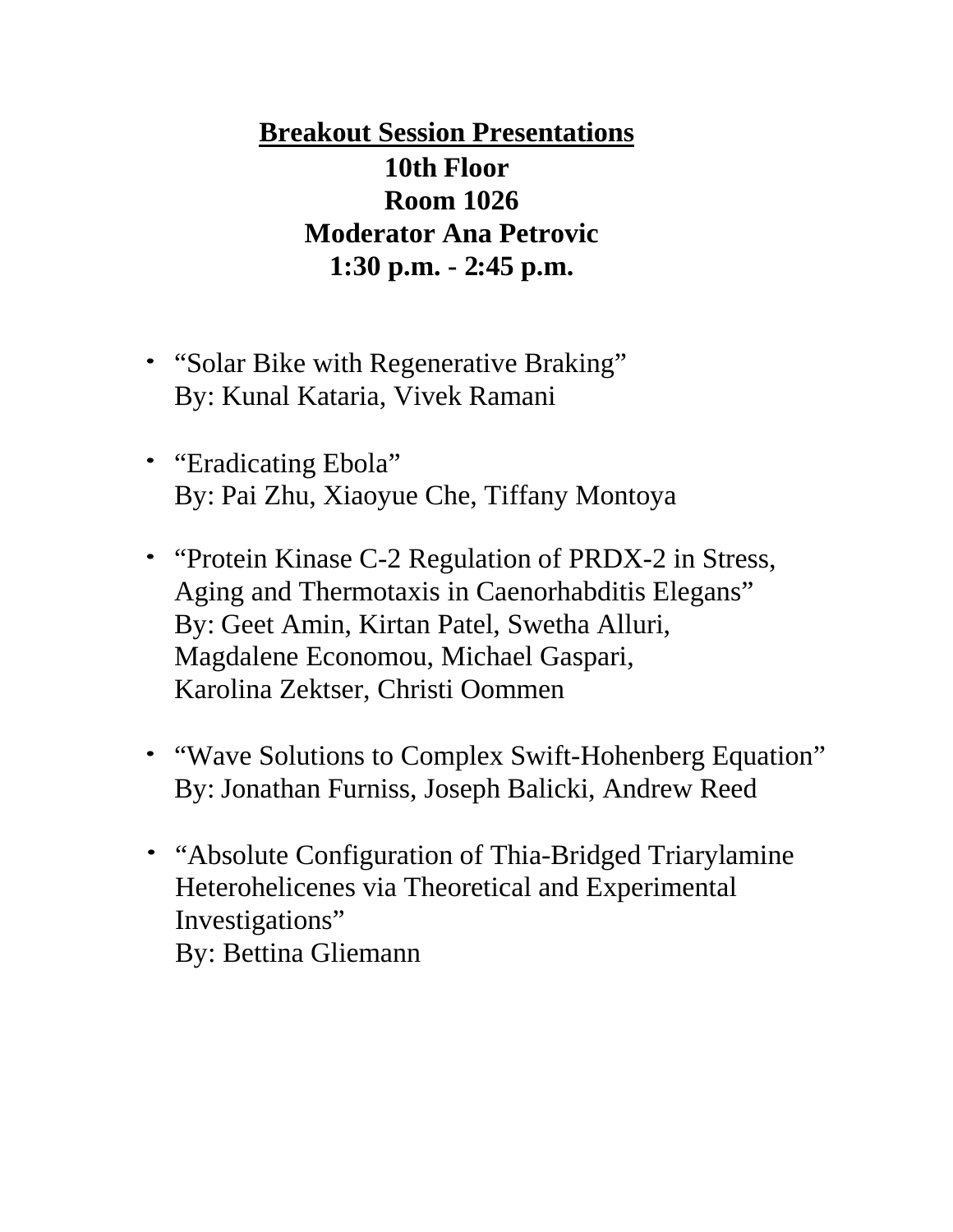#### Solar Bike with Regenerative Braking

| <b>Student Names:</b>  | Kunal Kataria, Vivek Ramani                                             |
|------------------------|-------------------------------------------------------------------------|
| <b>Faculty Mentor:</b> | Steven Lu                                                               |
| Department:            | Mechanical Engineering, School of Engineering<br>and Computing Sciences |

The design goal for this project is to design and manufacture a bicycle that is capable of harvesting energy and using regenerative power. The bicycle is being specifically designed for an international multidisciplinary professional society dedicated to the advancement of field research and the ideal that it is vital to preserve the instinct to explore, called the Explorers Club. In an effort to promote and coincide with Solar Impulse's 2015 round-the-world flight the Explorers Club is embarking on their own flag expedition; a cross-country bike ride. The expedition will be featuring a battery-power assisted bicycle which uses no fossil fuels for the 44 day event from San Diego California to Northern Florida. The assist is meant to create an easier ride on uphill climbs, allowing the participants in the cross-country tour to be average people instead of trained cyclists. The Explorers Club contacted NYIT directly to design a bike for the May 2015 expedition. Their main focus for the design is that the bike uses renewable energy to charge the battery/batteries. The design needs to be an optimization of power assist and light weight for the 2,550 mile trip. Their initial thought was to cap the weight at 24 pounds for the entire bike, but after discussions between a representative of the Explorers Club and our design team, it was determined that the 24 pound weight limit be eliminated. The bike needs to be made as light as possible to offset the lengthy trip, the additional weight added to the bike needs to be justifiable to accommodate the entire trip, not only the uphill climbs.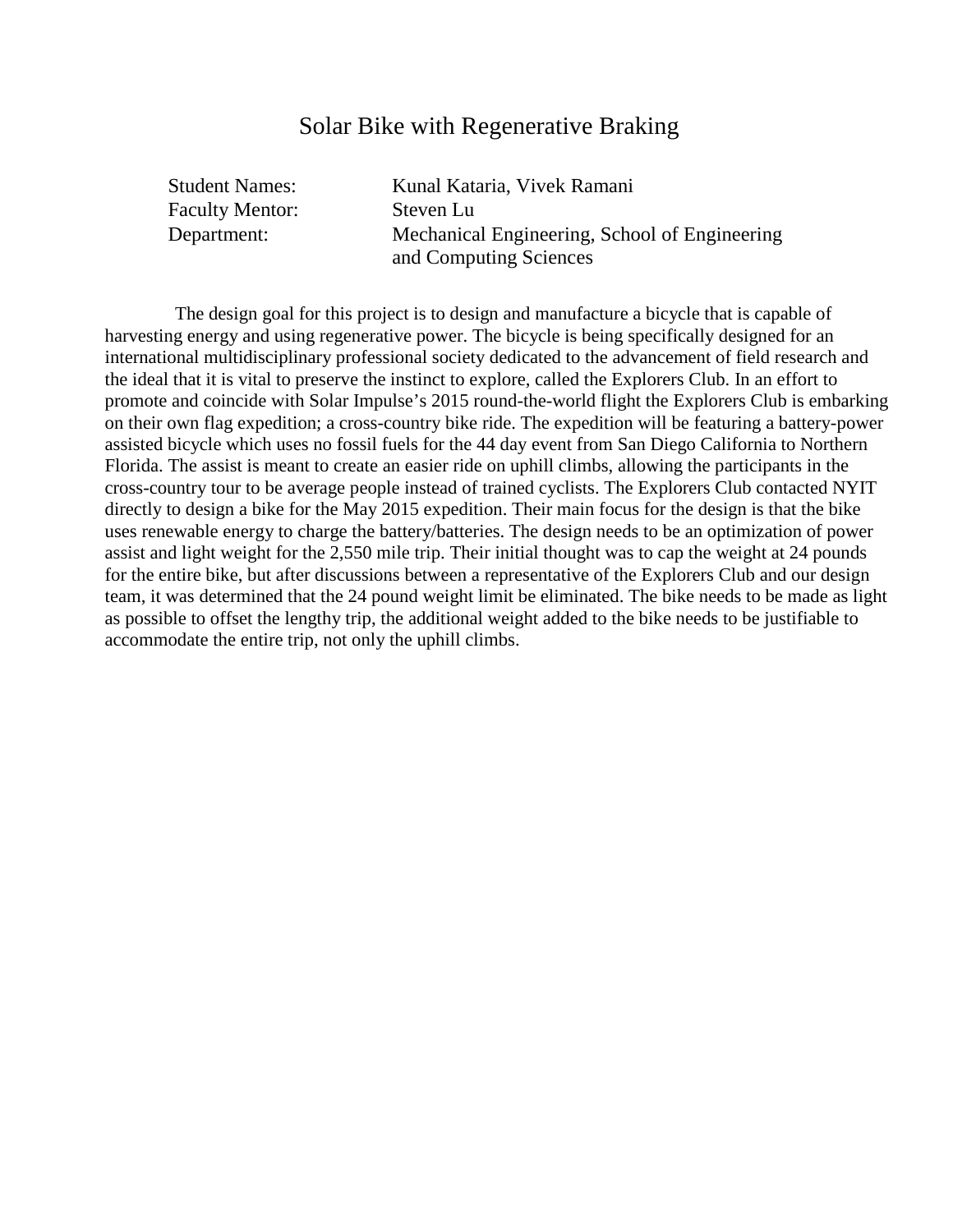#### Eradicating Ebola

Faculty Mentor: Laihan Luo

Student Names: Pai Zhu, Xiaoyue Che, Tiffany Montoya Department: Mathematics, College of Arts and Sciences

Ebola is a contagious and deadly disease caused by infection with a strain of Ebola virus. Although it first appears in 1976, the Ebola epidemic reaches its peak in 2014 which raises attention of the world. The world medical association has announced that their new medicine (medicines work for infected people) could cure Ebola. There also are vaccines (vaccines work for potential but not infected people) could prevent people from infection. In this context, this paper builds a mathematical model discussing how to distribute and deliver medicines and vaccines which can help eradicate the Ebola effectively. This paper selects and analyzes the three most infected countries: Guinea, Liberia and Sierra Leone. Separate data from 2014 to January 31, 2015 of infected people and dead people are collected. Afterwards, case studies are set for each of three countries, and tendency of infection and tendency of death in each case study are predicted from exponential curve fitting. Furthermore, we take the budget factors into account, and propose a double-objective optimization model. We hope to save more people's lives and prevent more people from infection, but the cost could not be too high. The optimal quantity of total production of medicines and vaccines are calculated by combining the two objective functions. This paper also considers that the quantity of medicines and vaccines allocated to each country should be in accordance to the seriousness of each country. Therefore, we determine the quantity of medicines and vaccines for each afflicted country according to their corresponding infected people and corresponding predicted tendency. After the quantity of medicines and vaccines are determined, the geographical distribution center for three countries is set in order to deliver them efficiently. This paper considers that more serious country should procure more weight to be closer to the distribution center. Thus, the proposed location to distribute them is the weighted average of the longitude and latitudes of the three countries. By and large, this paper helps solve the production and allocation problems after medicines and vaccines are invented. Based on the data we collected, the result of allocation quantity for each country and the result of location of distribution center are given in the paper.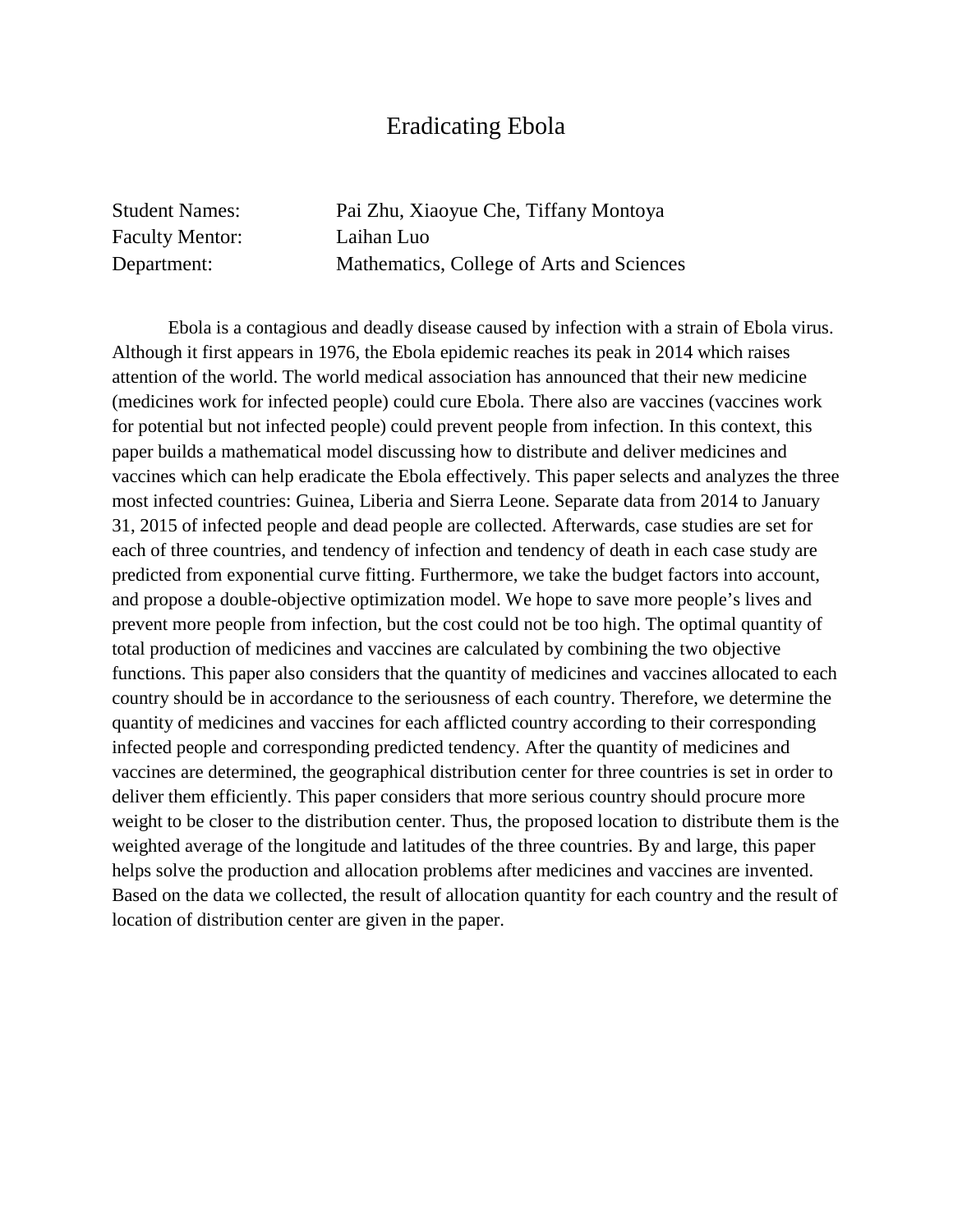## Protein Kinase C-2 Regulation of PRDX-2 in Stress, Aging and Thermotaxis in Caenorhabditis Elegans

| <b>Student Names:</b>  | Geet Amin, Kirtan Patel, Swetha Alluri,                |
|------------------------|--------------------------------------------------------|
|                        | Magdalene Economou, Michael Gaspari, Karolina Zektser, |
|                        | Christi Oommen                                         |
| <b>Faculty Mentor:</b> | Marianne Land                                          |
| Department:            | Life Sciences, College of Arts and Sciences            |

Activated classical (c) protein kinase Cs (PKCs) phosphorylate serine/threonine amino acids within their substrates, to regulate processes such as growth, differentiation and neuronal function. However, knowledge of in vivo cPKC substrates is limited. PKCs are mis-regulated in a number of diseases, such as cancer, Parkinson's, Alzheimer's, and in aging. In addition, PKC inhibitors are in clinical trials for the treatment of diabetic retinopathy. Most signal transduction pathways and genes that are found in mammals are present in the free living nematode, C. elegans. For example, the aging and cell death pathways were discovered in this worm. In mammals 3 genes encode cPKCs, whereas in C.elegans PKC-2 is the only cPKC. Studying PKC-2 in C. elegans may lead to a further understanding of cPKCs and the development of new therapeutic agents.

Wild type (WT) worms can detect, remember and migrate to the temperature at which they were cultivated with an ample food source. PKC-2 null worms have an athermotactic thermotaxis phenotype, in that they migrate randomly to temperatures other than their cultivation temperature, when placed on a thermal temperature gradient. PRDX-2, a peroxyredoxin, was identified as a differentially expressed protein with increased negative charge (indicating hyperphosphorylation) in PKC-2 over expressing worms. Peroxyredoxins eliminate peroxides that are generated during metabolism and in the signaling cascades of growth factors and tumor necrosis factor-alpha. prdx-2 null worms have a thermotaxis defect that is similar to pkc-2 null worms and in addition, prdx-2 null worms suppress the thermotaxis phenotype of PKC-2 over expression. PRDX-2 is also an in vitro cPKC substrate (M. Land).

We have used site directed mutagenesis to convert specific serine amino acids to alanine in PRDX-2, which will prevent phosphorylation and mimic unphosphorylated PRDX-2. Conversion of serine to aspartate or glutamate will mimic phosphorylation, as aspartate or glutamate will be negatively charged at physiological pH. Transgenic worms that express WT or mutant forms of PRDX-2 in WT or prdx-2 null worms will be generated. The thermotaxis response, thermotolerance, longevity and sensitivity to peroxide of these transgenics will be tested. This will determine the ability of these mutant forms of PRDX-2 to rescue of the thermotaxis response, decreased longevity and sensitivity to peroxide of prdx-2 null worms.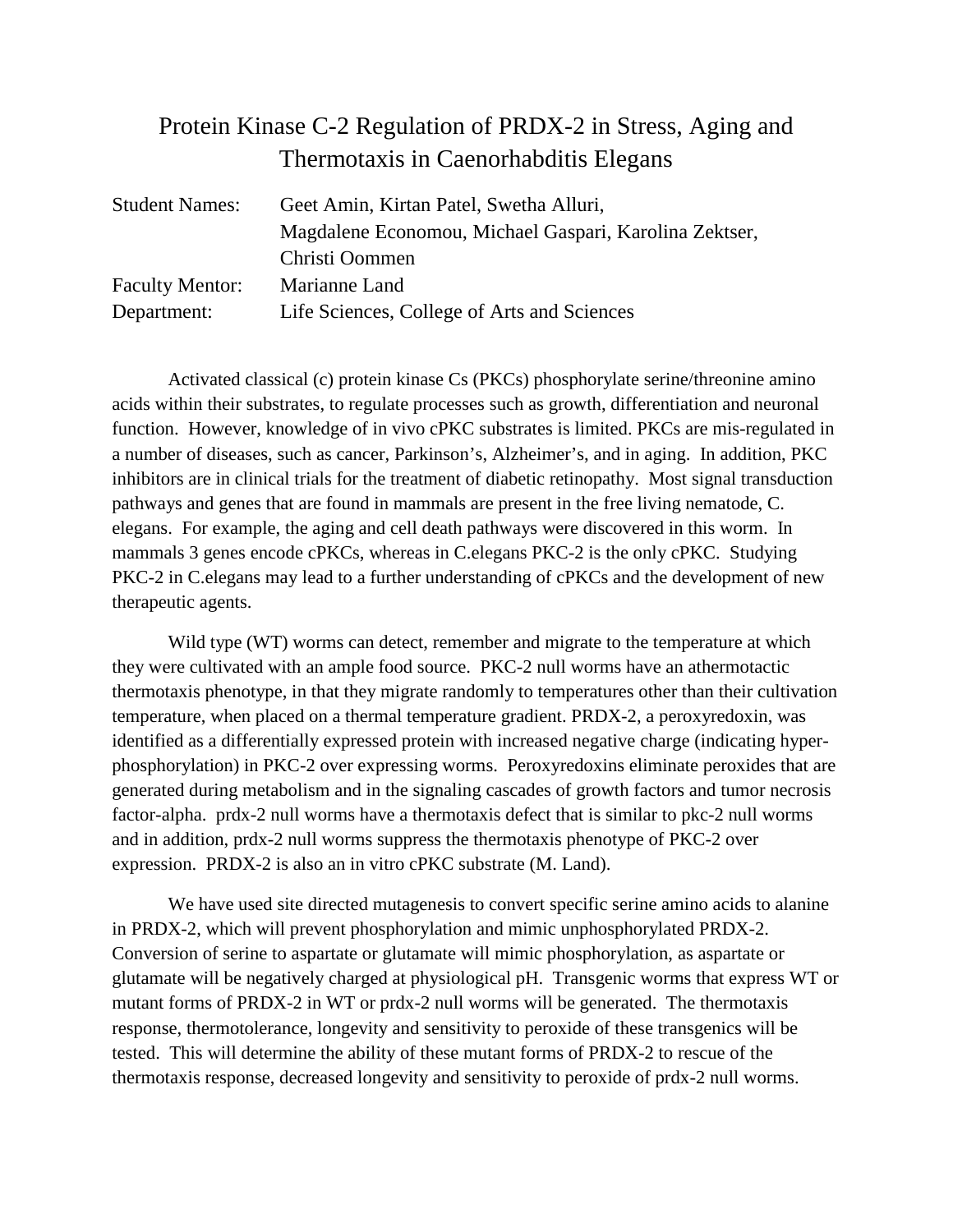### Wave Solutions to Complex Swift-Hohenberg Equation

Faculty Mentor: Jungho Park

Student Names: Jonathan Furniss, Joseph Balicki, Andrew Reed Department: Mathematics, College of Arts and Sciences

The complex Swift-Hohenberg equation is a model equation for various pattern formation phenomena in physics. These include the Rayleigh-Benard problem of convection in a horizontal fluid layer in the gravitational field, Taylor-Couette flow, some chemical reactions, and large-scale flows and spiral core instabilities. In this study, we will show that the wave type solutions exist. It is proved that two different types of wave solutions, which are constant and variable amplitude wave solutions, exist and what they look like.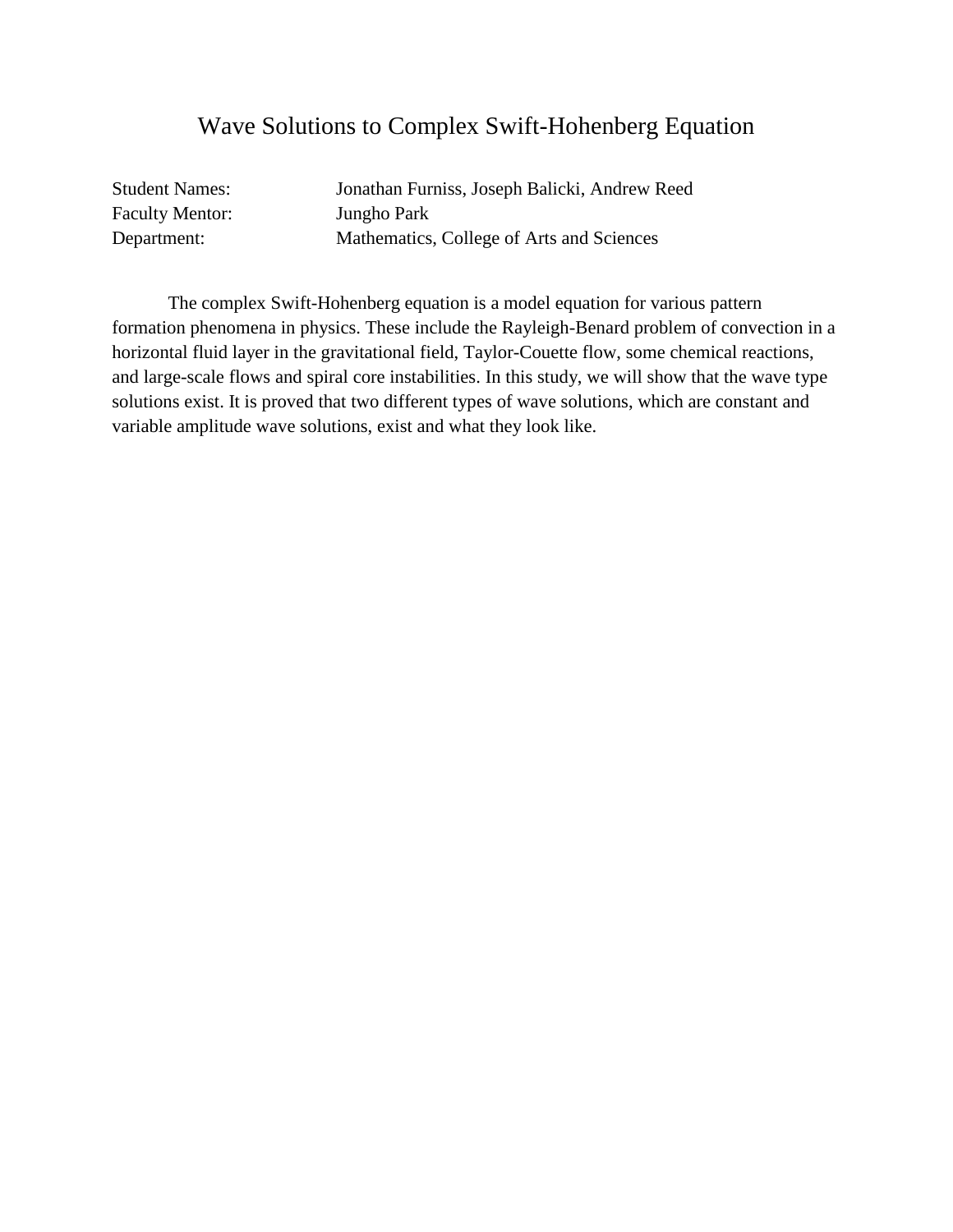## Absolute Configuration of Thia-Bridged Triarylamine Heterohelicenes via Theoretical and Experimental Investigations

| <b>Student Name:</b>   | <b>Bettina Gliemann</b>                     |
|------------------------|---------------------------------------------|
| <b>Faculty Mentor:</b> | Ana Petrovic                                |
| Department:            | Life Sciences, College of Arts and Sciences |

Ortho-condensed polycyclic aromatic or heteroaromatic compounds are widely known as helicenes. The steric hindrance between these ortho-fused rings induces a chiral structure without a stereogenic center but an axis of chirality. Early work on ortho-bridged triarylamine heterohelicenes dates back to Hellwinkel and coworkers in the 70s, including twofold carbonyland dimethylmethylene bridged triarylamines. Inserting thia-bridges instead causes a C(sp2)-S bond elongation which results in a greater overlap of the fused rings and therefore higher steric repulsion between the ortho-protons resulting in higher racemization barriers. We present our work on the assignment of the absolute configuration of thia- and sulfone-bridged heterohelicenes. Oxidation of thia-bridged triarylamine heterohelicene rac-1 yields sulfonebridged triarylamine rac-2. The racemic mixtures of 1 and 2 could be separated via enantioselective high performance liquid chromatography (HPLC) giving two enantiomers. In a joint project between New York Institute of Technology (NYIT) and Columbia University, using theoretical and experimental methods, the absolute configuration of both enantiomers of thiabridged heterohelicene 1 and sulfone-bridged heterohelicene 2 has been assigned to either P or M helicity.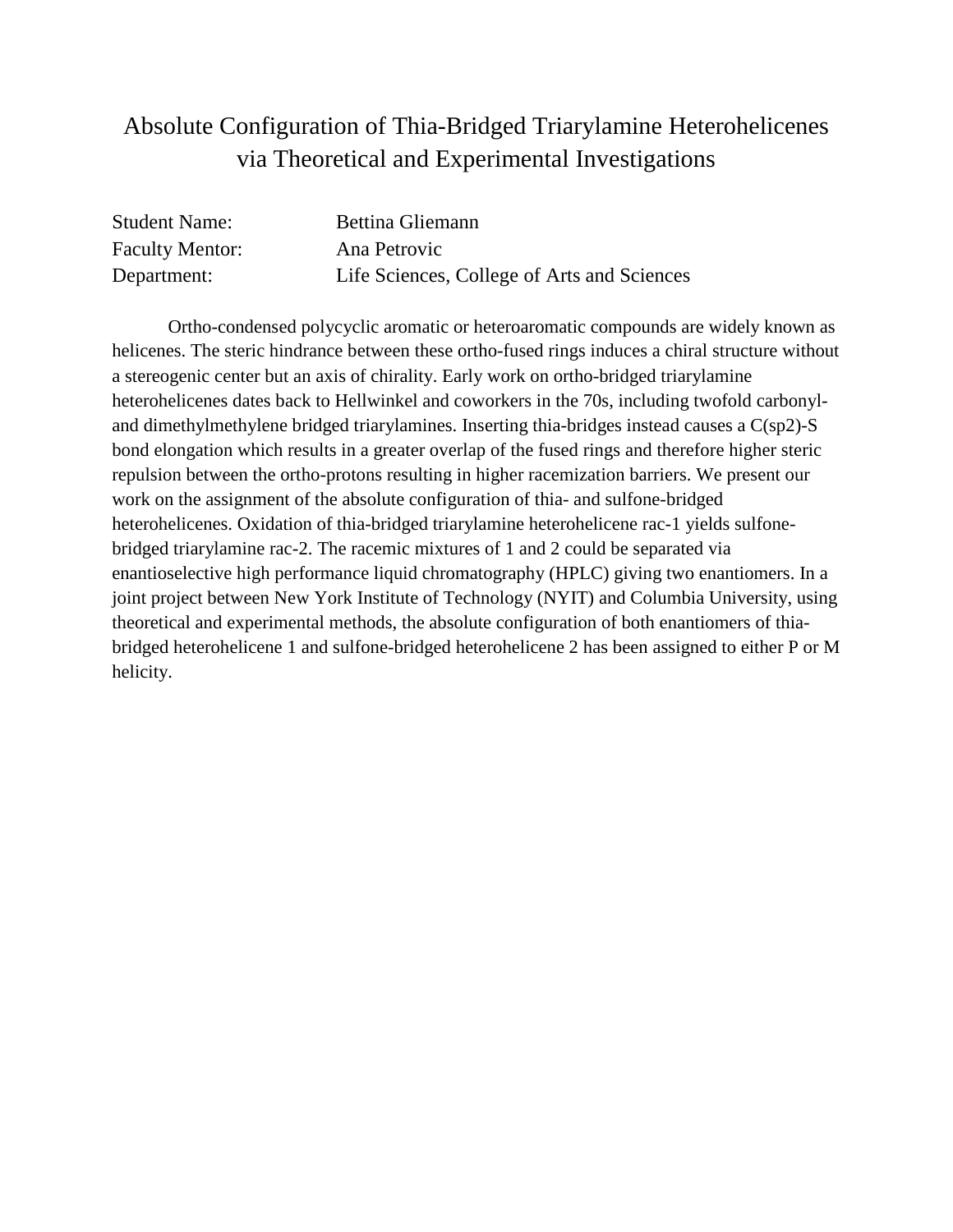# **Breakout Session Presentations 11th Floor Auditorium Moderator Michael Banks 1:30 p.m. - 2:45 p.m.**

- "*Until the End*" By: Melanie Benyadi, George Montana, Simone Smith, Igor Urbano, and Vanessa Cordoba
- "*2014 Year in Fire*" By: Christopher Maslanka
- "Starbuck's Coffee Commercial" By: Jonathan Mui, Ingrid Johnson, Jing Wang, Hua Yumin, Meng Fan
- "*Rio*" By: Olga Krasnova
- "*Two Bad*" By: Lauren Agostini, Marion Helluy, Andrea Truyols Chavarria, Abdulmohsen Al Kanawy, Christopher Maslanka
- "*Thoughts*" By: Sara Algain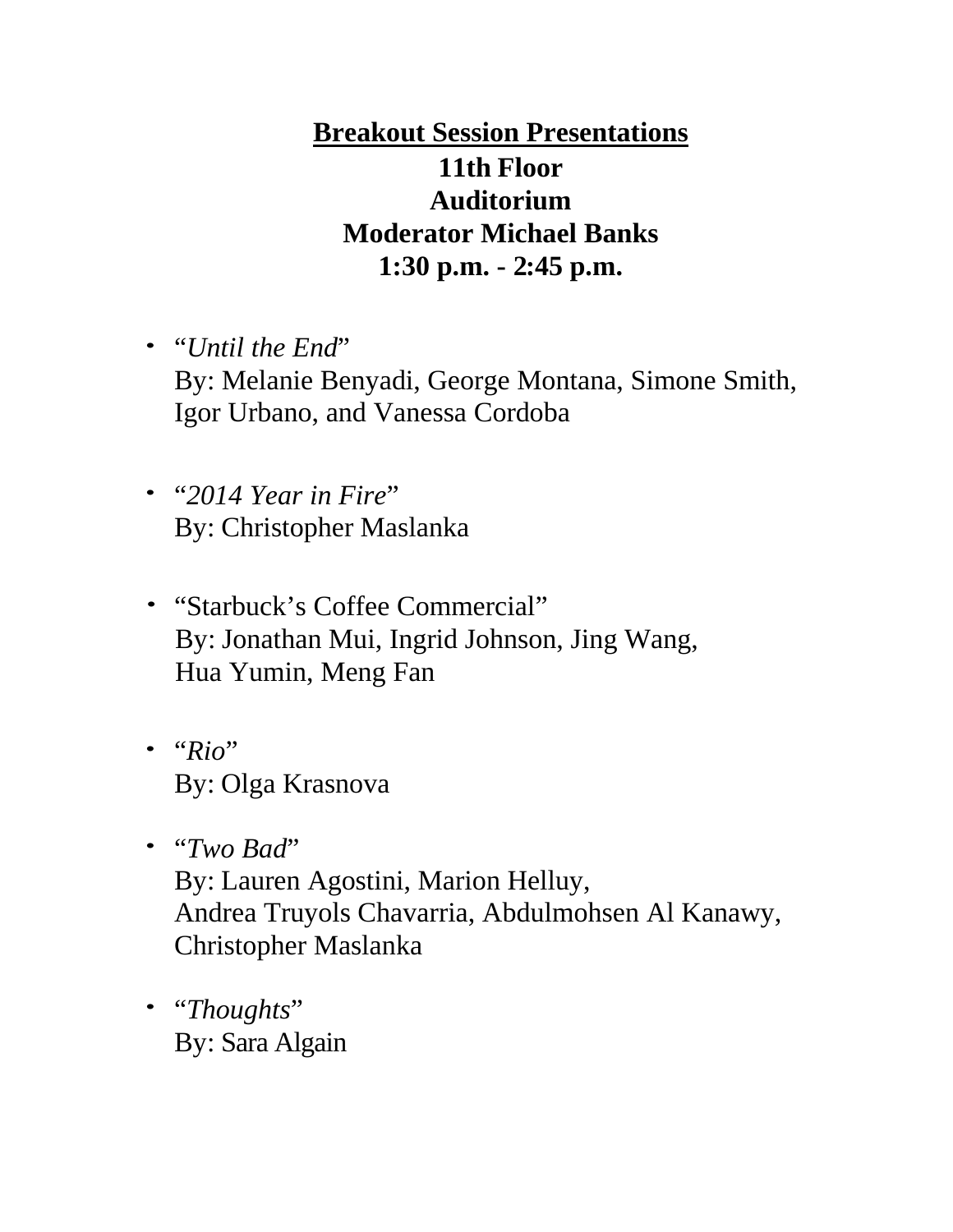#### *Until the End*

| <b>Student Names:</b>  | Melanie Benyadi, George Montana, Simone Smith,   |
|------------------------|--------------------------------------------------|
|                        | Igor Urbano, Vanessa Cordoba                     |
| <b>Faculty Mentor:</b> | Donald Fizzinoglia                               |
| Department:            | Communication Arts, College of Arts and Sciences |

Three days before I began to write this script, I received a phone call from my father. He gave me the news that my uncle had passed away. Unfortunately, I couldn't go to France to say goodbye and pay my respects to him. All I am left with are my memories of him. This movie is a tribute to people who have lost a family member, friend, or someone who is important in their life. Through a love story, this movie reminds us just how important it is to enjoy all moments that we are given to spend with the people that we love; and that no one knows when it will be the last.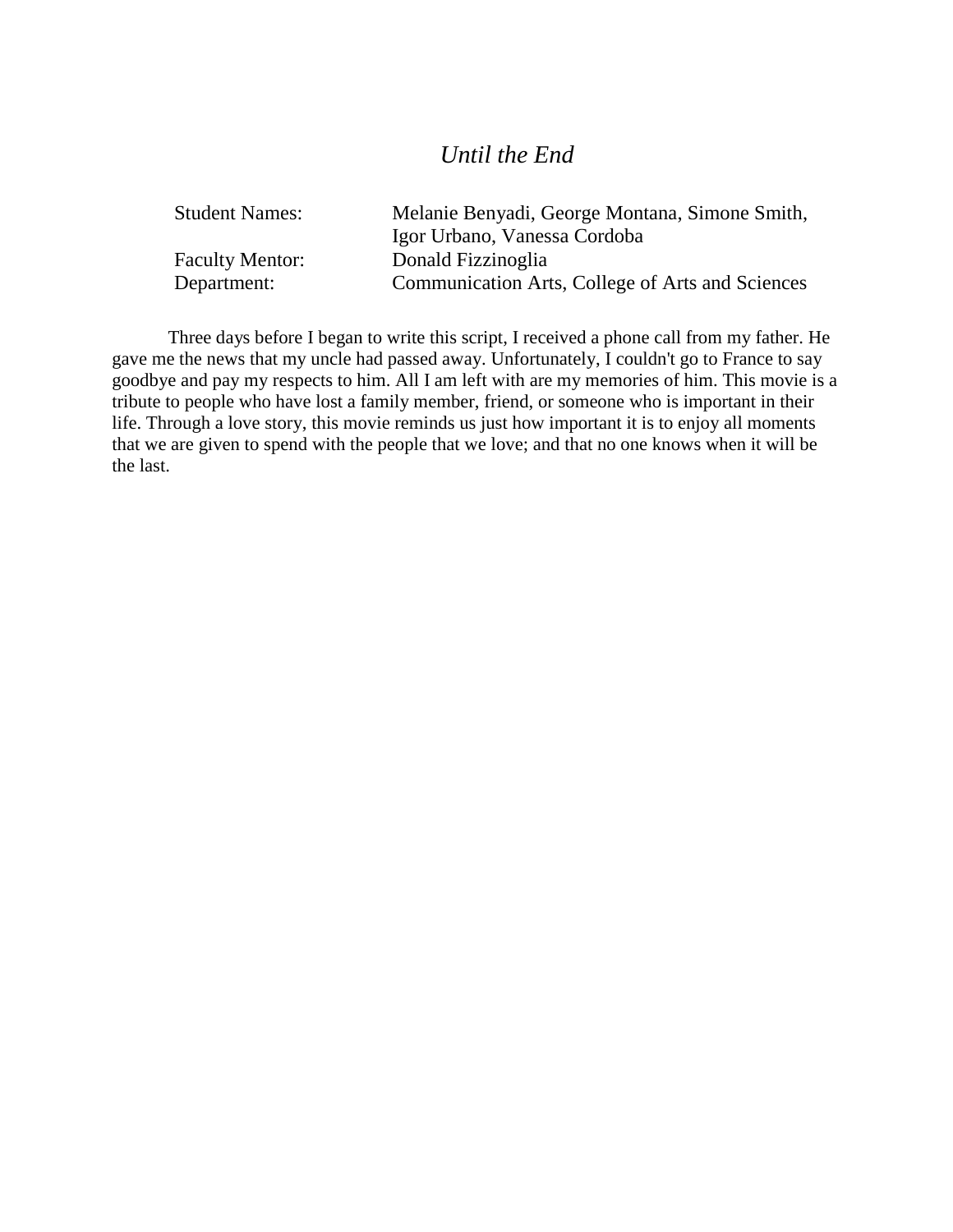## *2014 Year in Fire*

Faculty Mentor:<br>Department:

Student Names: Christopher Maslanka<br>Faculty Mentor: Michael Banks Communication Arts, College of Arts and Sciences

In this video, I show the activities of the 46 fire department in Montgomery, NJ.

A link to the video can be seen here:<https://www.youtube.com/watch?v=XItStgplPHI>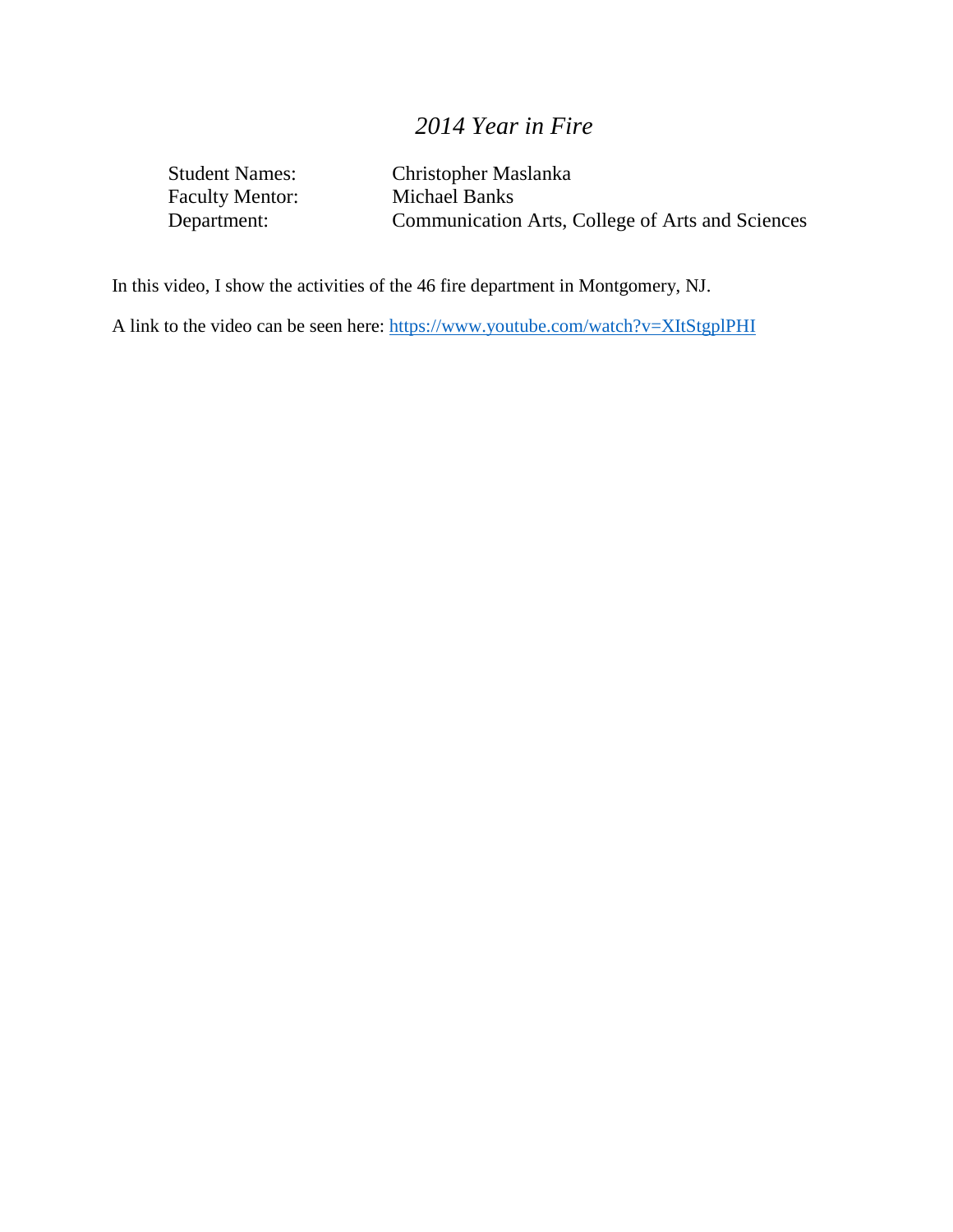## Starbuck's Coffee Commercial

| <b>Student Names:</b>  | Jonathan Mui, Ingrid Johnson, Jing Wang,         |
|------------------------|--------------------------------------------------|
|                        | Hua Yumin, Meng Fan                              |
| <b>Faculty Mentor:</b> | Youjeong Kim                                     |
| Department:            | Communication Arts, College of Arts and Sciences |

The project is about advertising Starbuck's coffee. The commercial is about a group of women talking about their favorite way of drinking coffee. We think at first, they are talking about men, but discover later that they are talking about coffee.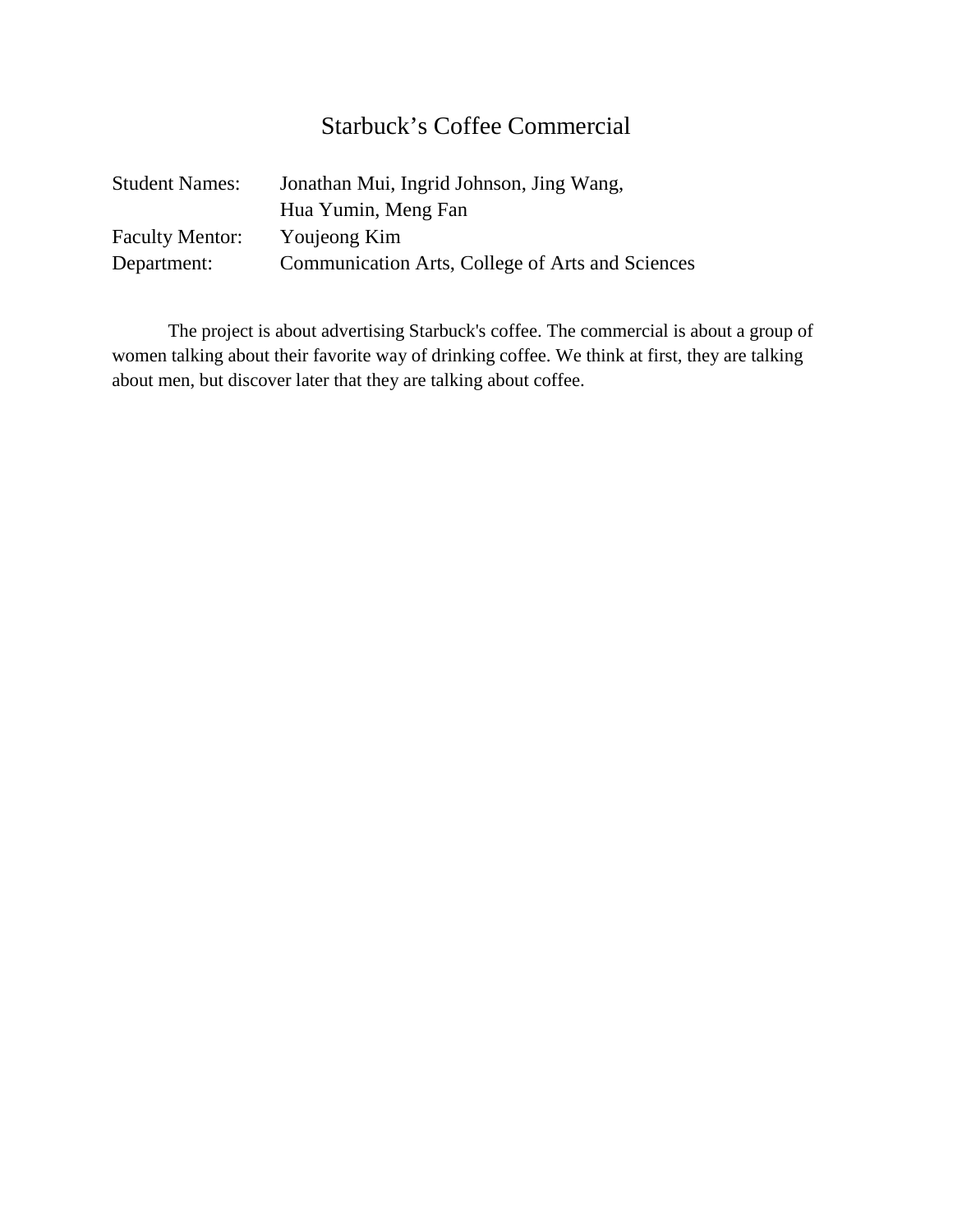| <b>Student Names:</b>  | Olga Krasnova                                    |
|------------------------|--------------------------------------------------|
| <b>Faculty Mentor:</b> | Dena Winokur                                     |
| Department:            | Communication Arts, College of Arts and Sciences |

A documentary, shot in different districts of Rio de Janeiro, showing people on the streets who find their way to do art. All types of art - dancing, drawing, singing etc. The log line of the film is "Art is everywhere. All around us and within." In this film I wanted to express an amazing experience of being in this amazing city.

#### *Rio*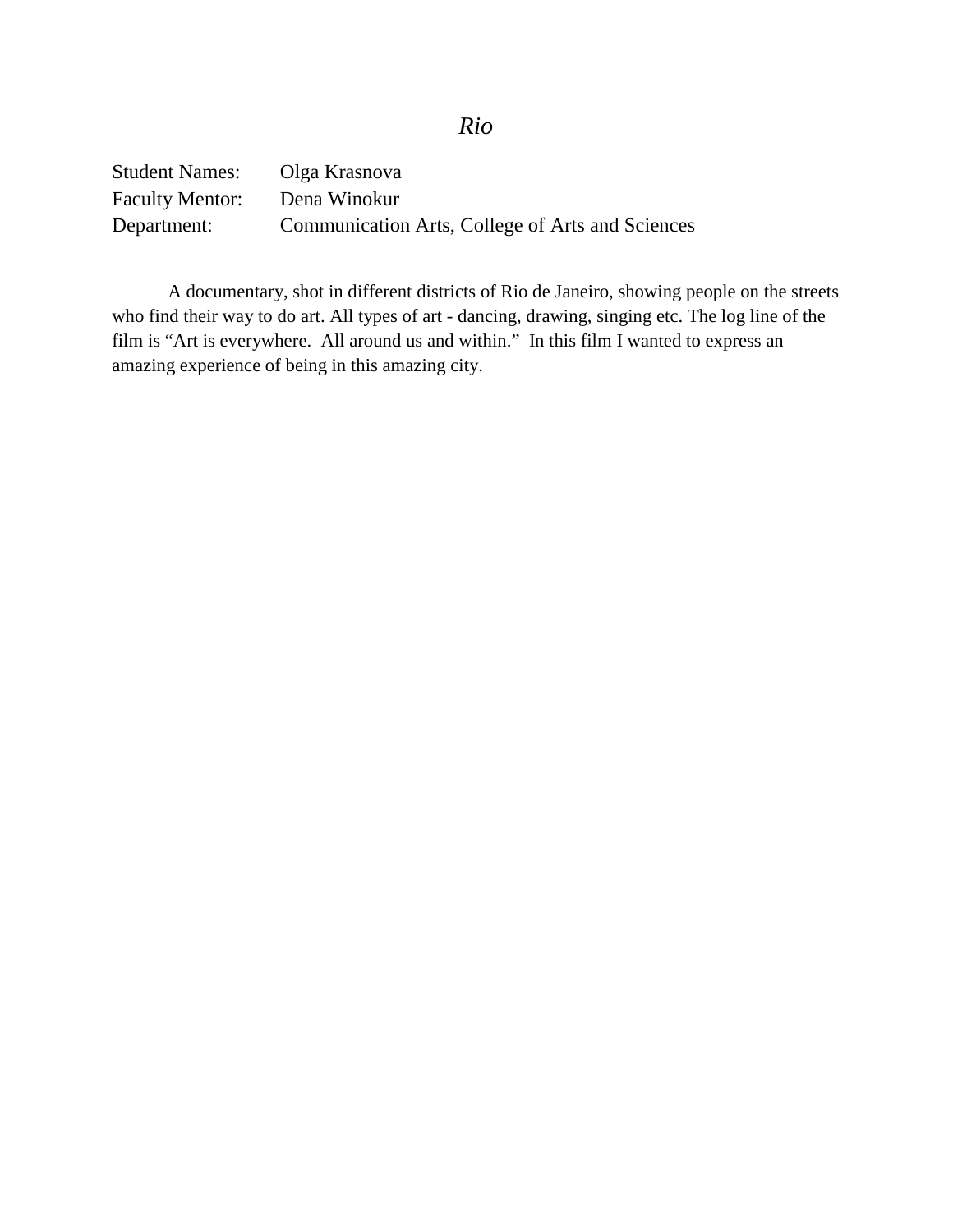#### *Two Bad*

| <b>Student Names:</b>  | Lauren Agostini, Marion Helluy, Andrea Truyols Chavarria, |
|------------------------|-----------------------------------------------------------|
|                        | Abdulmohsen Al Kanawy, Christopher Maslanka               |
| <b>Faculty Mentor:</b> | Assia Lakhlif                                             |
| Department:            | Communication Arts, College of Arts and Sciences          |

"Two Bad" is a short narrative film shot in New York City. Matt, a 20-year-old, young man who lives a casual life in New York City sees a girl, Jane, at the bus stop who attracts his attention. He meets her again at the supermarket. He wants to talk to her. He decides to tell his friend about this beautiful young lady. His friends encourage him to talk to her. The following day, Matt is in a coffee shop and sees Jane. Determined to share his feelings, he's finally going to approach her.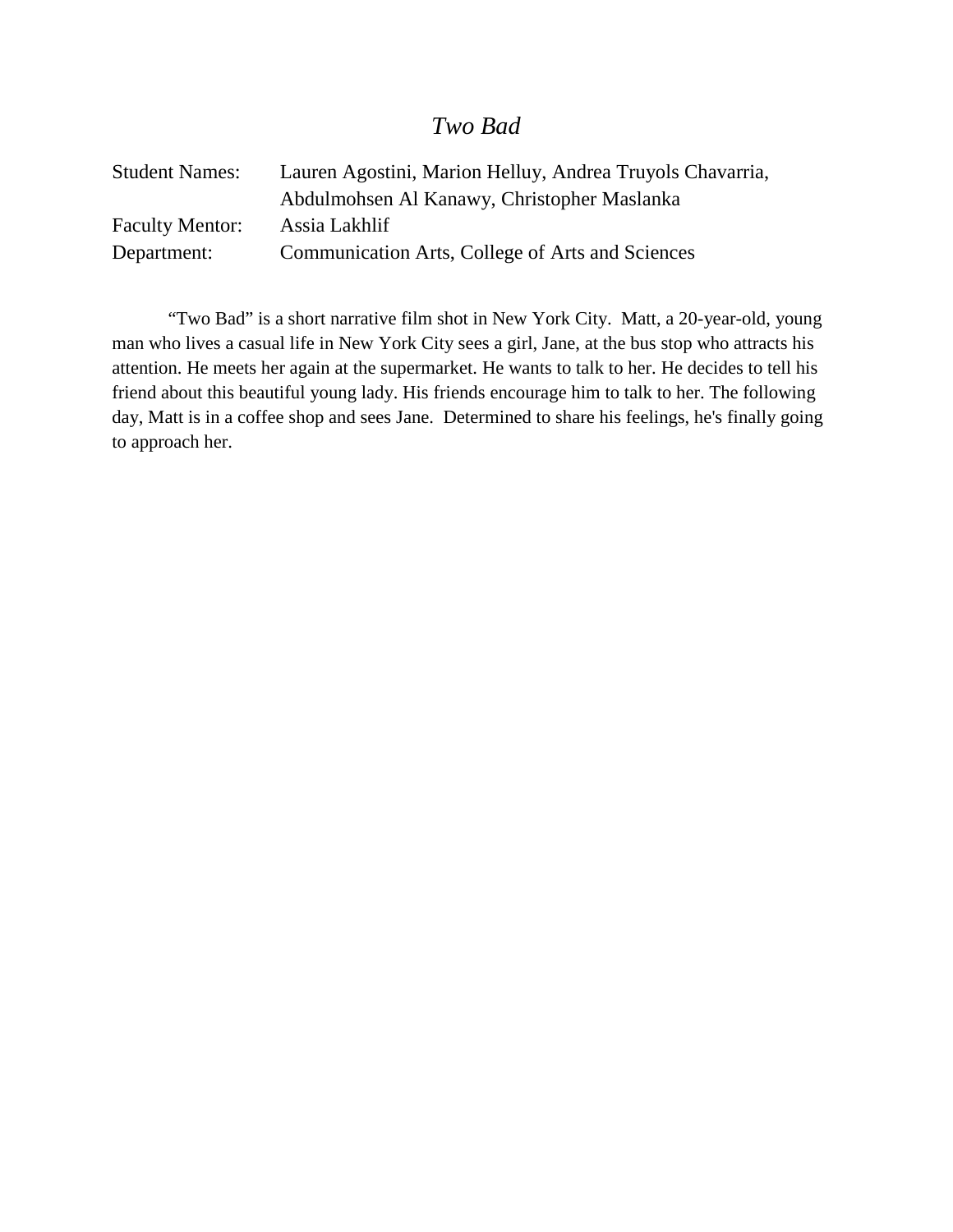## *Thoughts*

Student Names: Sara Algain Faculty Mentor: Assia Lakhlif Department: Communication Arts, College of Arts and Sciences

A short film about a series of thoughts portraying an inescapable reality of a student, wife and person. Windows of space, moments and setting make up this poetic piece.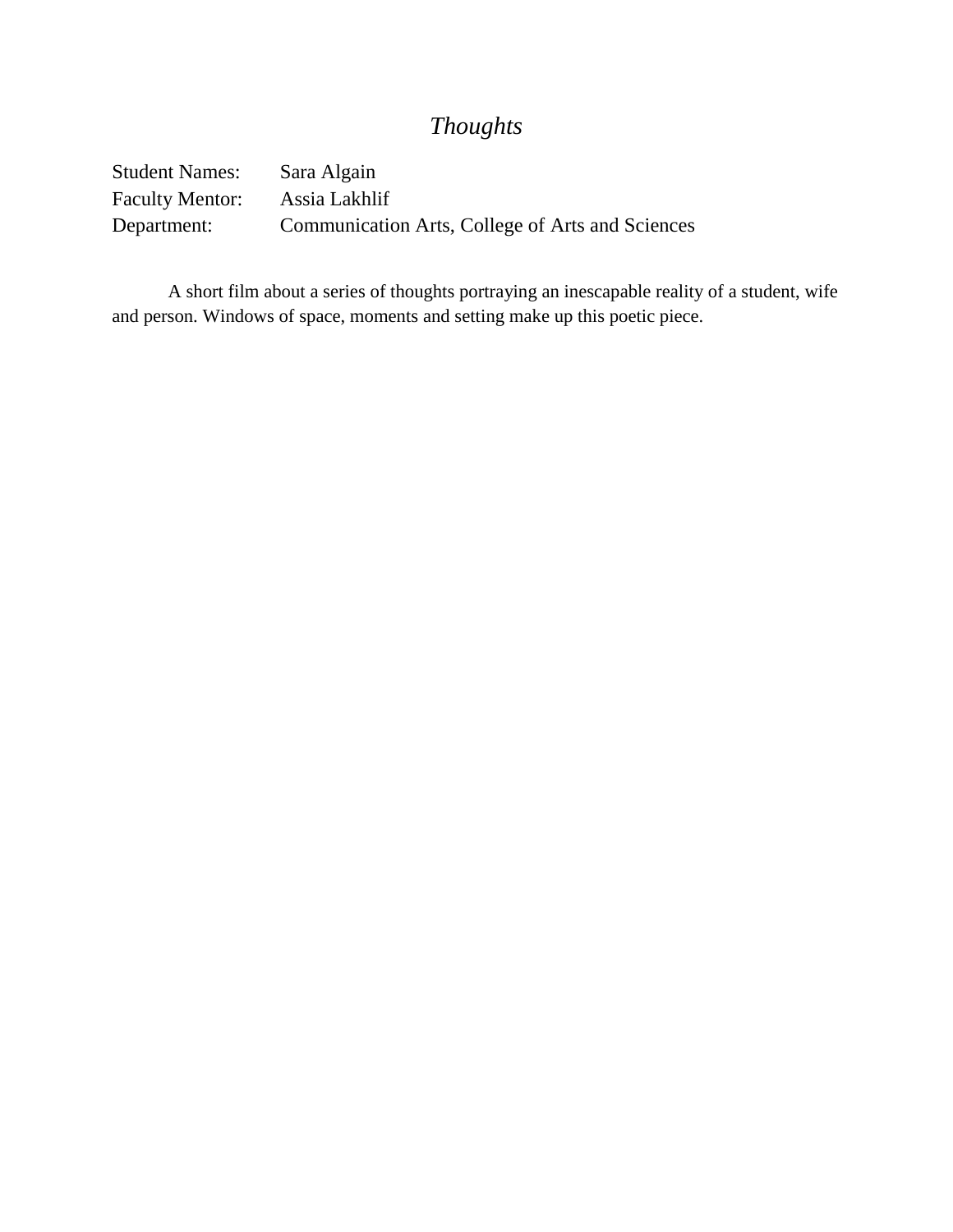**Breakout Session Presentations 11th Floor Conference Room 1119 Moderator Carol Dahir 1:30 p.m. - 2:45 p.m.**

- "Alu Aliya" By: Nicole Pereira
- "Taobao Village E-commerce Models in China" By: Qian Kong
- "Enterprise Cloud Security Challenges in China" By: Zheng Jiang, Peng Junyi, Wu Can, Ni Tianyi
- "Biogas as a Sustainable Alternative for Energy Supply and Waste Management" By: Tagba Djato-Bougonou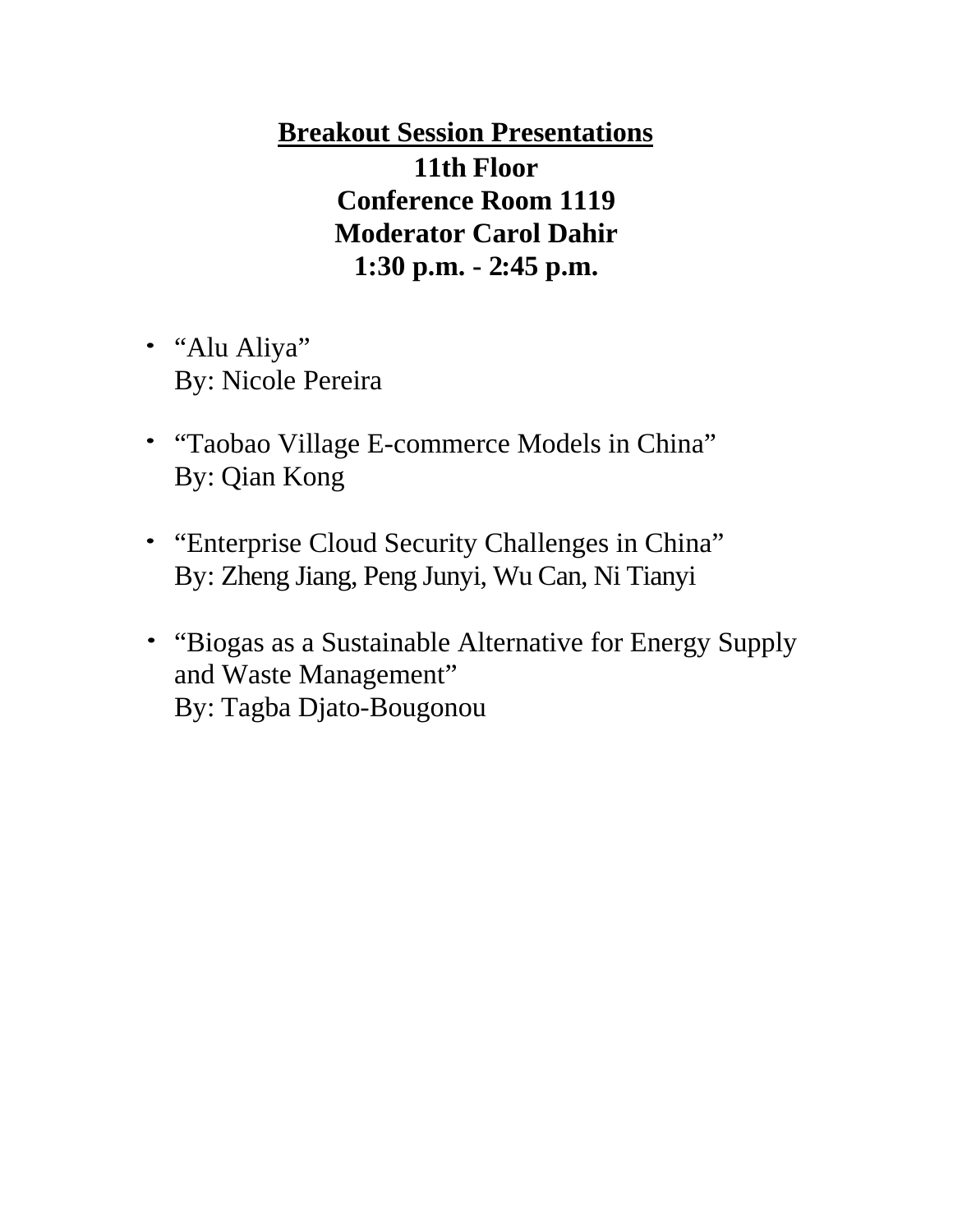## Alu Aliya

| <b>Student Name:</b>   | Nicole Pereira                                   |
|------------------------|--------------------------------------------------|
| <b>Faculty Mentor:</b> | Youjeong Kim                                     |
| Department:            | Communication Arts, College of Arts and Sciences |

This presentation will feature an online magazine that I am in the process of launching. Alu Aliya, which means "Grey Elephant" in Singhalese (the national language of Sri Lanka) is a social change magazine that brings together writers from different cultures and walks of life to debate and discuss problems and solutions to the issues we face today. My oral presentation will give the audience a taste of the magazine, show why a text like this is needed, and give them an opportunity to contribute to the magazine.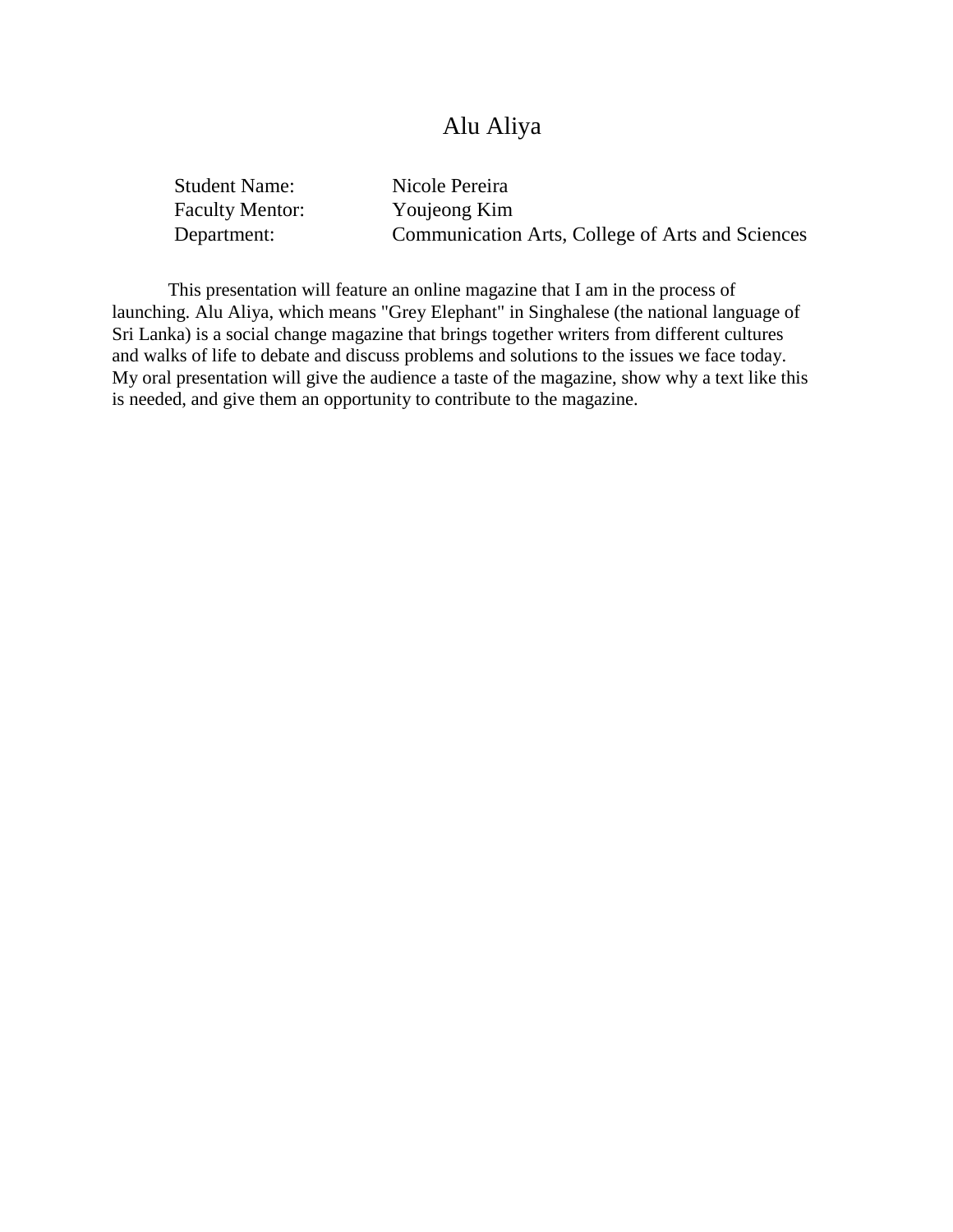#### Taobao Village E-commerce Models in China

| <b>Student Name:</b>   | Qian Kong                       |
|------------------------|---------------------------------|
| <b>Faculty Mentor:</b> | Amanda Min Chung Han            |
| Department:            | Marketing, School of Management |

This research project is a study of the e-commerce entrepreneur platform called the Taobao Village, where rural villagers in China can sell their products directly to customers without middlemen and distributors via the Taobao website provided by the e-commerce company named Alibaba Group. The traditional sales channels through middlemen limited farmer's production scale and abused their pricing abilities. However, as an alternative, e-commerce offers a way where farmers and sellers could transact with customers directly and can maximize their profit. Additionally, since products and sales channels are the two most important elements of the selling process, rural areas have a natural advantage of resources since they are the producers and manufacturers of the products. Furthermore, this method enables them to avoid costly middlemen and instead distribute the goods directly via the Taobao website. Also, the special social networks called "Acquaintance Societies" in Chinese rural areas has made it hard to keep business secrets, such as business concepts, new products, or promotion methods. The pattern has been for villagers to spread the news of ebusiness successes and share their experiences, thus making it easy for farmers to imitate and start their own Taobao business. The Taobao Village has experienced phenomenal growth among the rural villagers of China. The Dongfeng village, which was the first Taobao village in China, became famous for producing furniture. The Qingyanliu Village became famous for selling small commodities online. And, the Donggaozhuang Village became known for Internet-based selling of cashmere products. These Taobao villages had advantages based on the characteristics of local industries, regional resources of products, and transportation. However with the expansion of Taobao villages, and because of a lack of organized planning and standardized production, their products lost competitiveness due to homogenization, poor quality, and lack of brand name. Although Taobao villages became popular, the most significant issues they encountered were: 1) it is easily replicated making it an obstacle for future development and growth; and, 2) the lack of qualified and professionals in production, marketing and management, which made the Taobao village less organized and prone to a loss in reputation. If Taobao villages want to continue to grow and expand, they must improve and strengthen their infrastructure and weaken their replicability, thus making every village independent, unique and organized. The idea is to strengthen the advantages in their specific villages and regulate the Taobao village through a development model that combines resources, platforms and brands. In this context, this study provides three models for the development of modern Taobao villages. These three models focus on different aspects of the production and sales process and can lead to strengthening the whole village. Thus creating brands, integrating resources, and developing platforms under a modicum of professional management could make a gradual transition from a farmer-households organization to a company, so that the Taobao village can afford innovation and large-scale production, making them more efficient and adaptable to modern e-commerce. Such models can also be useful in the development of modern rural e-commerce in China.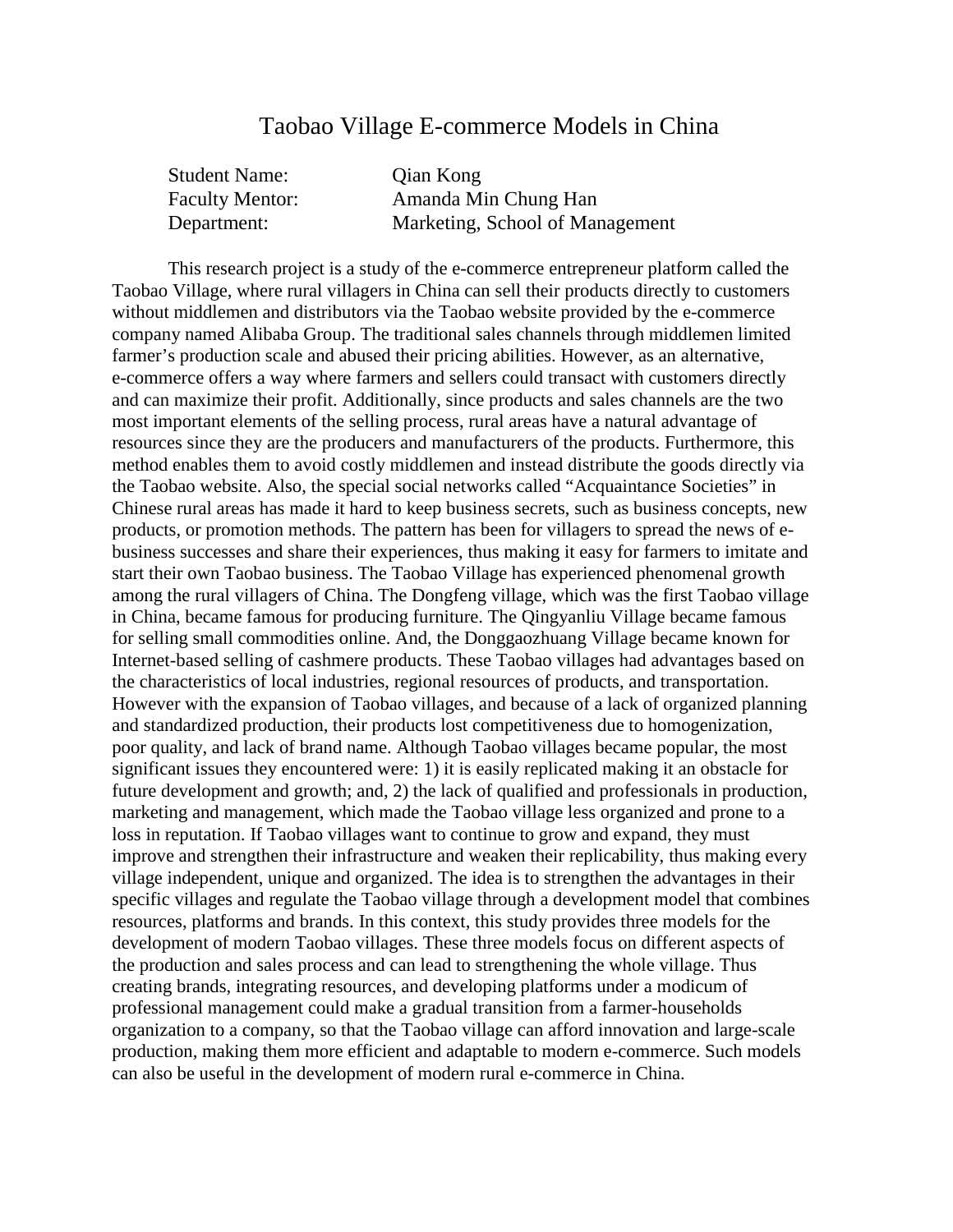#### Enterprise Cloud Security Challenges in China

| <b>Student Names:</b>  | Zheng Jiang, Peng Junyi, Wu Can, Ni Tianyi       |
|------------------------|--------------------------------------------------|
| <b>Faculty Mentor:</b> | Sonali Chandel                                   |
| Department:            | Electrical and Computer Engineering, Engineering |
|                        | and Computing Sciences                           |

Enterprise cloud technology and data storage services provide many benefits, including lower costs, easier maintenance and global availability. Since early 2000s, quite a few enterprises in the US were using the cloud technology to share their resources ondemand. It is only in the past few years that this technology has started gaining its popularity in the world especially in the developing countries. With easy access to the Internet and increased domain of resource sharing, there has been no looking back for the enterprises that provide the cloud technology services. It has been predicted that in 2015, the cloud will become a major reason of growth for both small businesses and large enterprises. However, enterprises that use the cloud technology still do not trust the cloud entirely for their sensitive data storage, mainly due to the lack of transparency in the security of data in the cloud. There are a lot of security risks involved that may compromise the data stored and shared over the cloud. As cloud computing extends the reach of its users, the concern becomes bigger. China, one of the top developing nations in the world has now become one of the biggest markets for the cloud based enterprises as more than 600 million Chinese people and thousands of local firms use the internet every day and store some form of data online. Although the total number of cloud users outnumbers the rest of the world, the common risk awareness among these users is the least. The country is always under the radar of international cyber security experts because of the alleged cyber threats and the lawmakers who are always seeking to detect any information that does not conform to their standards. These factors pose a lot of challenges to the enterprise cloud security domain, causing the researchers to work actively in finding some solution to overcome the related threats. Chinese enterprises in the electronic information domain are also striving to create and improve their cloud system. The first part of this research presents an overview of the core working principles of the top 5 enterprises that uses and provides cloud technology in China. The second part focuses on the analysis of the major cloud security challenges that these enterprises face here as the cloud grows. We will also try to find a possible solution to overcome these security issues and key challenges. We consider these security challenges to be the most demanding ones at present. There are additional issues that need further research while prior work on this topic is only particular to the analysis of cloud security challenges in general.